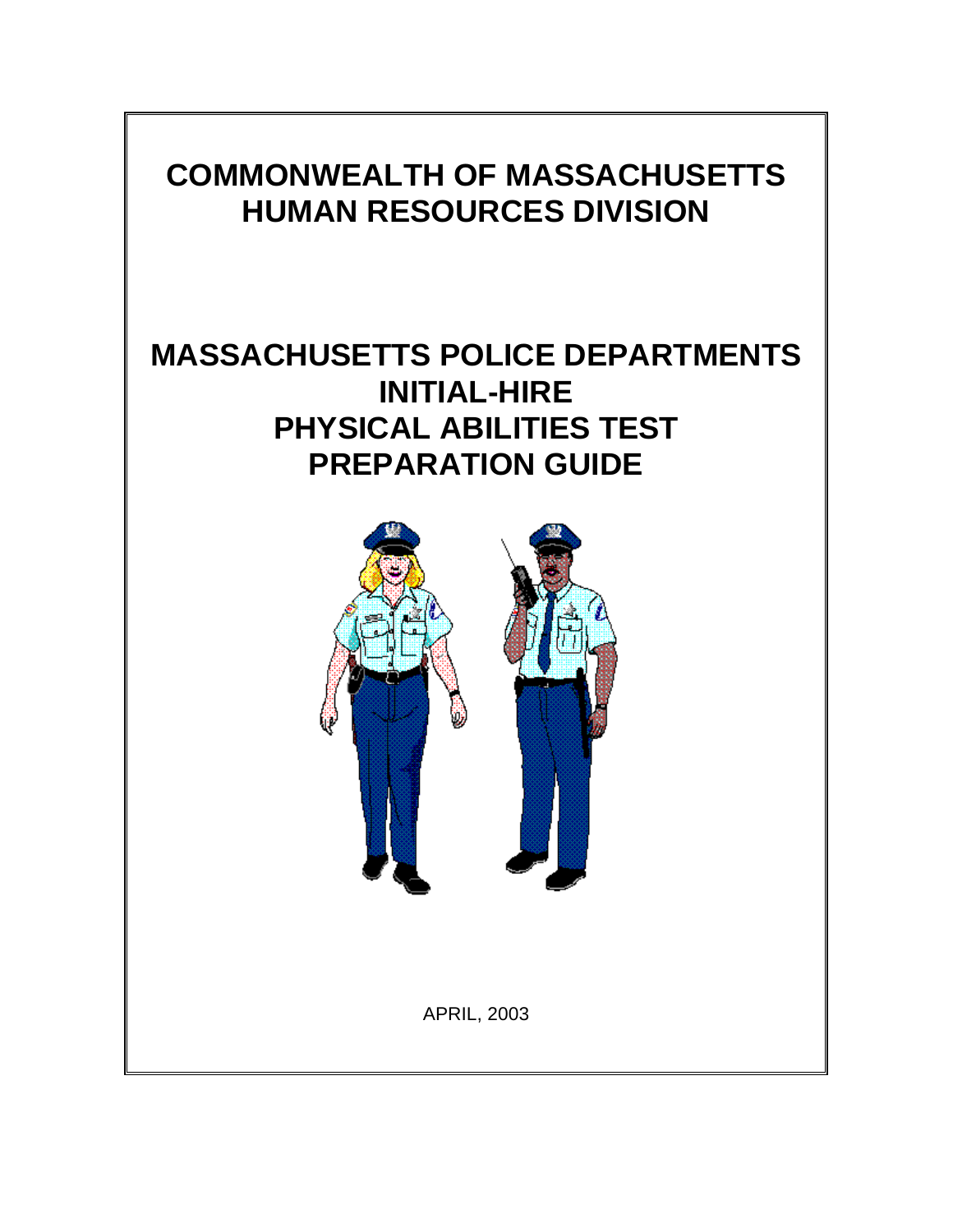# **DISCLAIMER NOTICE**

The Commonwealth of Massachusetts and its elected officials, officers, agents, servants and employees hereby deny, and therefore disclaim, any and all responsibility or liability to any person or party for any injury, damage, loss and/or death resulting in any way from use of information contained in this Preparation Guide.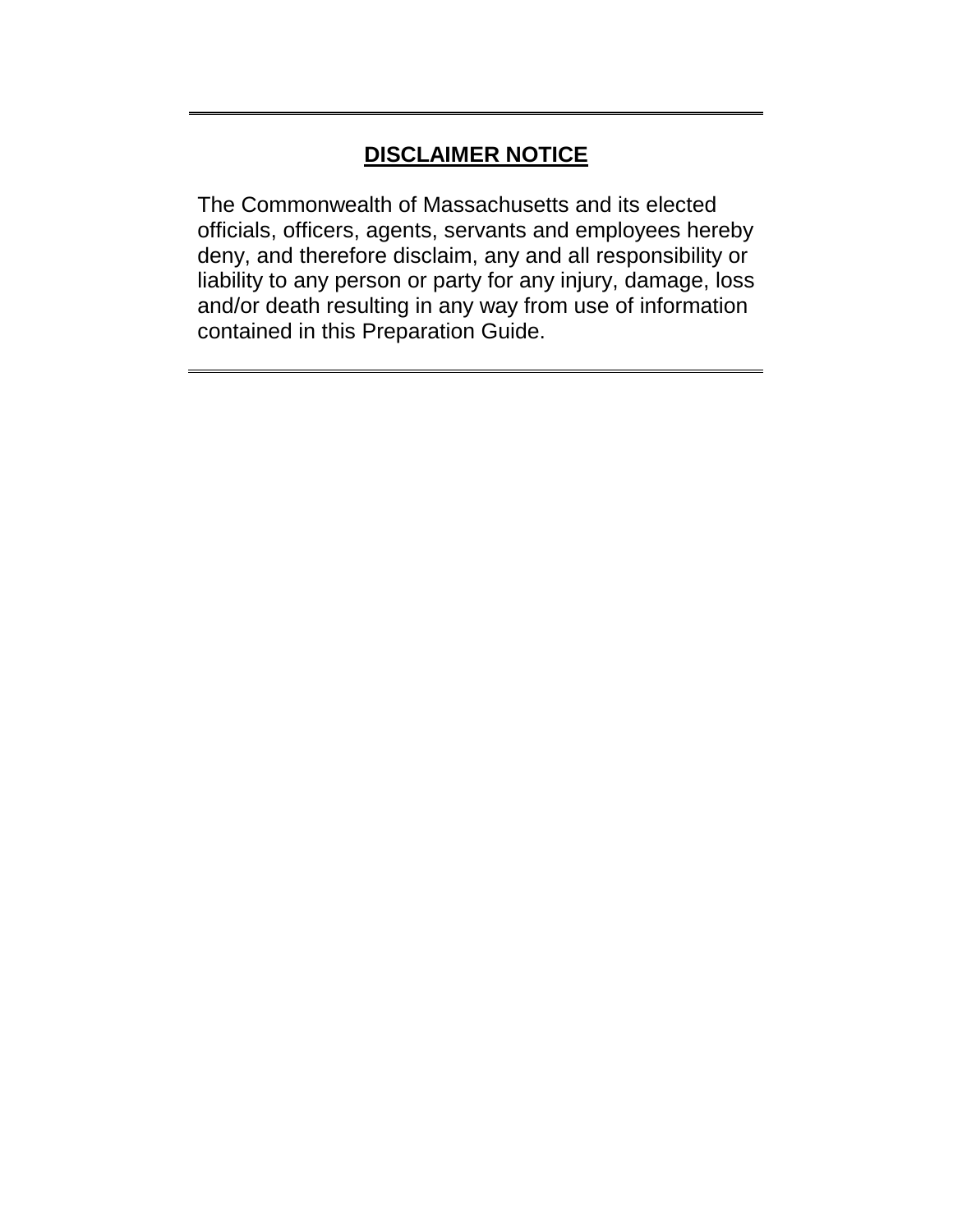| B. Commonwealth of Massachusetts Police Officer Physical Abilities Test2                                              |  |
|-----------------------------------------------------------------------------------------------------------------------|--|
| SECTION II: PREPARING TO BEGIN A FITNESS PROGRAM3                                                                     |  |
|                                                                                                                       |  |
|                                                                                                                       |  |
|                                                                                                                       |  |
|                                                                                                                       |  |
|                                                                                                                       |  |
|                                                                                                                       |  |
|                                                                                                                       |  |
|                                                                                                                       |  |
|                                                                                                                       |  |
|                                                                                                                       |  |
|                                                                                                                       |  |
|                                                                                                                       |  |
|                                                                                                                       |  |
| SECTION V: APPLICATION OF THE EXERCISE TRAINING PROGRAM<br>TO POLICE OFFICER TASKS AND THE PHYSICAL ABILITIES TEST 40 |  |
|                                                                                                                       |  |
|                                                                                                                       |  |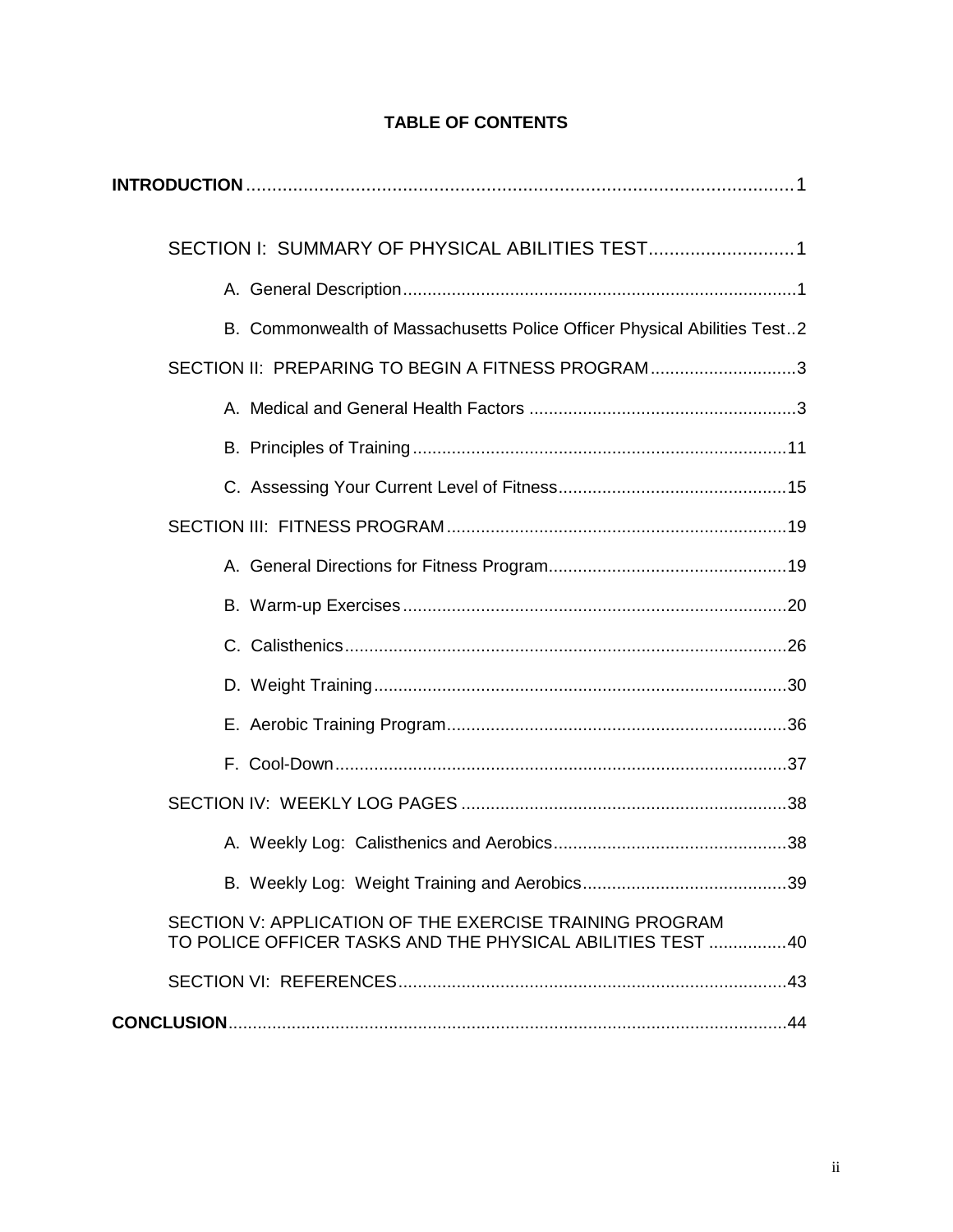# **INTRODUCTION**

This Preparation Guide has been distributed to help you prepare for the Commonwealth of Massachusetts Police Officer's Physical Abilities Test. The Physical Abilities Test consists of a series of events simulating a police officer's activities. This Guide contains a physical conditioning program intended to assist you in preparing for the Physical Abilities Test. It is divided into six major sections as follows:

# **Section I: Summary of Physical Abilities Test**

This section provides a description of the Physical Abilities Test in which candidates will participate as part of the testing process.

#### **Section II: Preparing to Begin a Fitness Program**

This section begins with a discussion of health factors that may affect your ability to perform the fitness program and the Physical Abilities Test, continues with a discussion of principles of training and concludes with a fitness test for assessing your current level of fitness.

#### **Section III: Fitness Program**

This section presents a fitness program designed for a sixteen week training period. The program includes Warm-up Exercises, Calisthenics, Weight Training, Aerobic Training and Cool-down Exercises.

# **Section IV: Weekly Log Pages**

Log pages are provided so that you can track your progress.

#### **Section V: Application of the Exercise Training Program to Police Officer Tasks and the Physical Abilities Test**

This section provides a table explaining the link between the exercises in the program and the specific events that make up the Physical Abilities Test.

#### **Section VI: References**

This section lists the references used to develop the physical conditioning program. You can review these reference sources if you would like further information about physical fitness.

# **SECTION I: SUMMARY OF PHYSICAL ABILITIES TEST**

#### **A. General Description**

The Physical Abilities Test (PAT) is designed to assess a candidate's capacity to perform the tasks ordinarily performed by a police officer while on the job. This is accomplished by requiring the candidate to perform a series of events that both simulate a police officer's activities and depend on the physical abilities required to perform the police officer's job. These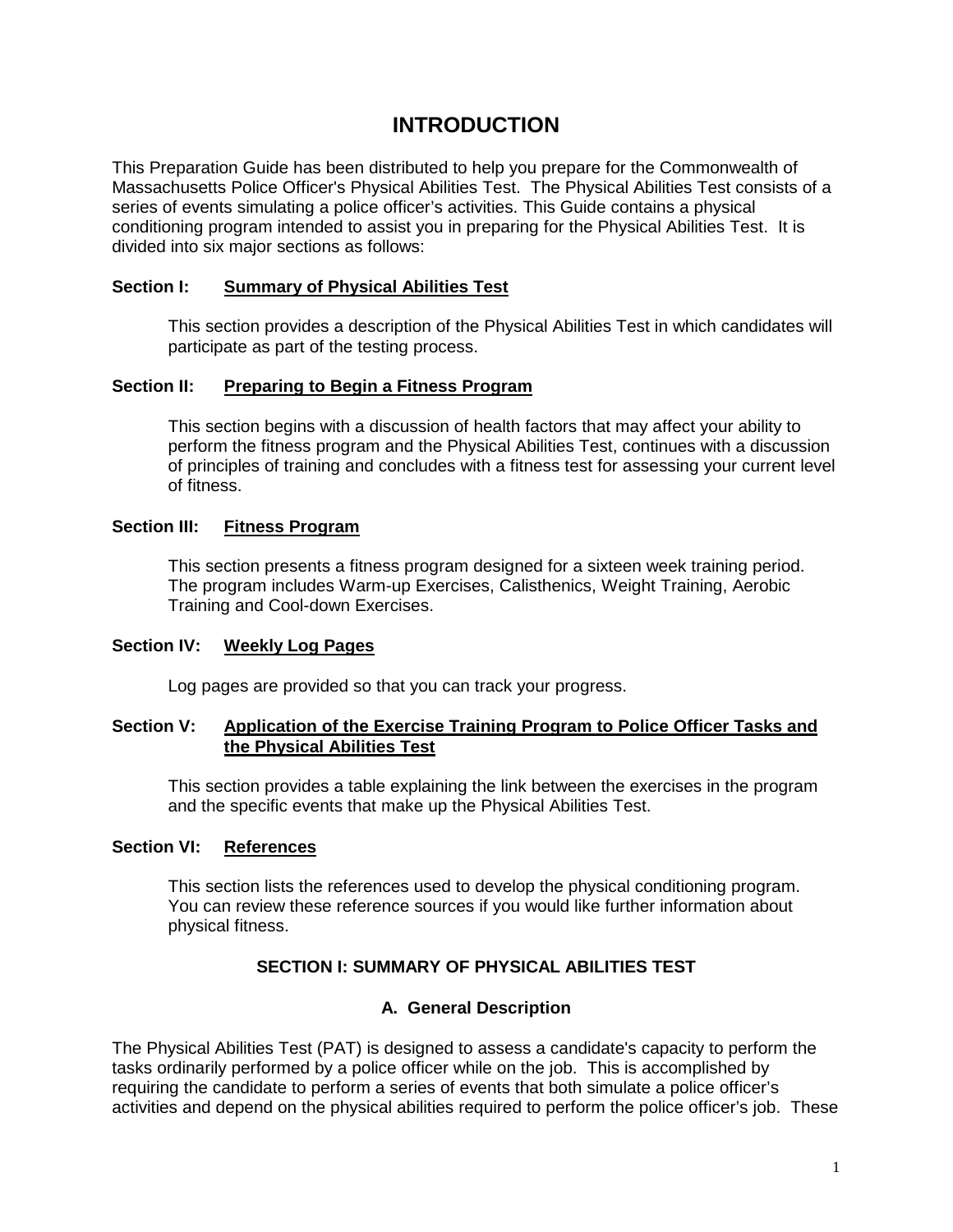abilities include cardiovascular fitness, muscle strength, muscular endurance and flexibility. The exercise training program presented in this guide provides candidates with the information they need to improve their level of physical fitness by conditioning the individual muscles and muscle groups involved in the tasks performed by a police officer, and required to perform the PAT events.

# **B. Commonwealth of Massachusetts Police Officer Physical Abilities Test**

You are advised of the following:

- Wear clothing appropriate for physically demanding work. Wear long pants, such as warm-up suit or sweatpants.
- You may wear gloves and/or kneepads; however, these items WILL NOT be provided for you. You must bring your own gloves and kneepads if you want to wear them.
- Wear sneakers or rubber soled shoes.
- Participants may not use any extraneous piece of equipment (e.g., harnesses, straps) that they may bring with them to help in an event. They may use only the material and equipment provided for the test event. However, personal safety appliances (e.g., knee brace, ankle brace) will be allowed, but they will not be provided.

Because the Physical Abilities Test is physically demanding, it is suggested that you refrain from eating for at least two hours before the examination. However, you are urged to drink plenty of fluids beginning the day before the test and continuing up until the time you are tested. Avoid drinking caffeinated beverages. You are also advised to stretch and warm-up before participating in the test.

The Police Officer Physical Abilities Test consists of 4 events that require you to perform simulations of activities that are part of the police officer's job. As indicated earlier, these events require cardiovascular fitness, muscle strength, muscular endurance and flexibility. Each event will be timed. During all events, you will wear a holster equipped with a plastic gun and night stick to simulate the equipment a police officer normally wears during these types of activities. The events are described, in the sequence completed, below.

**1) The Obstacle Course:** This event simulates the actions necessary to pursue and "takedown" a suspect. The event begins with an obstacle course where the candidate will be faced with climbing under an obstacle, climbing up and down steps, going through an open window, climbing over a wall and negotiating a series of cones arranged in a zigzag pattern. At the end of the course, the candidate will be required to grab hold of a weighted bag attached to a pulley and touch it to the ground. The candidate will then immediately move around the Power Station to the handcuffing simulation where he/she will be required to pull on two hand levers until the cable hits the stop. This completes the event. The time limit is 130.4 seconds.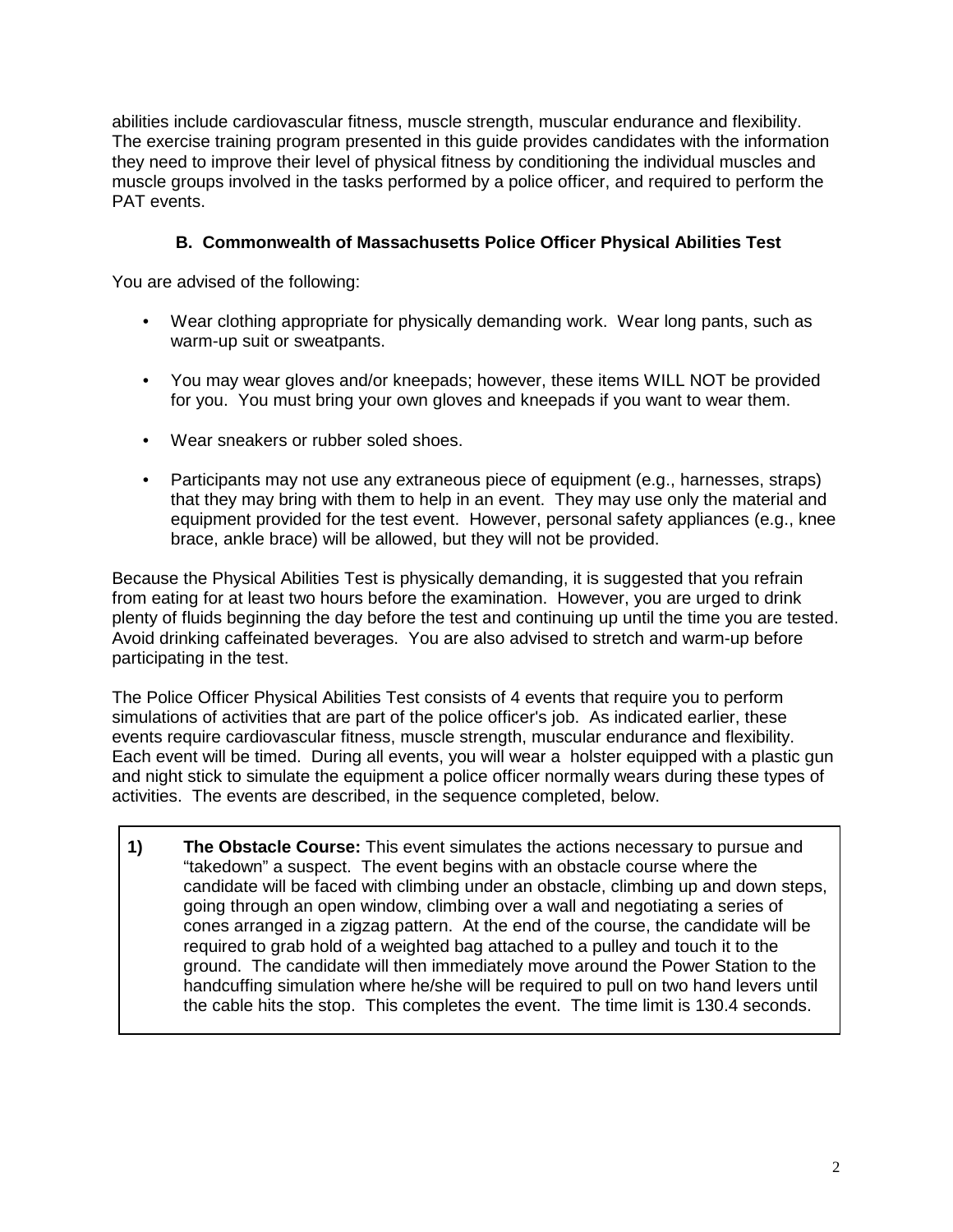- **2) The Trigger Pull Event:** This event consists of raising a handgun and squeezing the trigger six (6) times with each hand. The time limit is 7.1 seconds.
- **3) The Separation Event:** This event simulates tasks that require separating one party from an other and controlling individuals, such as in crowd control situations. The candidate will be required to pull a hanging bag backward touching it to the ground across a marked line. Candidates will have to perform two "pulls". The time limit is 14.2 seconds.
- **4) The Dummy Drag:** This event simulates dragging a victim or suspect. Candidates will be required to drag a dummy over a straight course. The time limit is 11 seconds.

# **SECTION II: PREPARING TO BEGIN A FITNESS PROGRAM**

# **A. Medical and General Health Factors**

# **Health Screening for Physical Activity**<sup>1</sup>

To optimize your safety during both the Physical Abilities Testing (PAT) and exercise training in preparation for the PAT, some initial screening for important medical and health factors is necessary. The purposes for this type of pre-participation screening include:

• identifying those individuals who have medical conditions serious enough that exercise would either present an immediate risk or aggravate the medical problem,

identifying those individuals who have signs and symptoms which suggest a problem or risk factors for diseases who should receive further medical evaluation before undergoing exercise training or a PAT, and

• identifying those individuals who may have special exercise requirements, or who should take special precautions prior to exercising. For example, taking a diuretic (water pill) for moderate hypertension means that you should take care to drink extra fluid before, during, and after exercise.

It is not necessary for everyone to get a thorough physical examination from a physician prior to starting an exercise program. Such a requirement is not scientifically necessary, cost-effective,

Portions of the following are adapted from the American College of Sports Medicine, Guidelines for Exercise Testing and Prescription, draft of 5th ed. (W.L. Kenney, ed.), Waverly Press, Philadelphia, 1995, with the permission of the editor.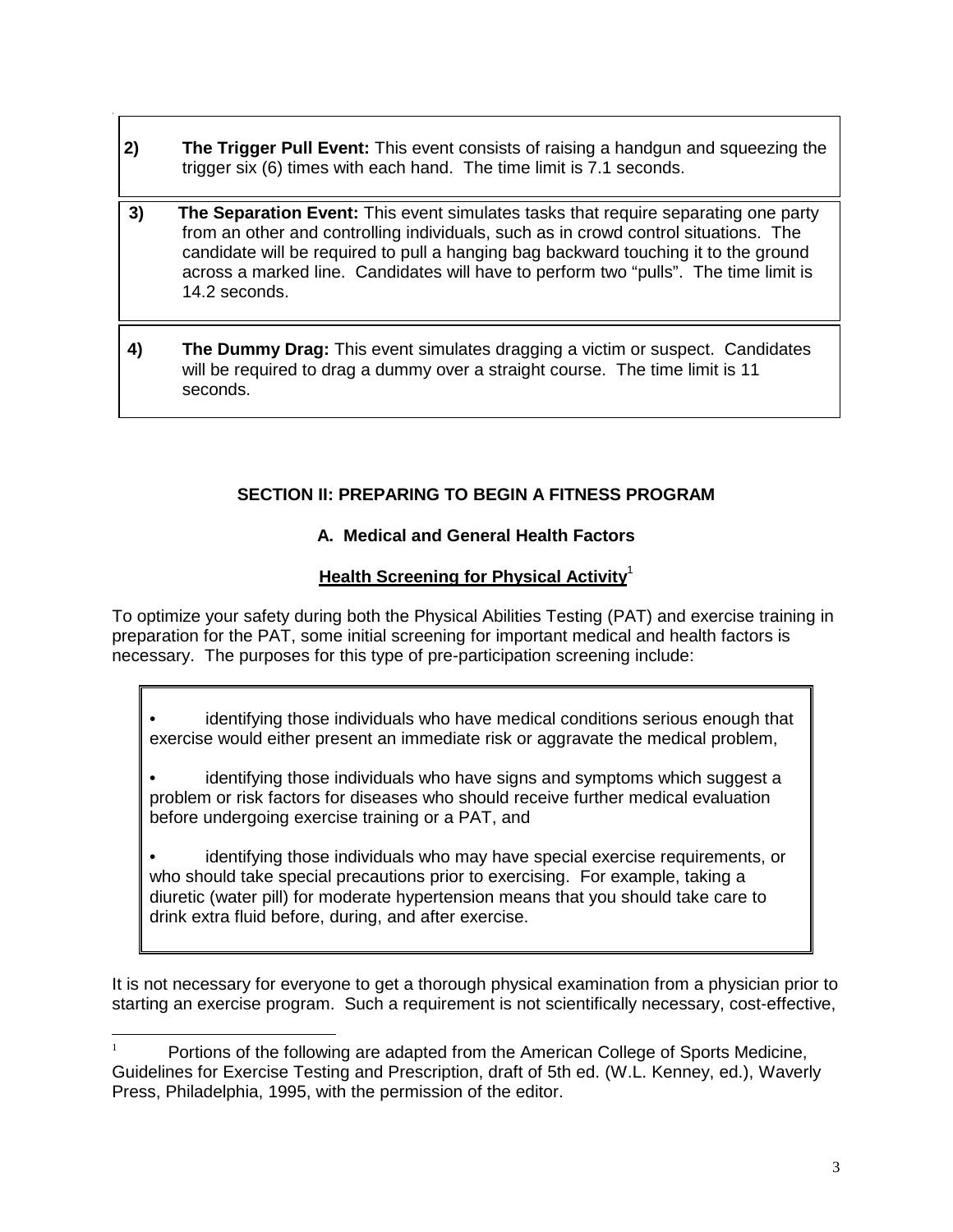or time-efficient. However, if going to your physician would make you feel better about beginning an exercise program, by all means do so.

The Physical Activity Readiness Questionnaire (PAR-Q) is recommended as a minimal standard for screening prior to beginning an exercise program or, if some activity is already underway, to exercising more vigorously. The PAR-Q is designed to identify the small number of adults for whom physical activity might be inappropriate and those who should have medical clearance prior to exercise and testing.

# **Physical Activity Readiness Questionnaire (PAR-Q)<sup>2</sup>**

| 1. | Has a doctor ever said you have a heart condition and<br>recommended only medically supervised physical activity?                                                | YES.       | NO.       |
|----|------------------------------------------------------------------------------------------------------------------------------------------------------------------|------------|-----------|
| 2. | Do you have chest pain brought on by physical activity?                                                                                                          | YES.       | NO.       |
| 3. | Have you developed chest pain within the last month?                                                                                                             | YES.       | <b>NO</b> |
| 4. | Do you tend to lose consciousness or fall over as a result of dizziness?                                                                                         | <b>YES</b> | NO.       |
| 5. | Do you have a bone or joint problem that could be aggravated by the<br>proposed physical activity?                                                               | <b>YES</b> | <b>NO</b> |
| 6. | Has a doctor ever recommended medication for your blood pressure or a<br>heart condition?                                                                        | <b>YES</b> | NO.       |
| 7. | Are you aware, through your own experience or a doctor's advice, of any<br>other physical reason why you should avoid exercising without medical<br>supervision? | YES        | NO.       |
|    | If you answered YES to any of these 7 questions, vigorous exercise and exercise<br>testing (the PAT) should be postponed until medical clearance is obtained.    |            |           |

Question number 7 of the PAR-Q is an open-ended question which covers medical and physical problems which make further medical screening necessary. Many individuals may question whether certain conditions are important enough or severe enough to warrant seeing their doctor. However, it is recommended that, if you have any question about a medical condition or your ability to exercise, that you consult your doctor as to an appropriate level of activity.

<sup>&</sup>lt;sup>2</sup> From: Thomas, S., J. Reading, and R.J. Shephard. Revision of the Physical Activity Readiness Questionnaire (PAR-Q). Canadian Journal of Sport Science 17:338-345, 1992.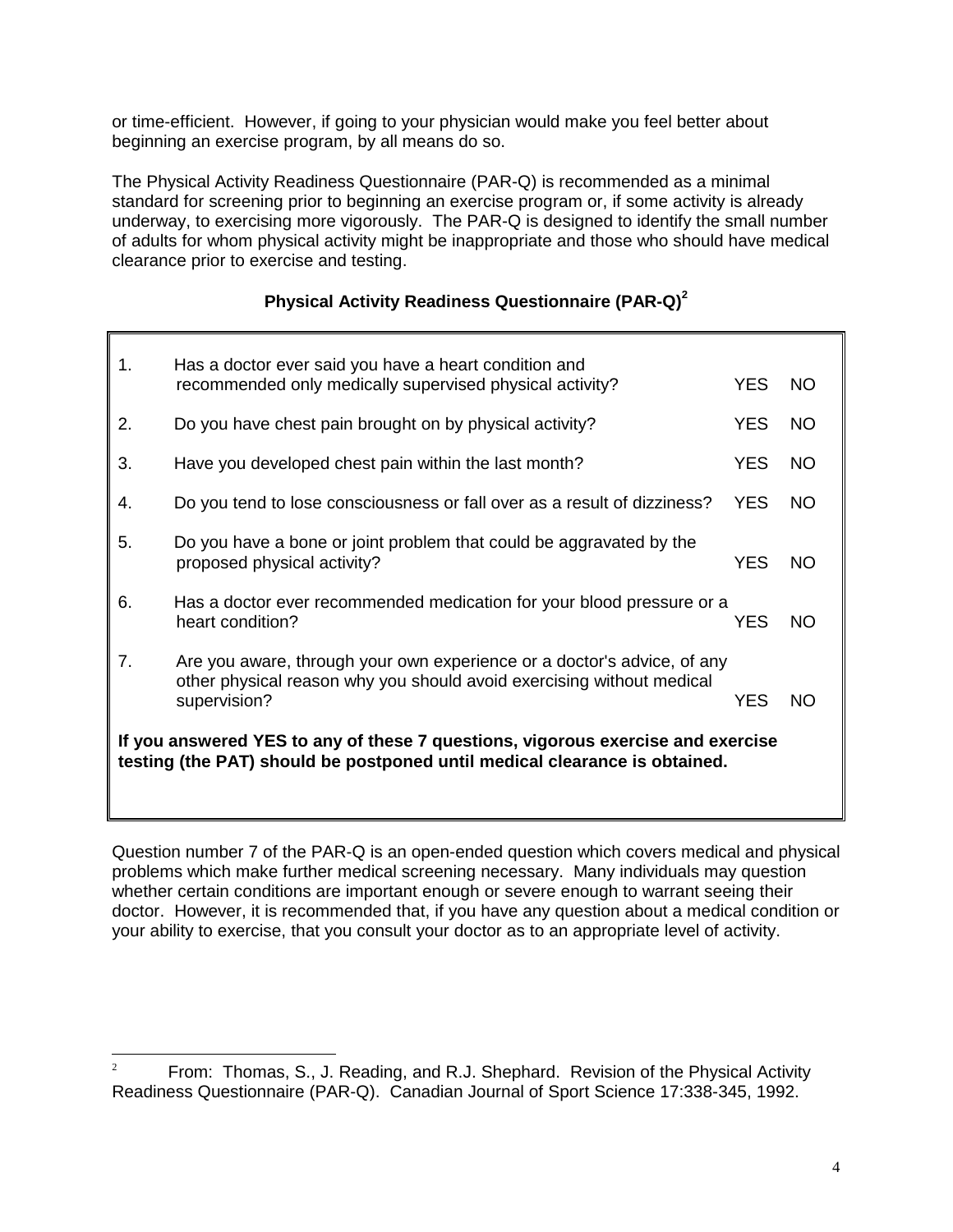The table below provides additional information, including an indication of signs and symptoms suggestive of underlying diseases, risk factors for heart disease which, in combination, suggest the need for medical screening, and a list of conditions which may increase the risk of complications during exercise.

- 1. Major Signs or Symptoms which Suggest Heart, Lung, or Metabolic Disease:
	- Pain, discomfort, or numbness in the chest, arm, jaw, neck, or back
	- Unaccustomed shortness of breath or shortness of breath with mild exertion
	- Difficult or painful breathing
	- Ankle swelling
	- Palpitations or racing heart rate
	- Leg pain
	- Known heart murmur

# **If you have any of these symptoms, vigorous exercise or exercise testing (the PAT) should be postponed until medical clearance is obtained.**

- 2. Major Heart Disease Risk Factors:
	- Systolic blood pressure  $\geq 160$  or diastolic blood pressure  $\geq 90$  mmHg (measured on at least 2 separate occasions)
	- Serum cholesterol > 240 mg/dl
	- Cigarette smoking
	- Family history of heart disease or stroke in parents or siblings prior to age 55

# **If you have two or more of these risk factors, vigorous exercise or exercise testing (the PAT) should be postponed until medical clearance is obtained.**

- 3. Diabetics who:
	- take insulin
	- have had diabetes for more than 15 years
	- who do not take insulin but are over 35 years of age

# **should get medical clearance prior to beginning an exercise program.**

4. It is also recommended that men over the age of 40 and women over the age of 50 have a physical exam prior to beginning a vigorous exercise program. "Vigorous" means that the amount of exercise represents a challenge and will result in fatigue within 20 minutes. Healthy persons of any age should be able to begin a low intensity exercise program without physician clearance provided that they adhere to the above conditions.

No set of guidelines can cover every conceivable situation. In general, if you know that you have a problem or disease, see your physician first. Some other conditions which indicate a need for medical screening include alcoholism, drug use or abuse, problems with dehydration or an inability to tolerate heat, and acute infections (including severe colds and flu symptoms).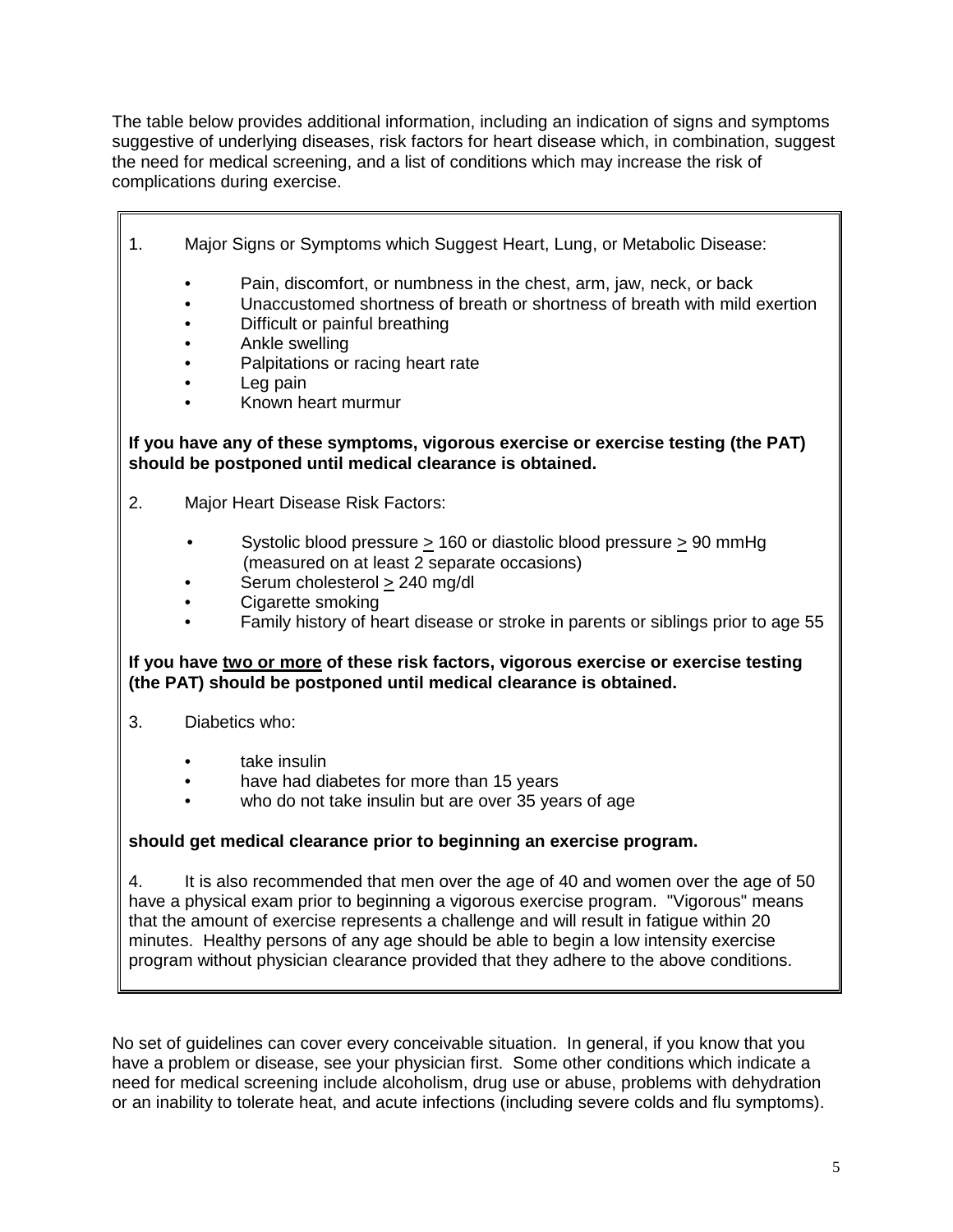Pregnant women, or women who think they may be pregnant, should consult a physician prior to beginning an exercise program if they have not been physically active prior to the pregnancy.

# **Smoking**

Inhaled smoke has been linked to lung cancer, lung disorders, and coronary heart disease. Smoking also affects a person's ability to perform aerobic tasks. The same mechanisms that eventually lead to lung disorders limit the ability of the lungs to take in air and distribute oxygen to the blood. This ability is particularly crucial when performing tasks that involve large muscle groups continually contracting for several minutes or longer. A candidate who smokes may be specifically affected in his or her ability to climb stairs or walk or run for any length of time, especially while carrying equipment. A smoker may not be able to do as well on an event that involves this type of activity as a non-smoker of similar size, ability and training. Therefore, in order to maximize their potential to do well on the Physical Abilities Test, applicants who smoke are urged to quit smoking as soon as possible. **Candidates are reminded that, by law, they must be non-smokers to work as municipal or MBTA police officers.**

# **Weight Control**

Carrying excess weight in the form of fat will reduce an applicant's performance potential on the Physical Abilities Test. Excess weight increases the work that the muscles, heart, and lungs have to do when performing tasks. For example, when an overweight person walks up stairs, the leg muscles have to lift more weight. The heart also has to pump more blood to those working muscles, putting additional stress on the heart. When muscles have to work harder, against the stress of carrying excess weight, injuries can result ranging from pulled leg muscles to a heart attack.

In an effort to promote safety and optimal health, it is recommended that overweight applicants try to lose weight before participating in the Physical Abilities Test. To best accomplish this, overweight applicants should begin a weight reduction program that contains both a nutrition and an exercise component. Weight loss can best be achieved by: (a) decreasing the amount of food you normally eat through the reduction of portion sizes, (b) changing a few "bad habits" such as the amount of high fat food selections you may be making, and (c) increasing the amount of exercise you are presently getting.

1. Through reduction of food intake. A successful weight loss program always includes an eating plan designed to provide the right amount of vitamins, minerals, and calories to avoid hunger pangs and any possible nutrient deficiencies. Nutritionists suggest the following method to assess your current calorie intake and to cut back calories appropriately. To determine your current caloric intake: **multiply your present weight by the number 15.**

The answer is the average number of calories you are eating daily to maintain your current body weight. The number 15 is used because it takes approximately 15 calories to maintain one pound of body weight.

Now that you know the average number of calories you're eating, to lose weight, you need to reduce this amount by between 500-1000 calories per day. To demonstrate the effect of reducing your calorie intake, look at the following examples: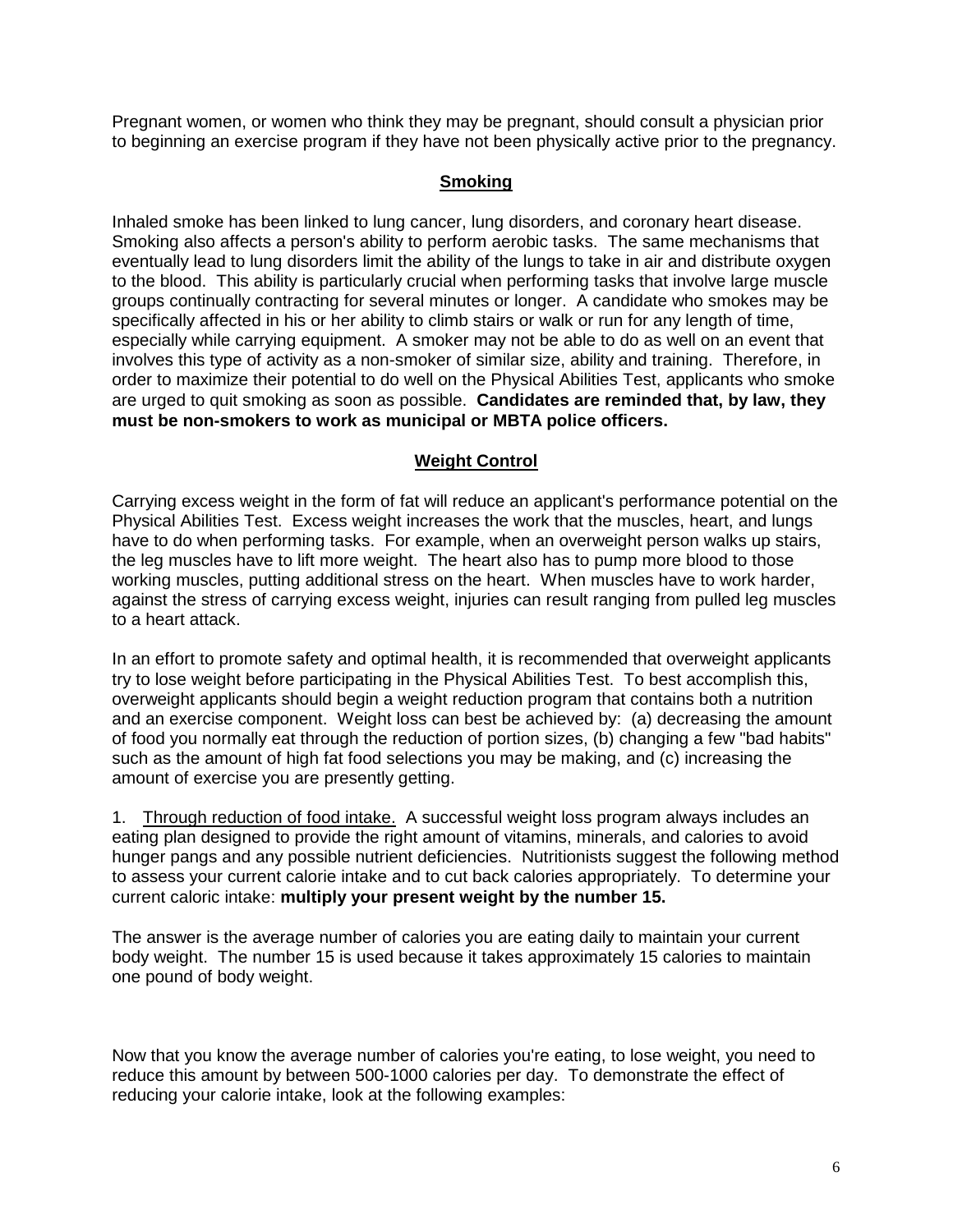3500 calories = 1 pound of body weight 500 calories x 7 days a week = 3500 calories (1 pound) 1000 calories x 7 days a week = 7000 calories (2 pounds)

By cutting back 500 calories per day, you will be able to lose approximately 1 pound of body weight per week. Cutting back 1000 calories per day allows you to lose approximately 2 pounds of body weight per week. Losing any more than 2-3 pounds of body weight in one week could be detrimental to your health and also increases the chances of gaining the weight back more quickly. So go slowly and steadily.

Some people will lose less than a pound one week and 2 pounds the next. There often is no clear way to gauge weight loss, but be confident that if you're cutting back on calories, you will definitely see a difference over the long haul.

2. Through exercise. An exercise program is also a key component of losing weight and keeping it off. For example, if you don't want to cut your calories by 1000 per day but still want to lose 2 pounds of weight per week, you can cut calories by 500 and increase exercise by 500 calories. The results will be the same... a 2 pound weight loss. Here are some examples of ways to burn roughly 500 calories through energy expenditure:

# **Ways to Burn 500 Calories**

- walk 5 miles (takes 100 minutes)
- jog 5 miles (takes about 55 minutes)
- climb stairs for 80 minutes
- cycle or row for 60 minutes
- 3. Through appropriate food selection. Now that you realize some of your weight loss options, the next step is to select the appropriate foods. Our first aim is to identify the foods you're currently eating that are too high in fat. Some examples might include:
	- peanut butter
	- ice cream
	- butter or margarine on toast, vegetables, popcorn, potatoes, etc.
	- large amounts of meats and their skins
	- fried foods such as french fries, fried chicken, fried eggs, etc.
	- cheese, sour cream, cream cheese, mayonnaise, salad dressings
	- high fat desserts such as cookies, pies, cakes, pastries and donuts
	- fatty meats such as ribs
	- oils

Although fat is an essential nutrient, most Americans are simply eating too much of it. You should get only about 20-30 percent of your total daily calories from fat. But rather than try to calculate what that number should be, your goal should be to cut back on fat as much as possible.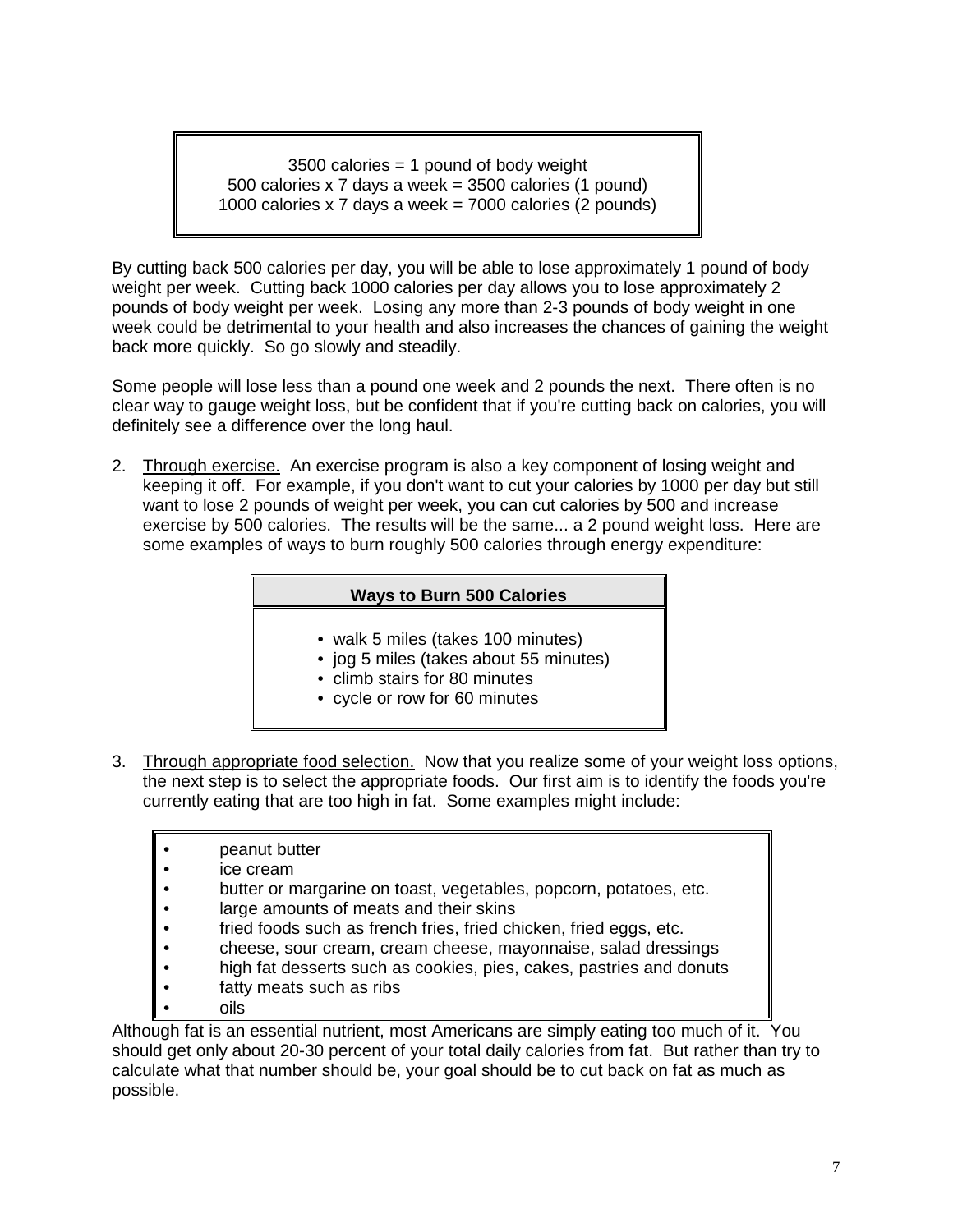Your next step is to assess how many fruits and vegetables you're eating. The recommended number of fruits is 2-4 pieces per day (or 2-4 cups of canned fruit in it's own juice). Vegetables can be eaten cooked or raw to total 2-4 cups per day. In many cases, vegetables can be eaten in any quantity due to their very low calorie content. Finally, assess how many foods you eat from the grain, cereal, and bread category. It is recommended that the majority of food you eat in a day come from these foods, 6-11 servings per day. Examples include:

- rice
- pasta/noodles
- potatoes, corn, peas, dried beans such as navy, pinto, garbanzo and black beans
- all types of bread, bagels, muffins
- all types of cereal
- cornmeal
- stuffing
- sweet potatoes, squash, yams

These foods are referred to as complex carbohydrates. They are responsible for providing you with the most available form of energy, glucose. Consequently, your diet needs to be plentiful in them, yet you can still lose weight due to their typical high fiber content.

Protein rich foods should be kept to a minimum, to the surprise of many people. In fact, only 12-15% of your total daily calories need to come from protein rich foods such as meat, eggs, milk, yogurt, and other dairy products. Look for lean meats; remove skin from chicken and fish; trim all fat off meat; and select skim milk, no fat yogurt, and lower fat cheese such as mozzarella.

An example of a high carbohydrate, low fat eating plan that can be adapted to your desired caloric intake follows.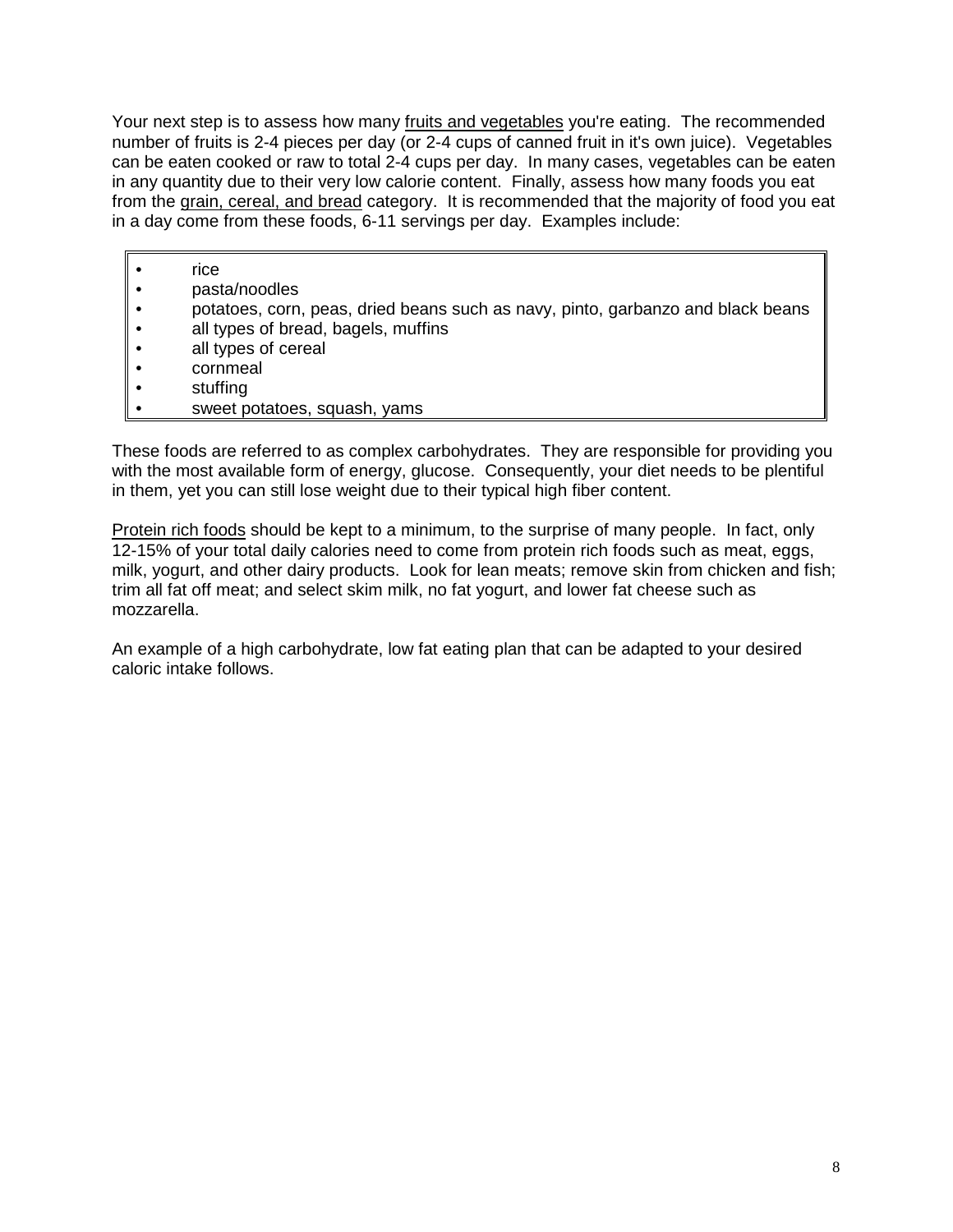| <b>Breakfast</b>                                                            |
|-----------------------------------------------------------------------------|
| 1-2 cups of cereal (a high fiber one is best, but any will do)              |
| 1 cup of skim milk                                                          |
| 1 piece of fruit (any kind)                                                 |
| 1-2 slices of toast or a bagel or English muffin with jam or jelly (no fat) |
| <b>Snack</b>                                                                |
| 1 piece of fruit (any kind)                                                 |
| Lunch                                                                       |
| 1 sandwich made with:                                                       |
| 2 slices whole wheat bread,                                                 |
| 3 - 4 ounces of turkey,                                                     |
| chicken or fish                                                             |
| mustard and no mayo                                                         |
| tomatoes, lettuce, pickles                                                  |
|                                                                             |
| a bag of raw vegetables including carrots, celery, broccoli, cauliflower    |
| 1 piece of fruit (any kind)                                                 |
| 1 cup of low fat or no-fat yogurt                                           |
| 1 small bag of pretzels                                                     |
| a non-caloric beverage of choice, or water                                  |
| <b>Snack</b>                                                                |
| pretzels (small bag), fruit, vegetables, or yogurt                          |
| Dinner                                                                      |
| 5-6 ounces of meat of your choice                                           |
| a potato or 2 cups of rice or 2 cups of pasta or 2 slices of bread          |
| any amount of vegetables without butter or margarine on them                |
| 1 piece of fruit                                                            |
| 8 ounces of skim milk or 8 ounces of non-fat yogurt                         |
|                                                                             |
| Additional calories may be obtained from other low fat sources.             |
|                                                                             |

**The following is an example of a high carbohydrate, low fat Eating Plan:**

# **Meal Planning**

Always eat three regular size meals as shown in the example Eating Plan, or six small meals every day. The purpose behind this advice is twofold. First, you spread your calories out throughout the day allowing adequate blood sugar for energy. Second, by eating periodically, you are never "starving." By withholding calories as in skipping a meal, you allow your blood sugar to drop so low that your body will crave high fat, high sugar calories causing you to eat candy bars and other immediate sweets to satisfy the craving. You actually can prevent this by eating regularly.

Select foods that contain carbohydrate, protein, and fat for each meal. Since carbohydrates empty from the stomach the quickest, providing excellent and immediate energy, they should be the largest part of any meal. Protein is the next nutrient to leave the stomach and fat the last. Both of these nutrients help keep you feeling full for a longer period of time since they stay in the stomach longer.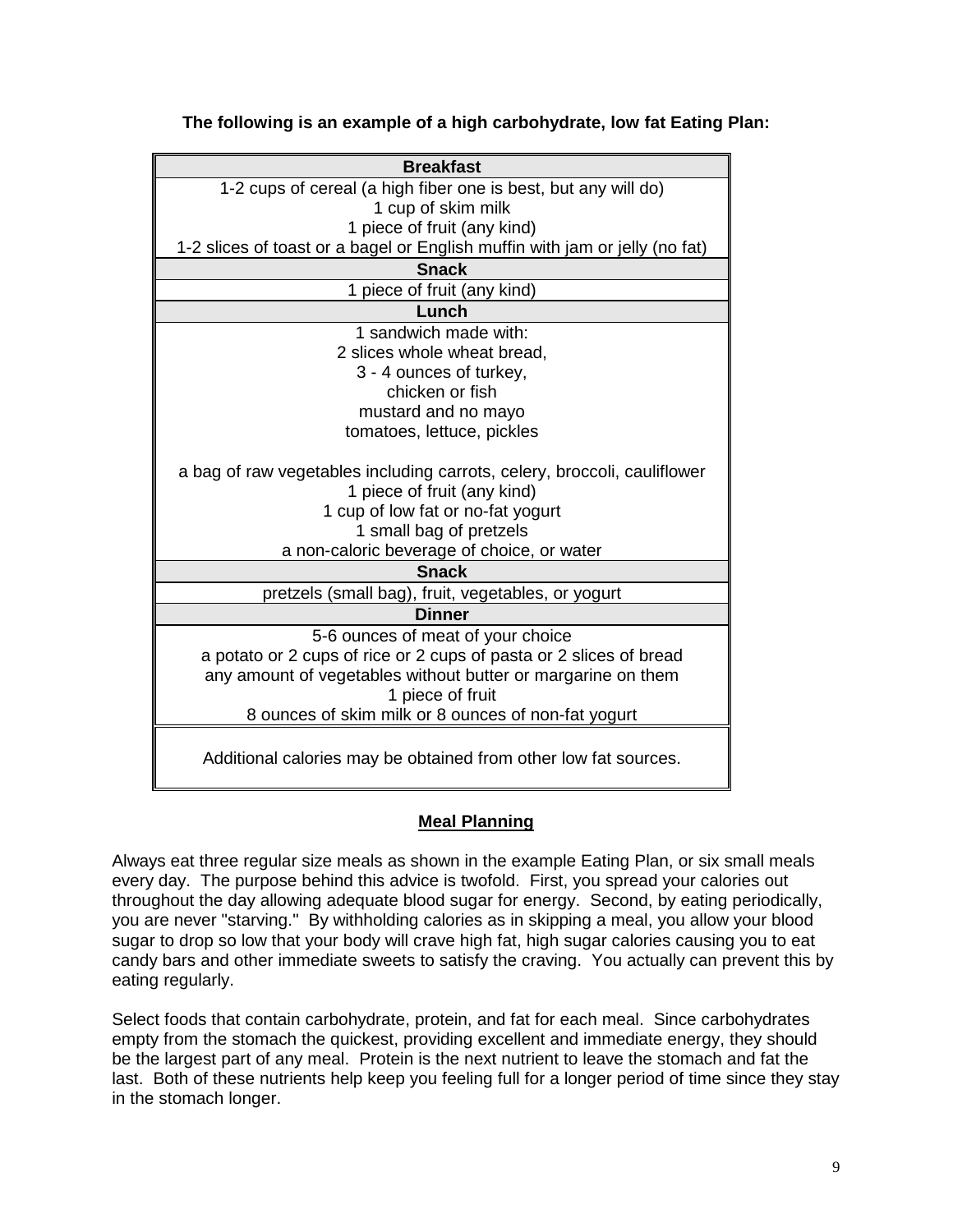There are many misconceptions and fallacies about diets and exercise. The truth about some of the most common misconceptions is discussed below:

1. **FALSE:** *Exercise will increase your appetite.*

Exercise does not increase appetite. In fact, it can actually act as an appetite suppressant. In other words, it may decrease your appetite. Exercise also serves to stimulate metabolic rate, or the rate you burn calories, for a while after exercise is over.

2. **FALSE:** *A lot of extra weight is "water-weight," and you can lose weight by sweating or drinking less fluid.*

Exercising in rubber suits, in saunas, or steam rooms will only increase your loss of body water and dehydrate you, giving you a "false sense" of weight loss. Dehydration is not an effective way to lose weight. Since the body is made up of 70% water, it makes sense to drink plenty of fluids each day to maintain proper fluid balance. We lose body fluids without really knowing it through our skin as well as through sweating. Weighing yourself after exercise and seeing a decrease in body weight is not an appropriate way to assess true weight loss. You need to drink fluids to replace lost water. In fact, you should drink a little more water than what quenches your thirst to fully prevent dehydration.

3. **FALSE:** *Fad diets and gimmicky exercise programs are effective.*

You cannot lose body fat unless you decrease total calories (not just fat calories).

4. **FALSE:** *Dieting is a short-term way to lose weight.*

The concept of "diet" typically implies some form of eating plan that you'll follow for a short period of time. Consider the fact that the body has a set number of fat cells that NEVER die until the day that you do. Consequently, losing weight by changing eating habits must be continued to maintain lost weight. By "going off the diet" you will inevitably gain the lost weight back. So concentrate on changing a few bad habits slowly and permanently and include exercise.

5. **FALSE:** *Quick-reducing diets are effective.*

Diets that promise rapid weight loss are typically short-term programs. When you lose more than 2-3 pounds per week, you are not only losing fat, but also muscle mass and water. As soon as the low calorie diet, quick weight loss scheme wears you down, you'll revert back to your more pleasant way of eating and gain all the lost weight back, and typically, more.

6. **FALSE:** *You can spot-reduce in specific areas of your body.*

You cannot "spot-reduce." In other words, by cutting back on your calories, you cannot specify where the changes in body reduction will occur. But, by exercising specific body parts, you can effectively strengthen certain muscle groups to give you a leaner, stronger look, but fat does not selectively disappear from those areas.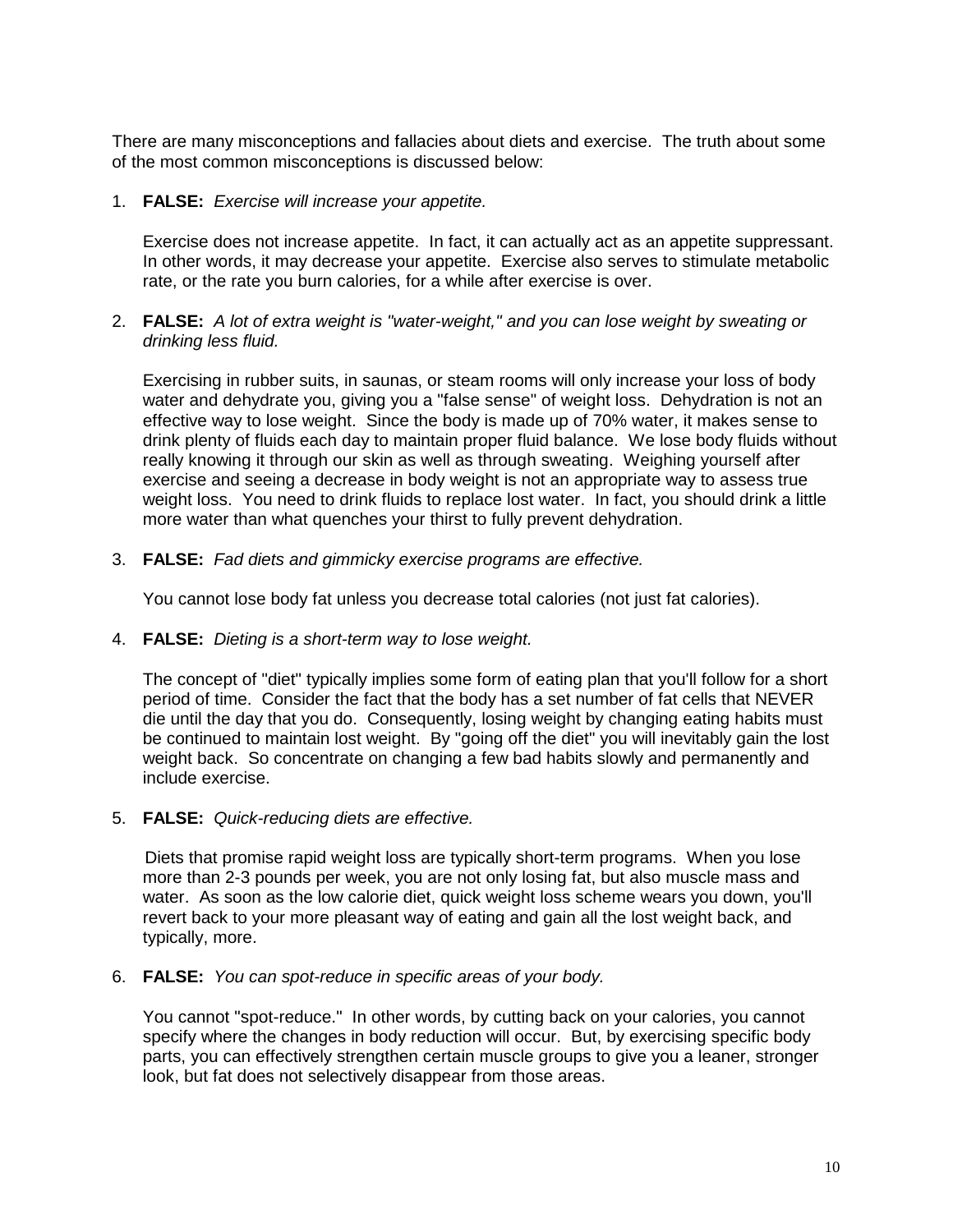Three factors play key roles in determining weight loss in any given individual. The first is heredity. If you were born to overweight parents, you have a predisposition to being overweight. As a result, your Abilities to lose weight easily may be somewhat impaired due to your genetics. Secondly, environment plays a big role. What kinds of foods do you keep in the house, where do you socialize and does socialization usually mean food? Third, what is your activity level? Are you typically a more sedentary person? Try watching less television and work on more projects in the evening. Do you snack while sitting around? Try more movement in general. Think about where you can fit in exercise.

In conclusion, successful, long-term weight loss involves many factors. Cutting back calories is critical to weight loss but it won't make you more fit or promote long-term weight management. That's where exercise fits. The combination is the right approach. Set some realistic (1-2 lbs. per week) goals for weight loss through a change in eating habits and increased exercise. Keep food records to assess accurately what you are eating. Write down everything you eat for about a week and assess where you think some changes could reasonably be made. Keep an activity log. Strive to add a few extra minutes of activity periodically until you reach 30-40 minutes of exercise a day.

# **B. Principles of Training**

# **Terms**

Some of the terms used in this training program are explained below, as are some of the principles upon which this training program is based. (Sharkey, 1979)

#### **Physical Fitness**

**Physical fitness** is defined as "the ability to carry out daily tasks with vigor and alertness, without undue fatigue and with ample energy to enjoy leisure-time pursuits and to meet "unforeseen emergencies" (President's Council on Physical Fitness and Sports). An adequate level of physical fitness is required to perform many jobs, to provide energy for recreational activities, and to help avoid some diseases (such as heart disease and osteoporosis). Physical fitness consists of the following components: cardiovascular fitness, muscle strength, muscular endurance, and flexibility. In order to perform optimally at work and in our other daily activities it is necessary to develop and maintain adequate levels of fitness in each of these components. The training program is designed to develop all components of fitness because of their role in the PAT events and in maintaining good overall health.

**Cardiovascular fitness** (aerobic endurance, stamina) is a measure of heart and lung function. It is the ability to maintain whole body activity for a length of time without fatiguing or running out of breath. An adequate level of cardiovascular fitness is also associated with decreased mortality from many diseases.

**Muscle strength** (also referred to in this Preparation Guide simply as "strength") is a measure of the greatest amount of force a muscle can apply; that is, the most weight a muscle group can move one time. In addition to its importance in many job-related tasks, improving muscular strength also helps prevent injuries to the muscles and makes bones and tendons stronger.

**Muscular endurance** is a measure of a muscle's ability to maintain a submaximal force or repeatedly apply a submaximal force without a rest; that is, the number of times you can lift a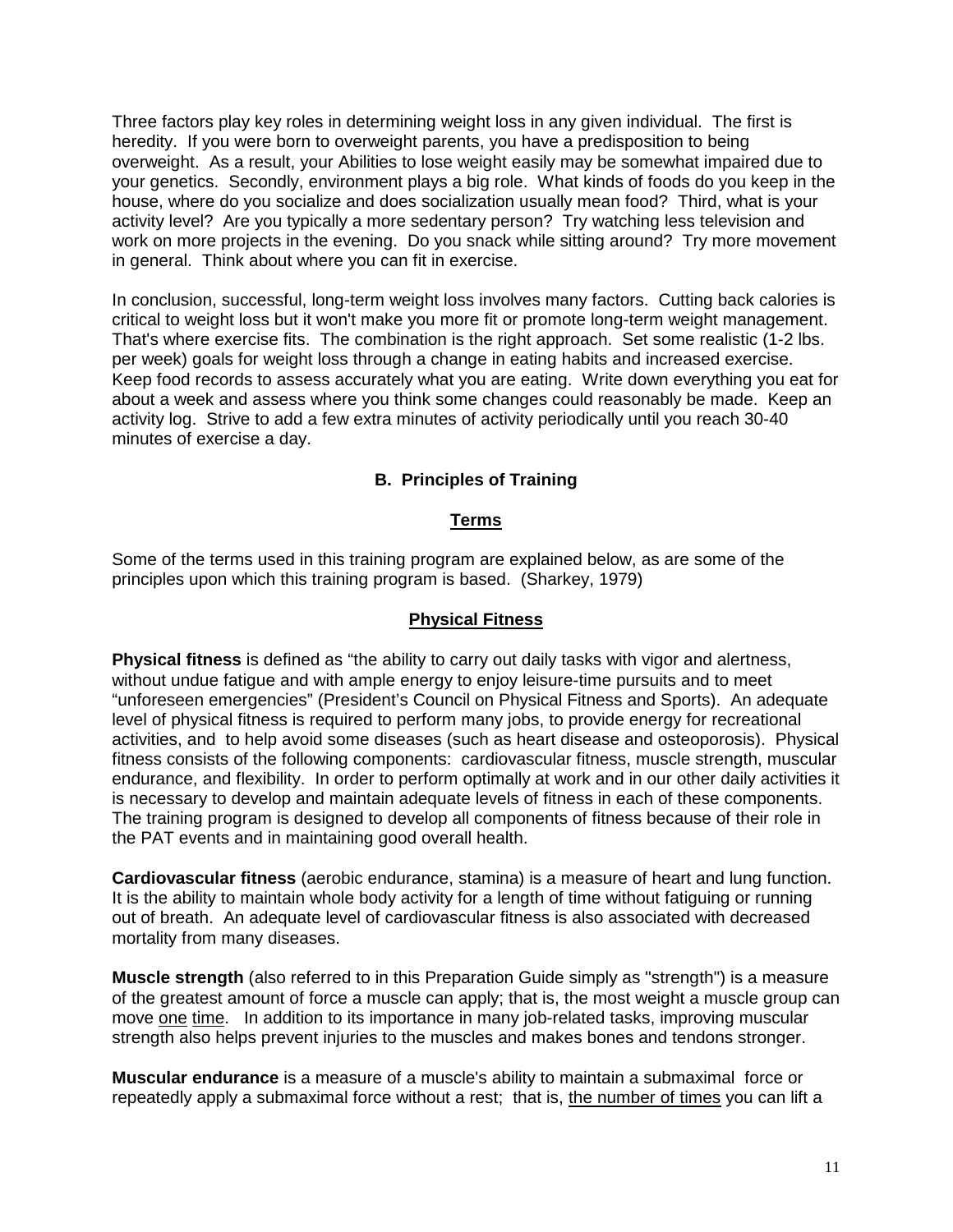certain amount of weight. Adequate levels of muscular endurance allow your muscles to perform a task for a longer period of time before the muscles get tired. Poor endurance of the back and abdominal muscles has been implicated as the cause of much of the low back pain suffered by American adults.

**Flexibility** is a measure of the range of motion at a joint. Adequate levels of flexibility are necessary in order to make daily movements with ease and to help prevent injuries to muscles and joints. In addition, there is evidence to suggest that inadequate flexibility of the back and legs is related to low back pain.

# **Adaptation**

The stress of repeated exercise produces changes in the body that are called training effects. Your body undergoes some changes in structure and function that allow it to respond better to the demands of physical work and exercise. The body adapts to the extra demands imposed by training by undergoing the following changes:

- Heart function and circulation are improved.
- Blood pressure and cholesterol levels are improved.
- Muscle strength and muscular endurance are improved.
- Muscle mass increases and the portion of weight made up of fat decreases.

Training consists of exercising specific muscles or muscle groups and stressing different systems of the body. It involves having the muscle or muscles apply and maintain a force for a short time and/or repeatedly. Calisthenics, weight training, stretching, and aerobic activity are all important training methods that will result in adaptations that will enable the body to perform more effectively. The rate of improvement or adaptation is related to the following:

- Frequency of activity (the number of times per week).
- Intensity of activity (how hard you train).
- Duration of training (the length of each training session).
- Your initial fitness level.

# **Overload**

For improvement in fitness level to take place via adaptation, a part of the body must be subjected to more than it is accustomed to. For example, in order for muscular strength to improve, the muscles must apply a greater force than they normally would apply during regular daily activities. This increase in intensity of force, or overload, elicits an adaptation. Increasing the duration of an activity would also be an overload. As the body adapts to an increased load, more load must be added to continue adaptation.

# **Specificity**

The body adapts very specifically to the type of training it receives. The type of training must be related to the desired results or to the purpose of the training. Aerobic activity will cause very different body adaptations than will weight training. Thus, heavy weight training is of little value for cardiovascular endurance, and a lot of running is not particularly useful for developing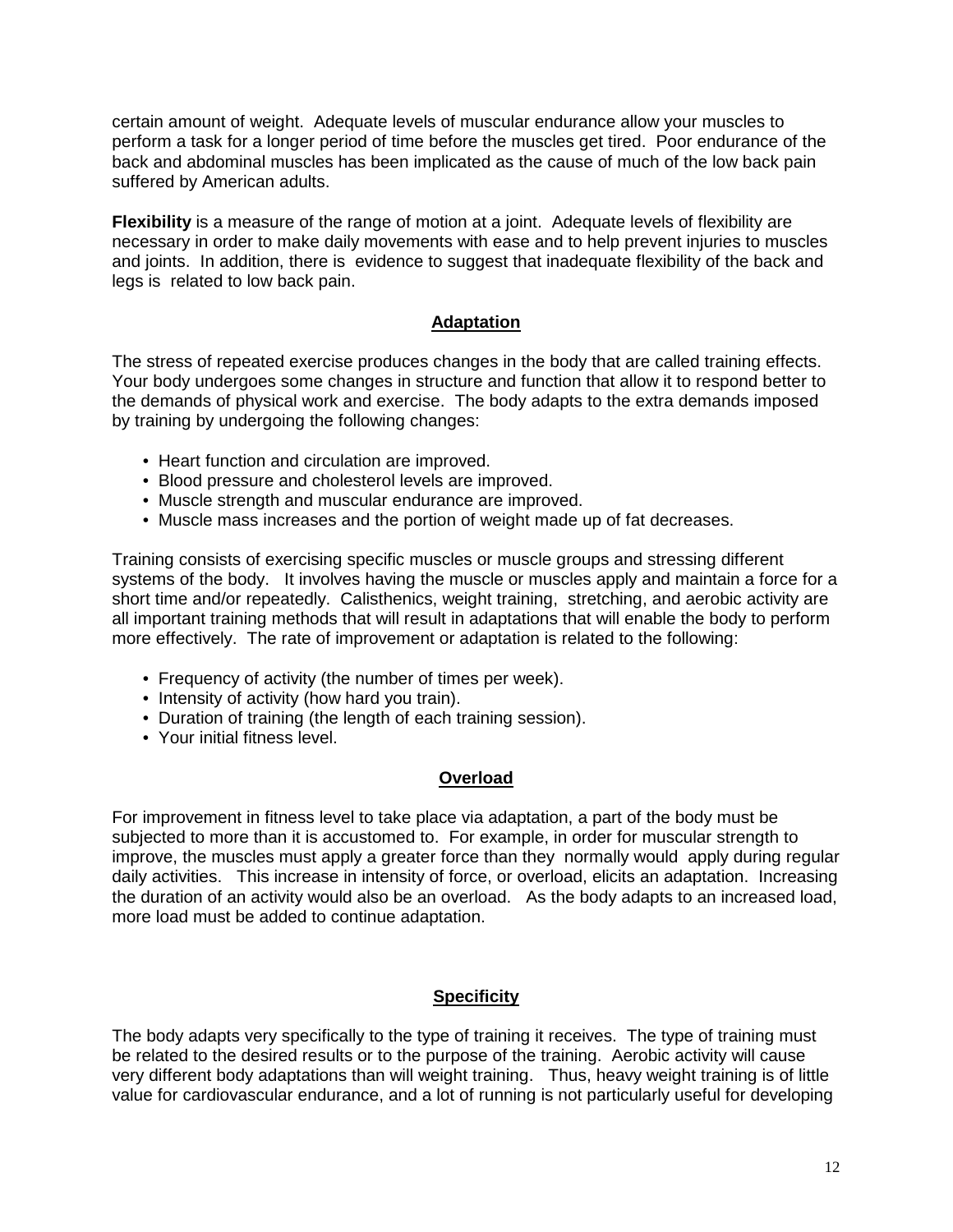upper body strength. In addition, adaptations are specific to the muscle groups that are trained. Thus, stretching the shoulder muscles in order to improve shoulder flexibility will not improve flexibility at any other joint, nor will it improve strength of the shoulder muscles. Performance of an activity improves when the training is applied to the same muscle groups as are used in the activity in the same way they are used in that activity.

**One especially important use of training specificity for police officers is stair climbing. In particular, climbing down stairs involves an action which stretches (rather than contracts) the leg muscles. This may cause muscle tissue damage which leads to muscle soreness - probably more so than any other activity! Training which specifically involves stair climbing (up and down, repetitively) will decrease potential for muscle soreness and related problems.**

One exception to this specificity principle is cardiovascular endurance. The heart-lung system involved in cardiovascular endurance is vital in all activities that require large muscle groups to be active for any length of time. The specific activity used to train the cardiovascular system is, therefore, not critical, unless one is competing in high level athletic events.

# **Use and Disuse**

The body needs activity and does not "wear out." Lack of activity results in weak muscles, including the heart, poor circulation, shortness of breath, increased body fat, and weakening of bones and connective tissue. Regular activity results in good muscle tone, a strong heart, good circulation, endurance, and strong bones and connective tissue (ligaments, tendons, etc.).

# **Individual Response**

Individuals respond differently to the same training program. The differences in response may be the result of any of the following factors: heredity, physical maturity, state of nutrition, habits of rest and sleep, level of fitness, personal habits such as smoking and alcohol intake, level of motivation, the environment, and the influence of physical disability, disease, or injury.

# **Warm-up**

Warm-up is a gradual increase in intensity of physical activity and should always precede strenuous activity. A 5-10 minute warm up period allows the individual to:

- Mentally prepare for exercise,
- Increase body temperature slowly,
- Stretch the muscles and joints, and
- Increase heart rate and breathing gradually.

Warm-up consists of low intensity aerobic activity such as walking or slow jogging followed by calisthenics and light stretching.

#### **Stretching**

Muscles groups should be stretched in order to improve flexibility at a joint. Stretching exercises should be performed slowly and gently, without any bouncing, bobbing, jerking or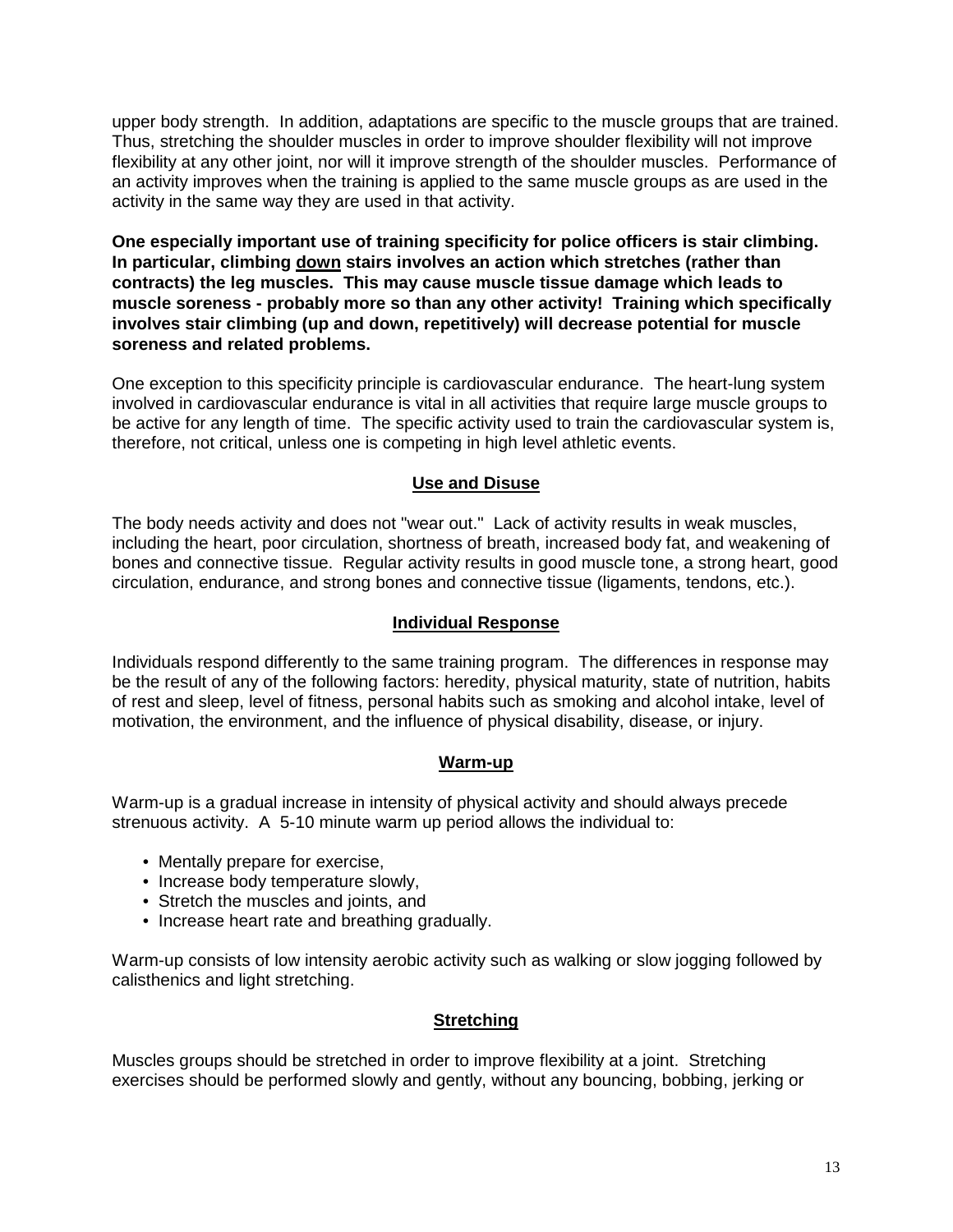lunging. Stretching exercises can be performed as part of the warm-up, following 5 minutes of low intensity aerobic activity or as part of the cool-down phase.

# **Calisthenics**

Calisthenics are exercises that can be performed without equipment, although hand or ankle weights may be used. These types of exercises can be used to develop strength, muscular endurance, and flexibility. Calisthenics usually involve the repetitive lifting and lowering of a body segment as in push-ups, curl-ups, and arm circles.

# **Weight Training**

Weight training consists of exercises that involve moving a weight that is external to the body. Such exercises are used to develop strength, muscular endurance, and (sometimes) flexibility. Particular care must be taken if free weights (e.g., barbells) are used in training. They may cause injury if they fall on a person or if undue strain occurs in trying to control the weight (for example, to keep it from falling). This can happen as a result of the hands slipping, if a person attempts to lift a weight that is too heavy for him/her to support, or if poor technique is used. For these reasons, weight machines may be safer for novices to use in weight training. If you use free weights for weight training, be sure always to work with a partner who can assist you.

# **Aerobic Training**

Aerobic training improves cardiovascular fitness. The training of the cardiovascular system is accomplished by continuous rhythmical motion over time, using large muscle groups. Jogging, bicycling, stair climbing, rowing, walking, swimming, hiking, cross country skiing, skating, and aerobic dancing are good activities for aerobic training.

# **Cool-Down**

The cool-down phase is as critical as the warm-up and should last 5-10 minutes. This phase of activity is important for the following reasons:

- It allows heart rate to decrease gradually.
- Continued activity maintains adequate circulation, prevents pooling of blood, and hastens recovery.
- It provides a time for thorough stretching and relaxation activity.

Cooling down consists of slowing down your activity, walking, light calisthenics, and stretching exercises.

# **Unusual Reactions**

If, during or immediately after exercise, you have any of the following reactions, stop exercising immediately and consult a physician as soon as possible:

- Labored or difficult breathing (not the deep breathing normally associated with exercise)
- Loss of coordination
- Dizziness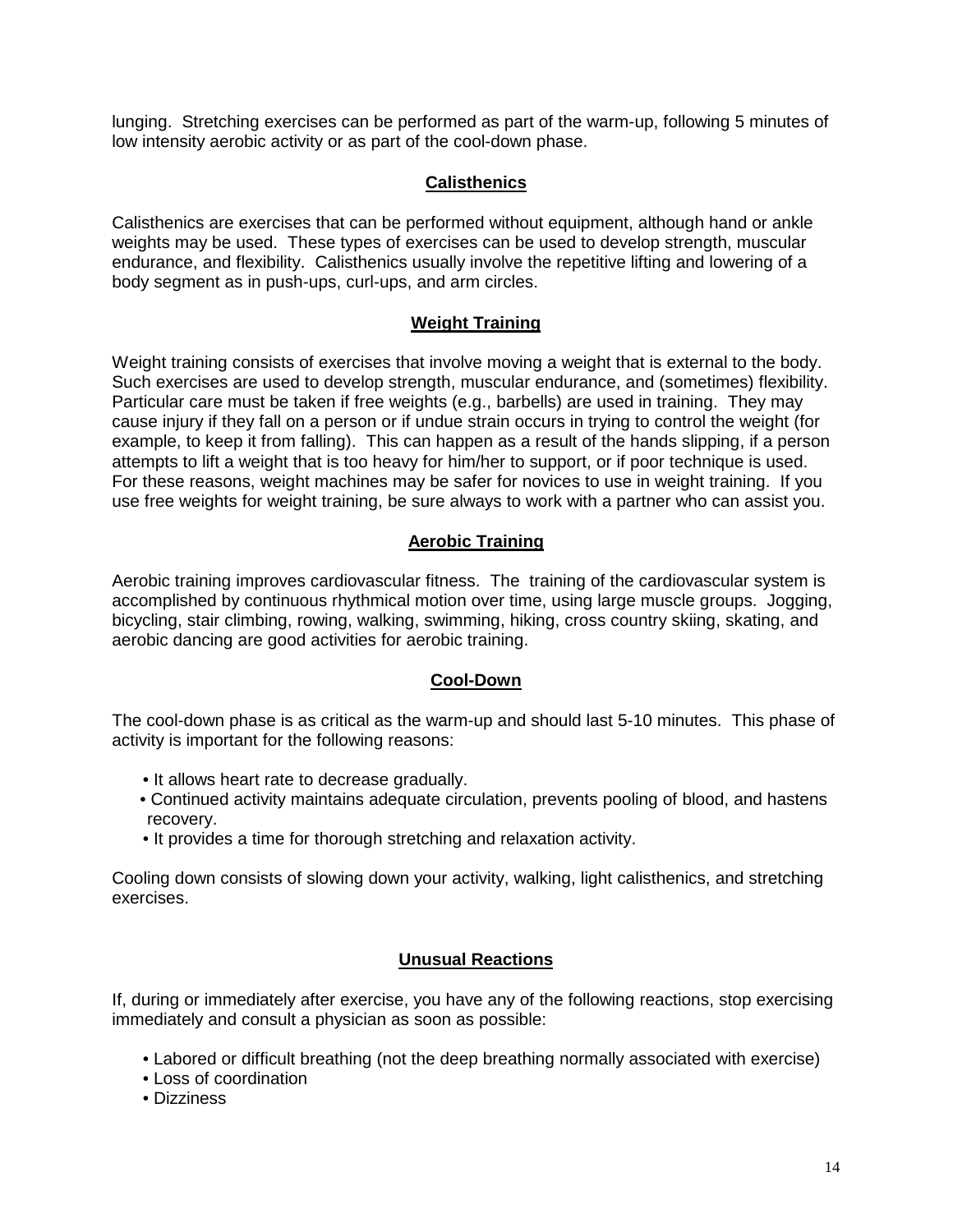- Tightness in the chest
- Sharp pain in any muscle or joint
- Numbness

# **C. Assessing Your Current Level of Fitness**

This section contains instructions for a simple fitness test that you can use to assess your current level of fitness. Take the test now, before you begin a fitness program, to determine your current level of fitness. Also, take the test at several intervals in your training period before the Physical Abilities Test to measure your progress.

The events described in the fitness test are related to the four areas of fitness. A sit and reach test measures flexibility. Curl-ups, push-ups, a flexed arm hang, dips and a jump and reach test measure muscular strength and endurance. A 1.5-mile run measures cardiovascular fitness.

Keep a record of your results each time you complete the test. Do not be concerned about how your results compare to national standards. Use your results to monitor your progress, to provide motivation, to establish goals, and to determine the effectiveness of your training program.

Here is a list of the equipment and facilities you will need to conduct the fitness test.

- Yard stick and some masking tape
- Stop watch
- High bar to hang from (about 3/4 inch in diameter)
- Newspaper
- 12 inch high step
- 1.5 mile measured distance (a high school track or measured running path)
- Scale to measure body weight
- Score sheet (included at the end of this section)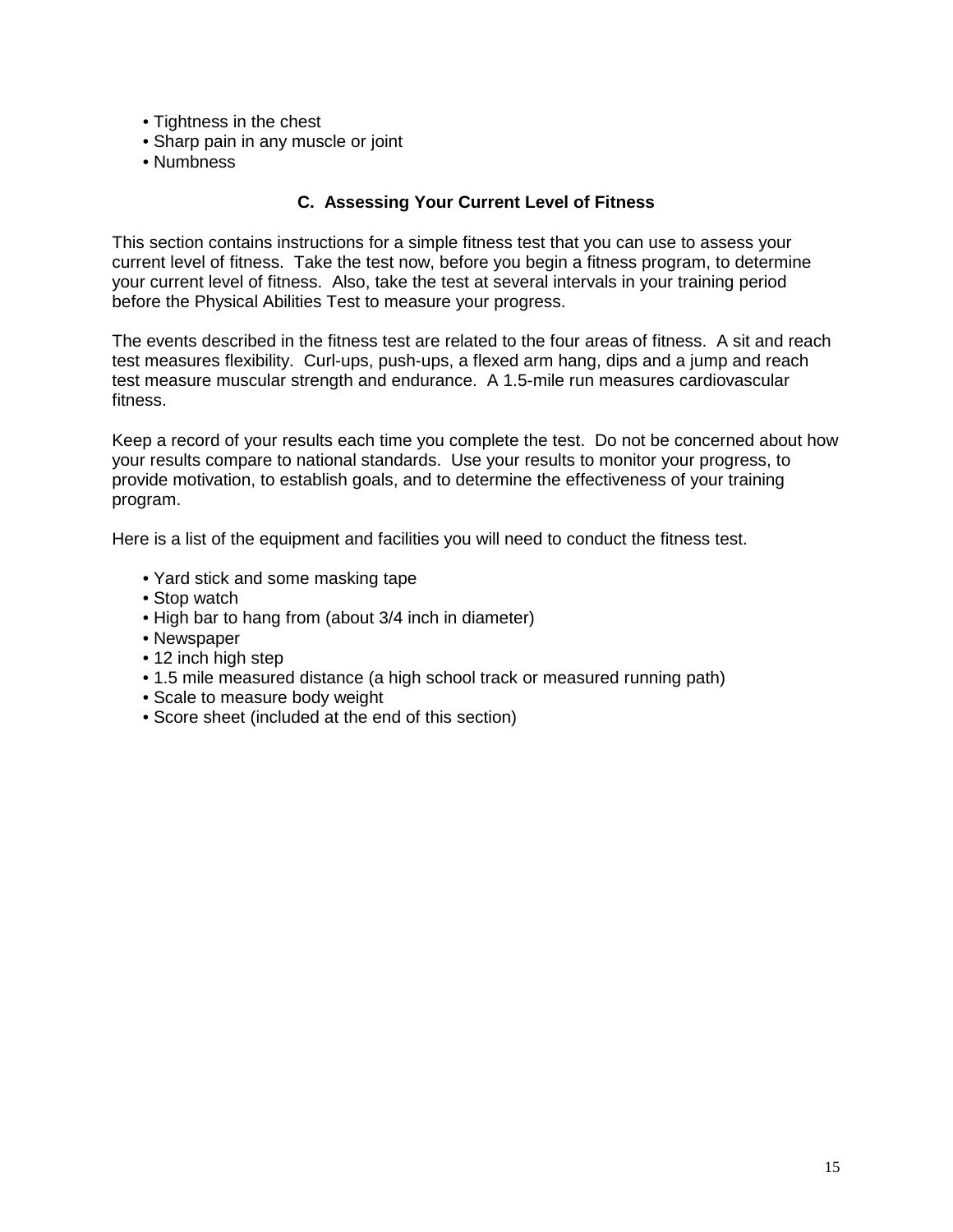# **Fitness Test Descriptions and Instructions**

Before beginning the fitness test, do five to ten minutes of warm-up. See the warm-up exercises section of the guide.

# **1. Sit and Reach**

Tape a yard stick to the floor at the fifteen inch mark. Sit on the floor with the yardstick between your legs and the zero mark on the yardstick toward you. Keep your legs straight and place your heels even with the fifteen inch mark on the yard stick. Place your hands in front of you, one over the other. Slowly stretch forward, sliding your hands along the yardstick as far as possible. Do not bounce or lunge. Lean forward and stretch slowly as far as you can. Record the farthest distance you can reach in three tries to the nearest inch.



# **2. Curl-ups**



Lie face up on the floor with legs bent and lower back flat against floor. Using abdominal muscles, pull head and shoulders off of floor while looking up. Hands and arms may be crossed over chest, supporting head, on floor or sliding up legs. Record the number of curl-ups completed. You need not go all the way up, merely lift the shoulders and upper back off the floor.

#### **3. Flexed-Arm Hang**

Assume a flexed-arm position, palms facing away from your body, with your chin above the bar. Hold as long as possible. Record the amount of time you can remain with your chin above the bar.

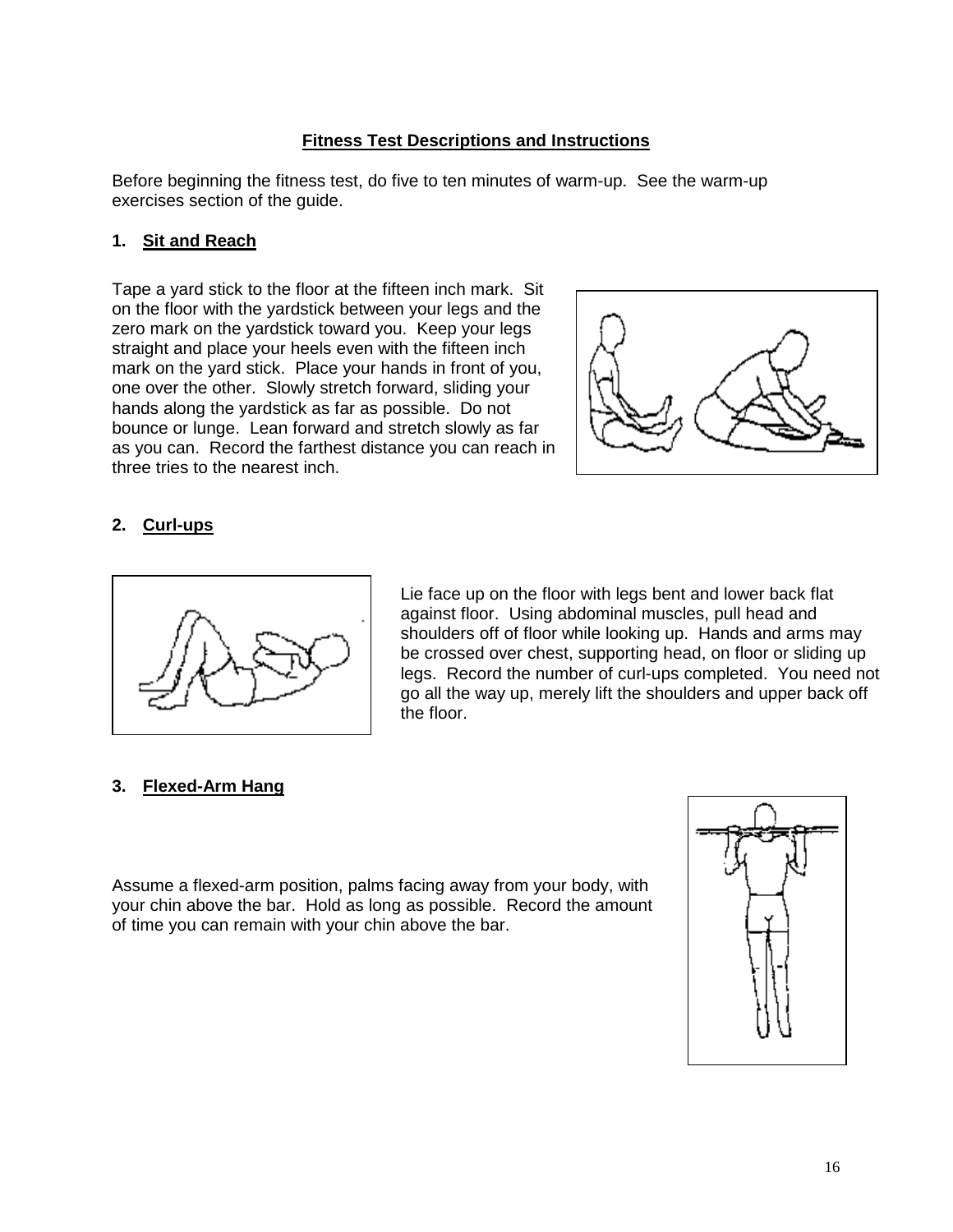# **4. Push-ups**

Assume a prone position with hands on the floor, just outside the shoulders. Legs may be straight with weight on toes, or bent, with weight on knees if your initial strength level is low (if you can't do three or four toe push-ups). Push up, keeping the back straight. Return until the chest almost touches the floor. Repeat as many times as possible. Record the number of push-ups completed.



# **5. Jump and Reach**



Tape a piece of newspaper to the wall above your head. Using the yard stick, make marks on the newspaper at one inch intervals. Dip the fingers of your dominant hand into some water. With your dominant side toward the paper, jump as high as you can, reaching up with your dominant hand. At the top of your jump, touch the paper with your wet fingers. Repeat. Record the height of the highest jump out of two tries.

# **6. 1.5 Mile Run**

Determine the starting and end point for a 1.5 mile distance. Run and/or walk as fast as you can to cover this distance. Record the time it takes to complete the 1.5 mile distance.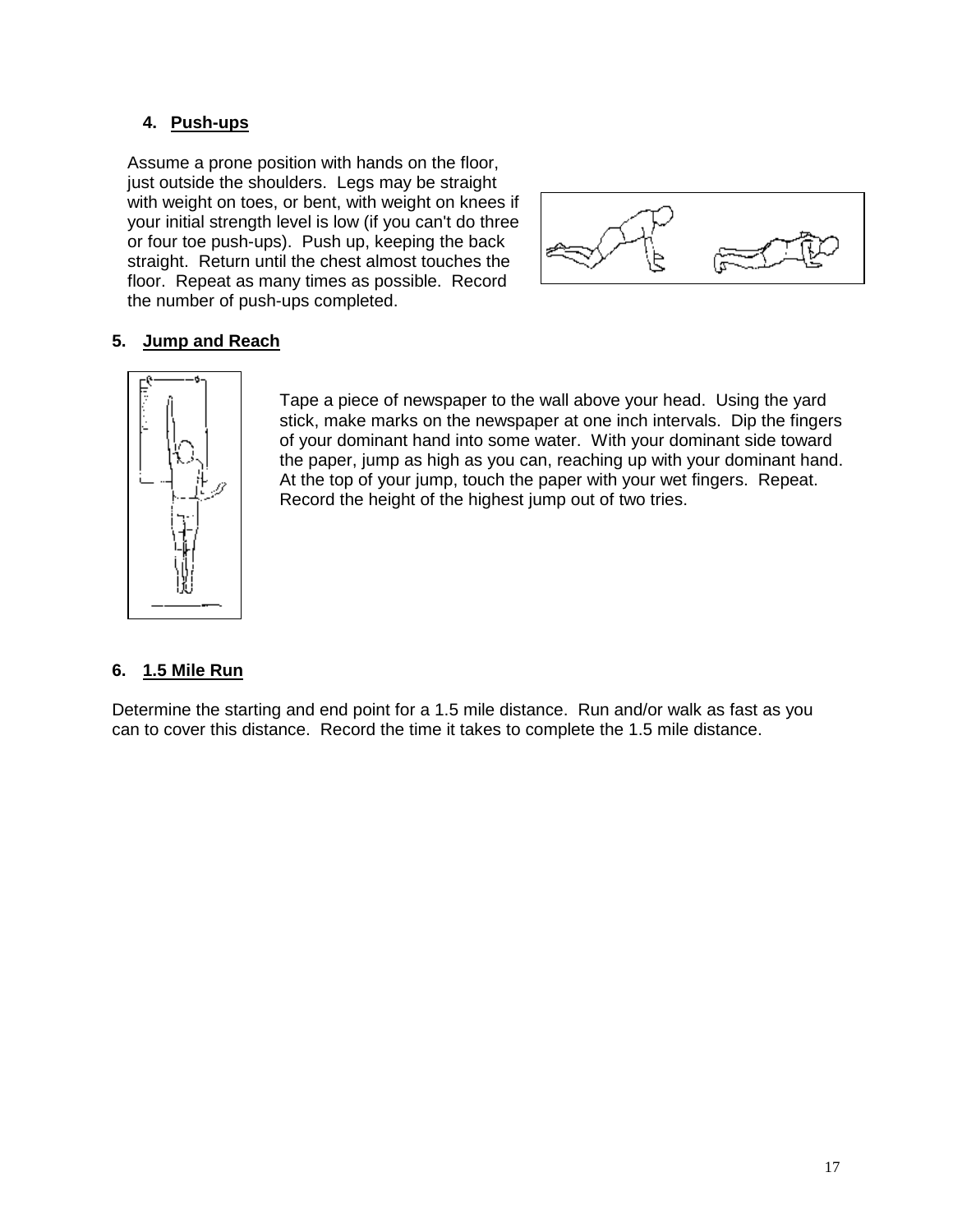# **FITNESS TEST SCORE SHEET**

- 1. Date of first test: \_\_\_\_\_\_\_\_\_\_\_\_\_\_ Weight: \_\_\_\_\_\_\_\_\_\_
- 2. Date of second test: \_\_\_\_\_\_\_\_\_\_\_\_ Weight: \_\_\_\_\_\_\_\_\_
- 3. Date of third test: \_\_\_\_\_\_\_\_\_\_\_\_\_\_ Weight: \_\_\_\_\_\_\_\_\_

|                       | Test 1             | Test 2                                   | Test 3    |  |  |  |
|-----------------------|--------------------|------------------------------------------|-----------|--|--|--|
|                       | <b>FLEXIBILITY</b> |                                          |           |  |  |  |
| Sit and Reach         | Distance:          | Distance:                                | Distance: |  |  |  |
|                       |                    | <b>MUSCULAR - STRENGTH AND ENDURANCE</b> |           |  |  |  |
| Curl-ups              | No.                | No.                                      | No.       |  |  |  |
| Flexed-arm hang       | Time:              | Time:                                    | Time:     |  |  |  |
| Push-ups              | No.                | No.                                      | No.       |  |  |  |
| Jump and Reach        | Height:            | Height:                                  | Height:   |  |  |  |
| <b>CARDIOVASCULAR</b> |                    |                                          |           |  |  |  |
| 1.5 Mile Run          | Time:              | Time:                                    | Time:     |  |  |  |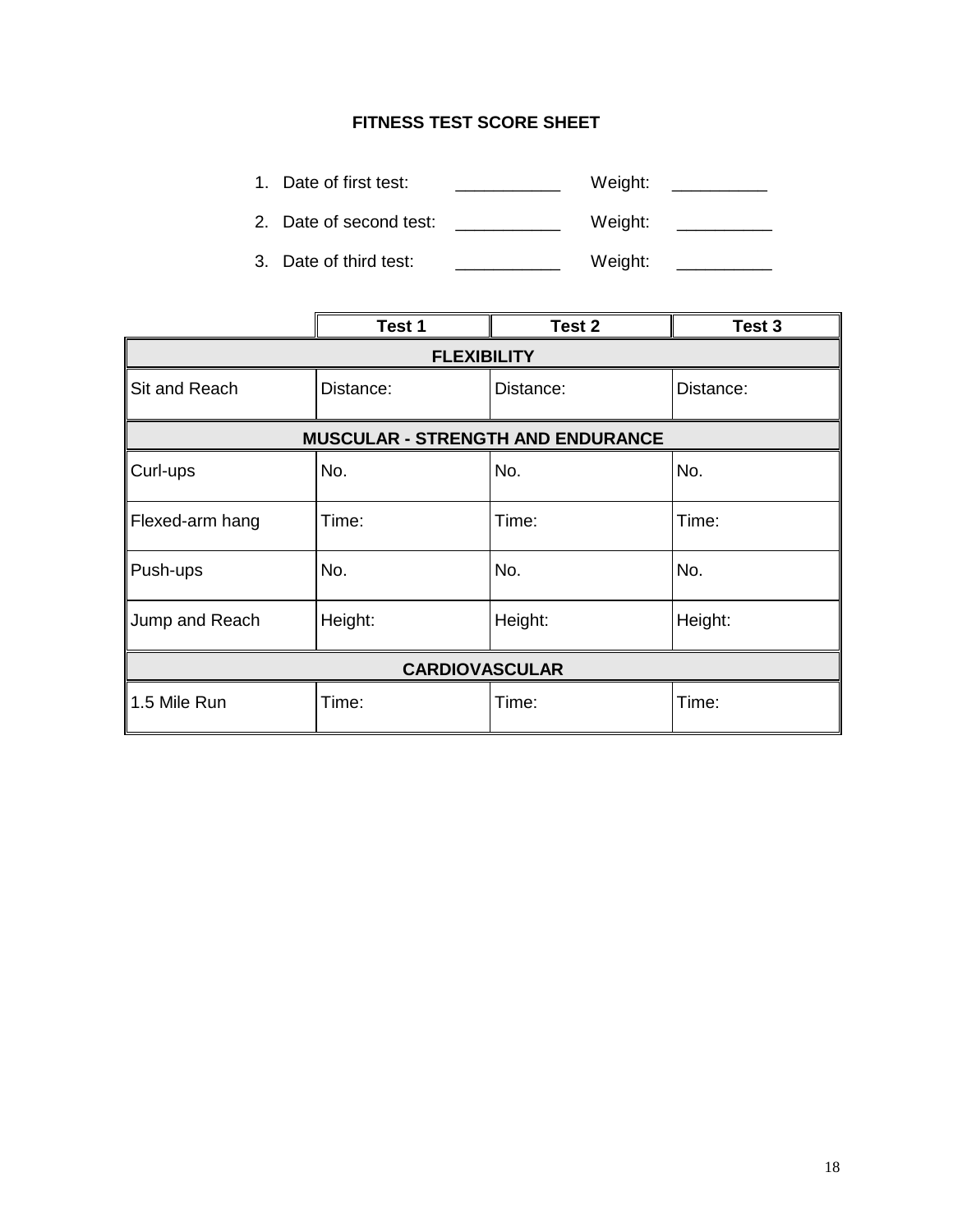# **SECTION III: FITNESS PROGRAM**

# **A. General Directions for Fitness Program**

The fitness program is divided into the following sections:

- Warm-up
- Strength and Muscular Endurance Exercises (Calisthenics and Weight Training)
- Aerobic Training Exercises
- Cool-Down

The strength and muscular endurance exercises do not have to be done on the same day or during the same exercise session as the aerobics program. In other words, they may be done on separate days or at different times on the same day. However, every exercise session should be preceded by a warm-up period and followed by a cool-down period. For example, if the strength and muscular endurance exercises are done on the same day but at a different time than the aerobics program, warm-up and cool-down exercises should be performed before and after each of the two exercise sessions.

The warm-up exercises are designed not only to get a person physically and mentally ready for the muscular and/or aerobics exercise sessions, but also to help develop flexibility in various joints. The strength and muscular endurance exercises can be done in one of two ways, depending on the availability of equipment. Some degree of strength and muscular endurance can be developed by doing calisthenics which require little or no equipment but is more typically accomplished by training with weights. Training with weights can be done either by using free weights, such as barbells, or by using weight machines, for example, "Universal" or "Nautilus" systems. Once a program has begun using a particular method for strength and muscular endurance exercises, it should be continued for the duration of the training period for comparative purposes.

Since there are no equipment requirements for the aerobics training, the same program can and should be followed by everyone regardless of the particular program (i.e., calisthenics vs. weight training) chosen to develop strength and muscular endurance. A weekly log sheet is provided so that applicants can keep track of their progress in developing strength, muscular endurance, and cardiovascular fitness. Two types of log sheets are provided, one for calisthenics and aerobics (for those individuals who use calisthenics to train for strength and muscular endurance), and one for weight training and aerobics (for those individuals who use weights to train for strength and muscular endurance). Of course, applicants should use the log sheet that is designed for the particular exercise program they've chosen to follow. Copies of the log sheet will have to be made for each week of the training program.

# **Training for the Physical Abilities Test**

The stretching exercises have been selected to help develop flexibility in the major joints of the body. Although flexibility will be of particular importance to events on the Physical Abilities Test that involve performing an activity within a confined space or under conditions that confine one's movement, it will play a role in all the test events.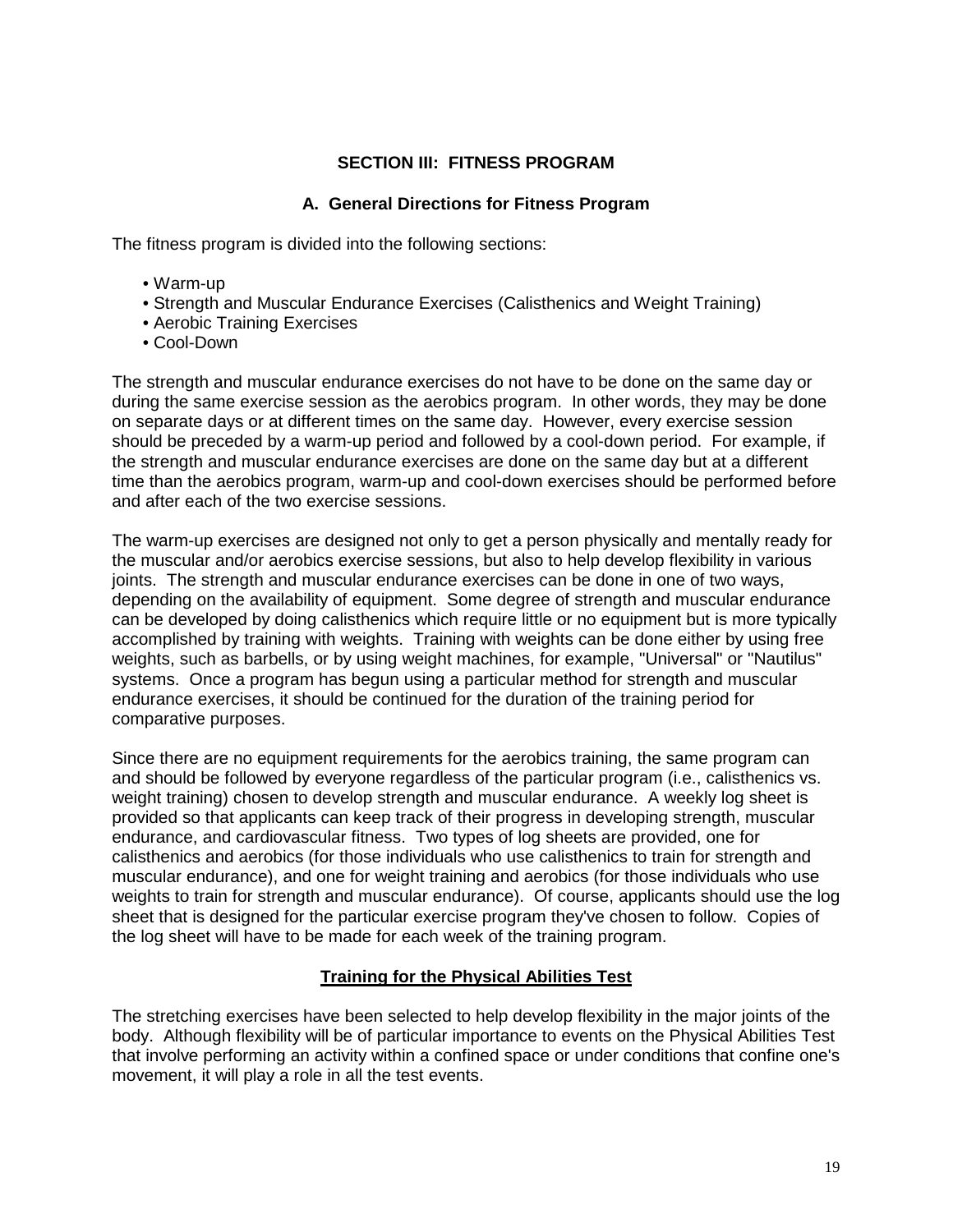Appropriate preparation for the Physical Abilities Test also will require the development of strength and endurance in the muscle groups that will be used when performing the test events. Muscle strength will be particularly important to those events that require a single application of force such as is involved in dragging a victim over a distance. Both muscle strength and muscular endurance will be important to those activities that involve maintaining a force or the repeated application of a force over a period of time such as is involved in dragging a hose and carrying equipment over a distance. Like flexibility, muscular endurance also will be important to performance on the test as a whole since there will be repeated instances, across events, in which force will need to be applied. Once again, an exercise program that consists of calisthenics or weight training can be used to develop in these areas.

Finally, it will be necessary for applicants to develop cardiovascular fitness to perform those events that involve continuous activity over an extended period of time, such as the stepmill, as well as to endure through the entire series of test events. As previously mentioned, the aerobic demands of stair climbing, simulated by the stepmill, are very specific. Training for the Physical Abilities Test should include this particular aerobic activity on a regular basis.

The sections which follow describe the exercises that you can perform to develop the four categories of fitness identified previously. The Warm-up Exercises section describes the warm-up exercises which are useful for the development of flexibility and an essential component of any exercise regimen. The Calisthenics and Weight Training sections describe the calisthenics and weight training exercises that can be used toward the development of muscle strength and muscular endurance. The Aerobic Training Program section provides an aerobic training program aimed at enhancing cardiovascular fitness. Finally, the Cool-down section provides cool-down exercises which will aid in recovery from exercise, help develop flexibility and are an important component of any exercise program.

# **B. Warm-up Exercises**

The warm-up period should last 5-10 minutes. The whole set should be performed before each exercise session. If the strength and muscular endurance exercises are performed on different days or at different times of the day than the aerobic exercises, the warm-up should be performed before each separate exercise session.

Each stretch should be performed in a slow, gentle manner. Move to the point that a stretch, not pain, is felt in the muscle. Hold that position for 10-20 seconds. Repeat each exercise three to five times.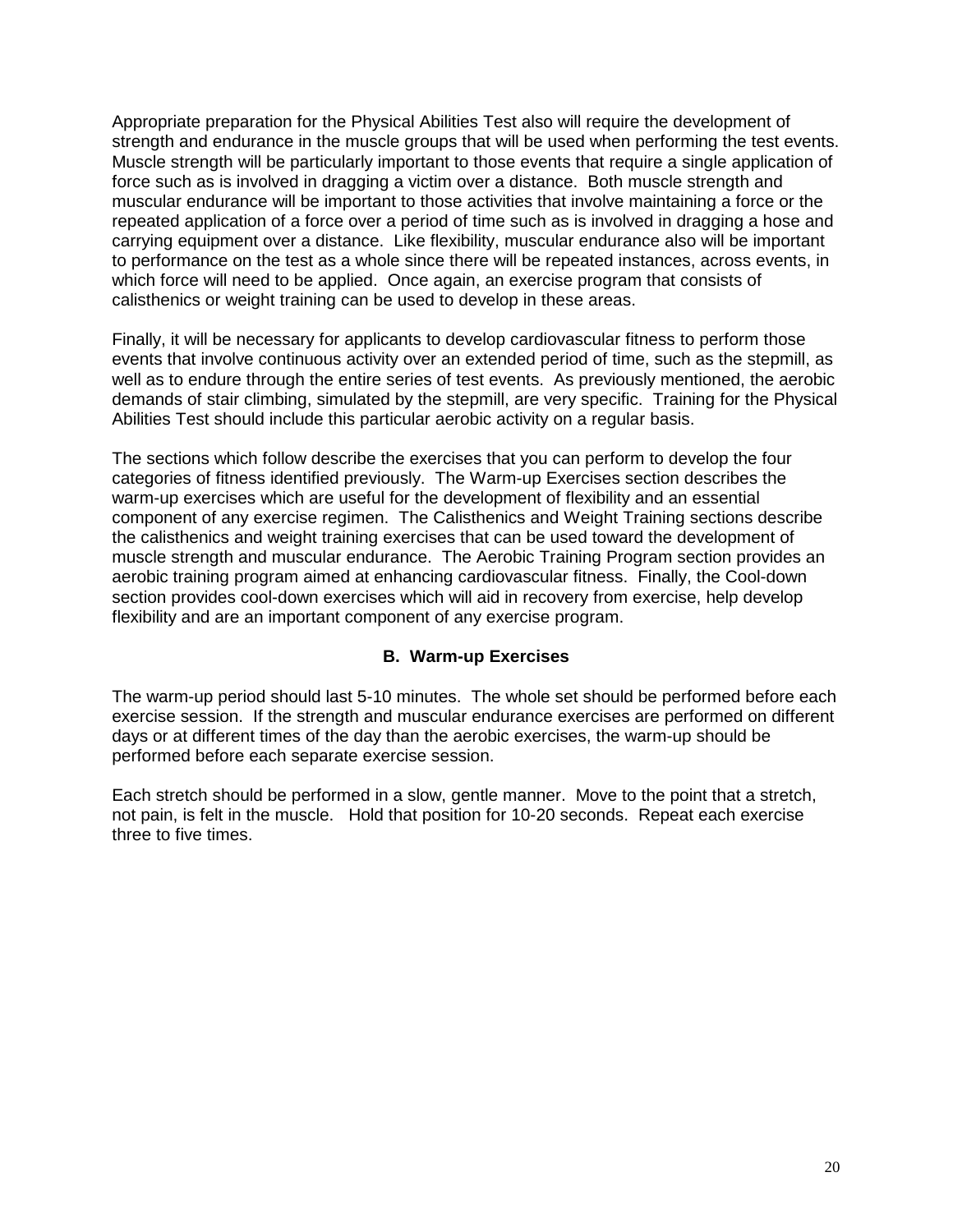Several traditional stretches are listed below. These stretching exercises should be avoided because they may lead to injury. More effective stretching exercises are listed and explained in this section of the Preparation Guide.

# **DO NOT DO THESE EXERCISES**

- Standing Toe Touch with Knees Locked
- Hurdler Stretch
- The Plow or Backover
- **Full Neck Circles**
- Back Hyperextension or Cobra
- Back Bends

# **Exercise Descriptions**

**The following stretches are effective for improving flexibility in each muscle group. Begin your warm-up period by performing light aerobic activity, such as marching or jogging in place and arm circles.**

**1. Side-to-Side Look**

# **Stretches the neck muscles.**

Slowly turn head and look to right. Then slowly turn head back to center and look to left.



# **2. Forward and Down Look**



# **Stretches the neck muscles.**

Slowly look downward. Don't put chin on chest.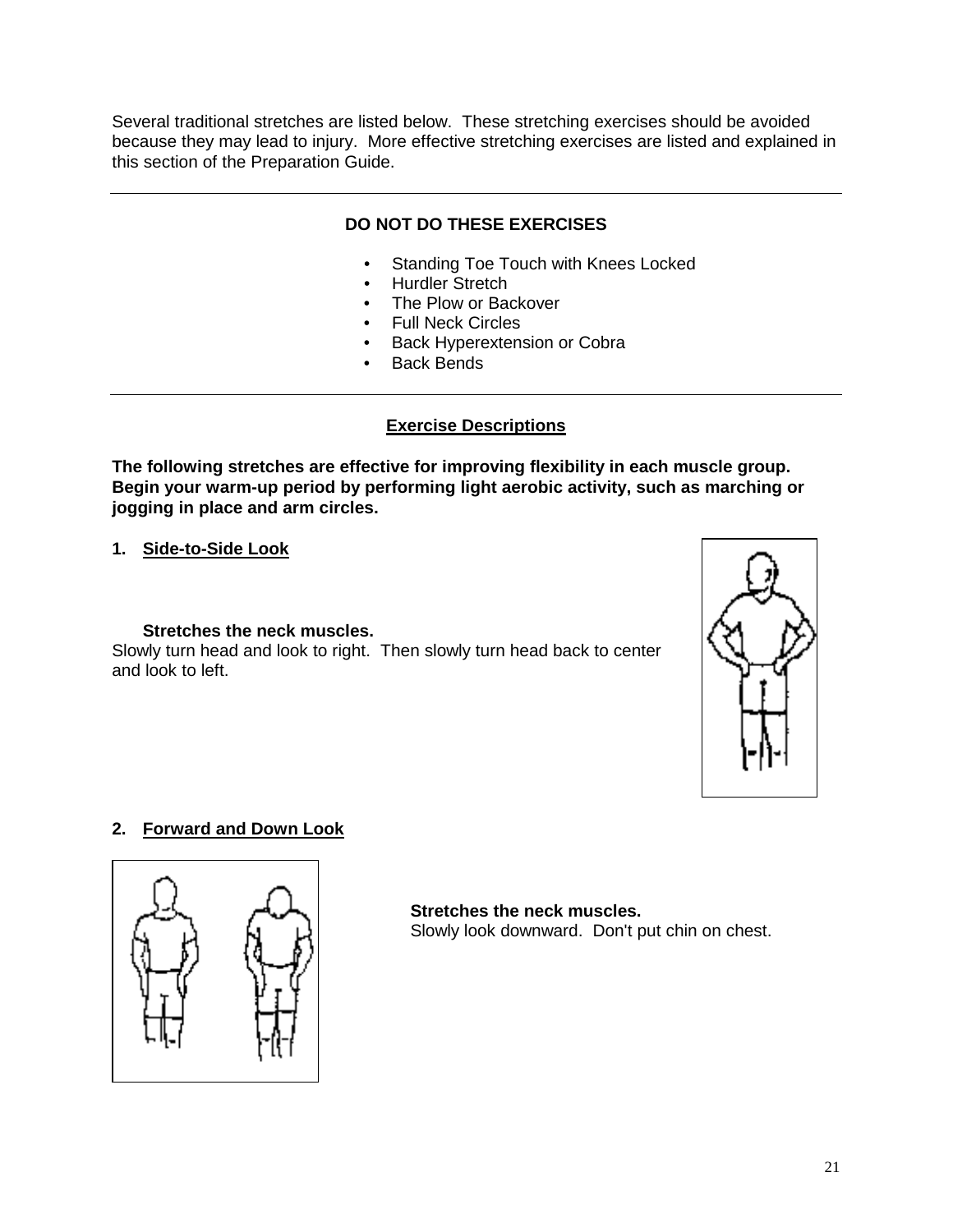# **3. Standing Cat Stretch**



#### **Stretches the upper and lower back**

Stand with feet slightly wider than shoulder-width apart. Keep knees bent. Hinge forward at hips and place hands just above knees. Do not bend at the waist. Begin with back straight and flat, arch back up pulling in with abdominals and curl chin towards chest. Return to flat back position. Do not arch back down past the flat back position.

#### **4. Shoulder Turn**

#### **Stretches the lower back**.

Stand with feet slightly wider than shoulder-width apart. Keep knees bent. Hinge forward at hips and place hands just above knees. Do not bend at the waist. With back straight and flat, gently press left shoulder downward and bring right shoulder upward with a smooth twisting motion. Repeat on other side.



#### **5. Chest Stretch**



#### **Stretches the chest muscles**

Stand next to wall approximately 8-12 inches away. Extend arm back placing palm of hand on wall below shoulder level. Thumb faces the ceiling. Slowly rotate body away from wall. Repeat on other side.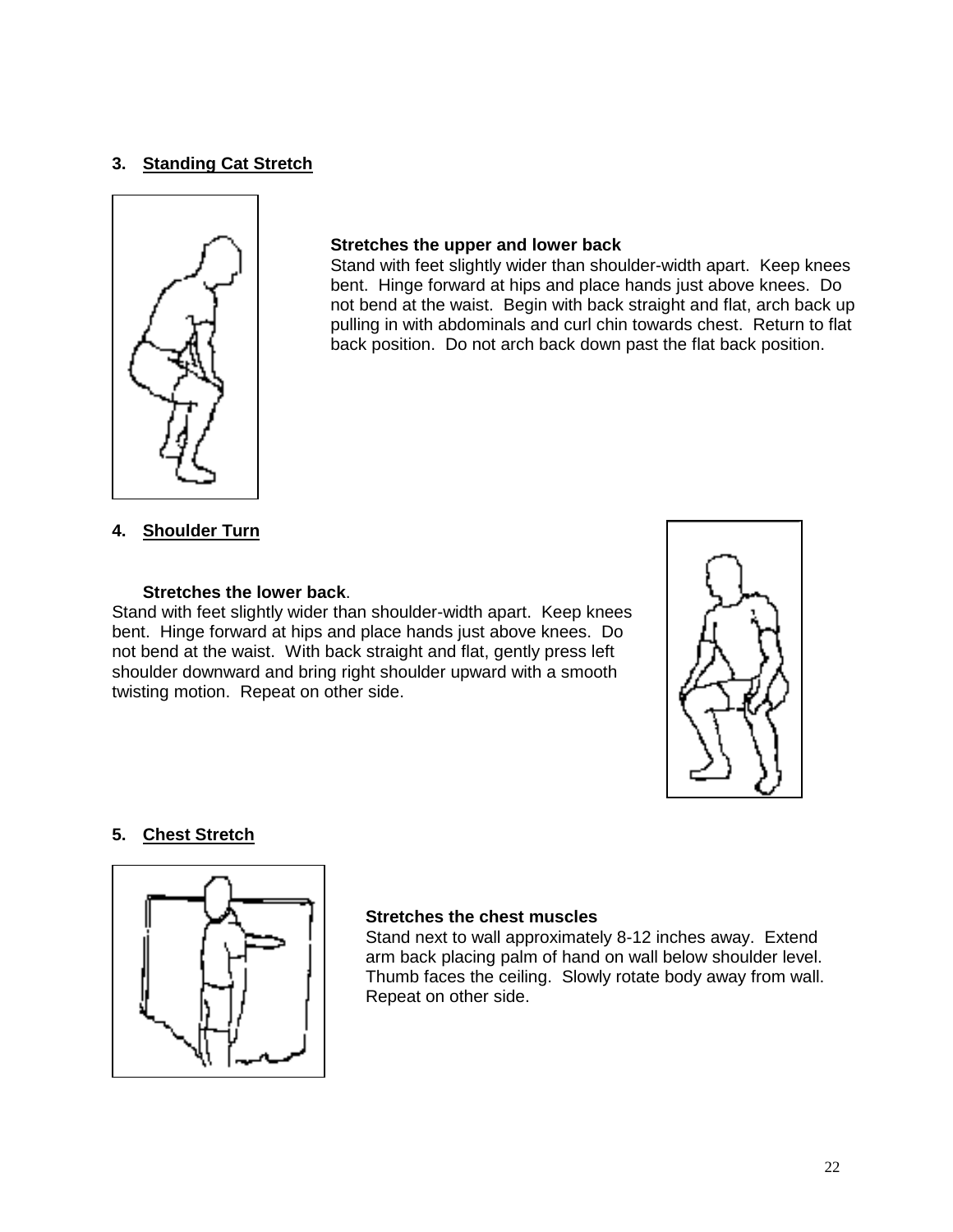#### **6. Shoulder Stretch**

#### **Stretches the shoulders and upper back muscles**.

Stand up straight with feet shoulder-width apart and knees slightly bent. Reach left hand across body to right shoulder. Use right hand to hold arm. Place right hand on back of left arm just above the elbow. Gently press the left arm with the right hand. Do not rotate torso. Repeat on other side.



# **7. Arm Circles**



#### **Stretches the chest and shoulder muscles.**

Standing with feet shoulder-width apart and knees slightly bent, perform slow, fullarm circles backward 5 to 10 times, then forward the same number of times. The thumb-side of the hand should always lead and the arms should brush past the ears and the sides of the trunk.

# **8. Side Stretch or Reach**

# **Stretches the muscles on the sides of the trunk**.

Standing with feet shoulder-width apart and knees slightly bent, place the left hand on the right outer thigh and extend the right arm overhead with the thumb pointing backward. Reach straight up with the right hand as you slide the left hand down your thigh towards your knee until you feel a stretch up your side. Do not allow the right foot to raise from the floor. Reposition the arms and do the same on the other side.

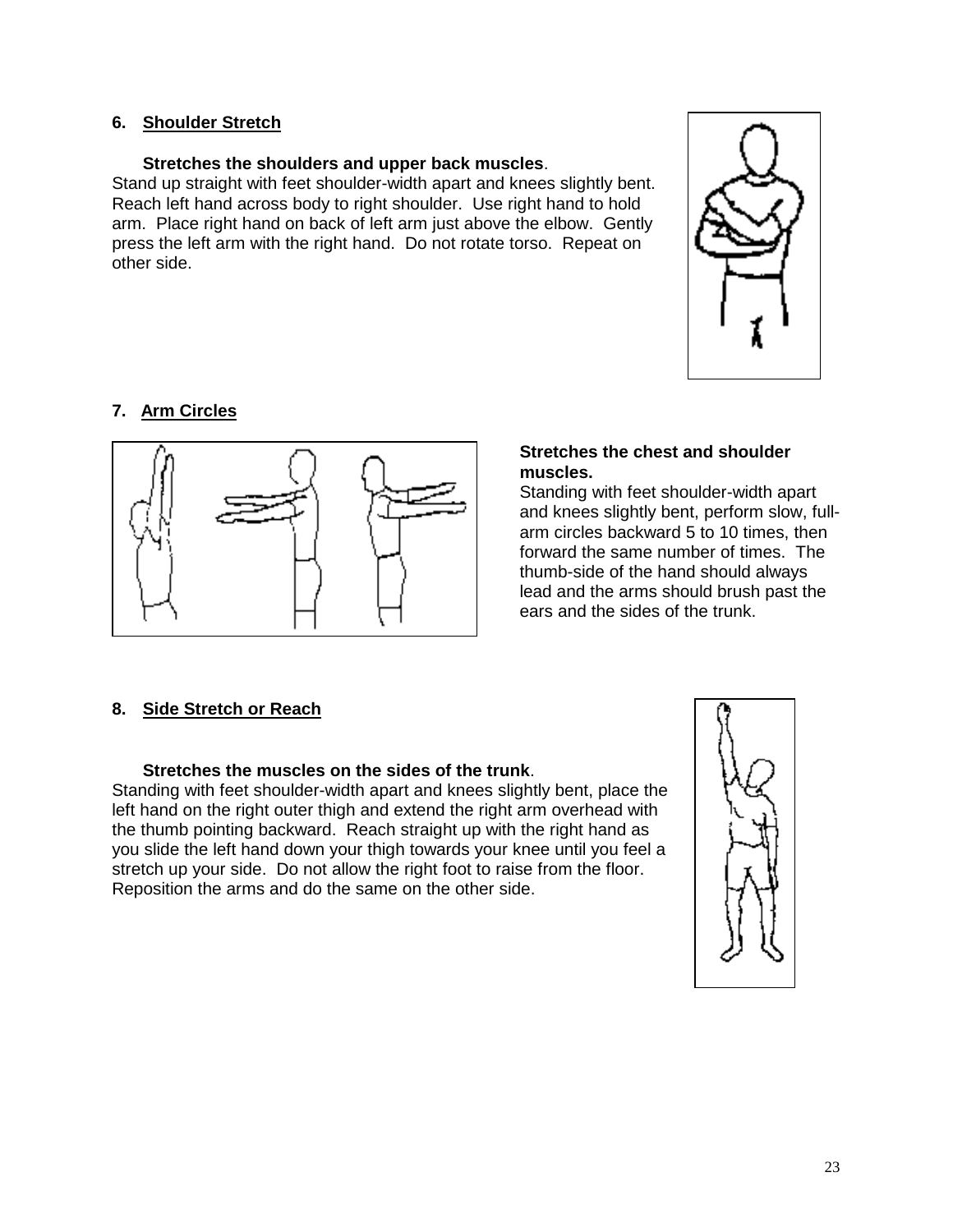

# **9. Wall Lean**

**Stretches the muscles in the back of the lower legs**. Stand about arm's distance away from a wall and feet slightly apart. Put both hands on the wall. Keeping the heel on the floor, toe slightly turned in and the leg straight, slide one foot back until a stretch is felt in the calf. Repeat on the other side.

# **10. Stride Stretch**



# **Stretches the muscles in the front of the thigh**.

Stand facing sturdy bench approximately 2-3 feet high. Keeping hips and shoulders straight forward, place one foot flat on top of bench. Maintain erect posture while pushing hips forward until you feel the stretch in the front of the hip. Do not allow the front knee to go beyond the mid-foot. Repeat on the other side.

# **11. Hamstring Stretch**

# **Stretches the muscles in the back of the thigh**

Stand facing sturdy bench approximately 2-3 feet high. Keeping hips and shoulders straight forward, place one heel on top of bench. Maintain a flat back while hinging slightly forward at the hips until you feel the stretch. Do not bend at the waist.

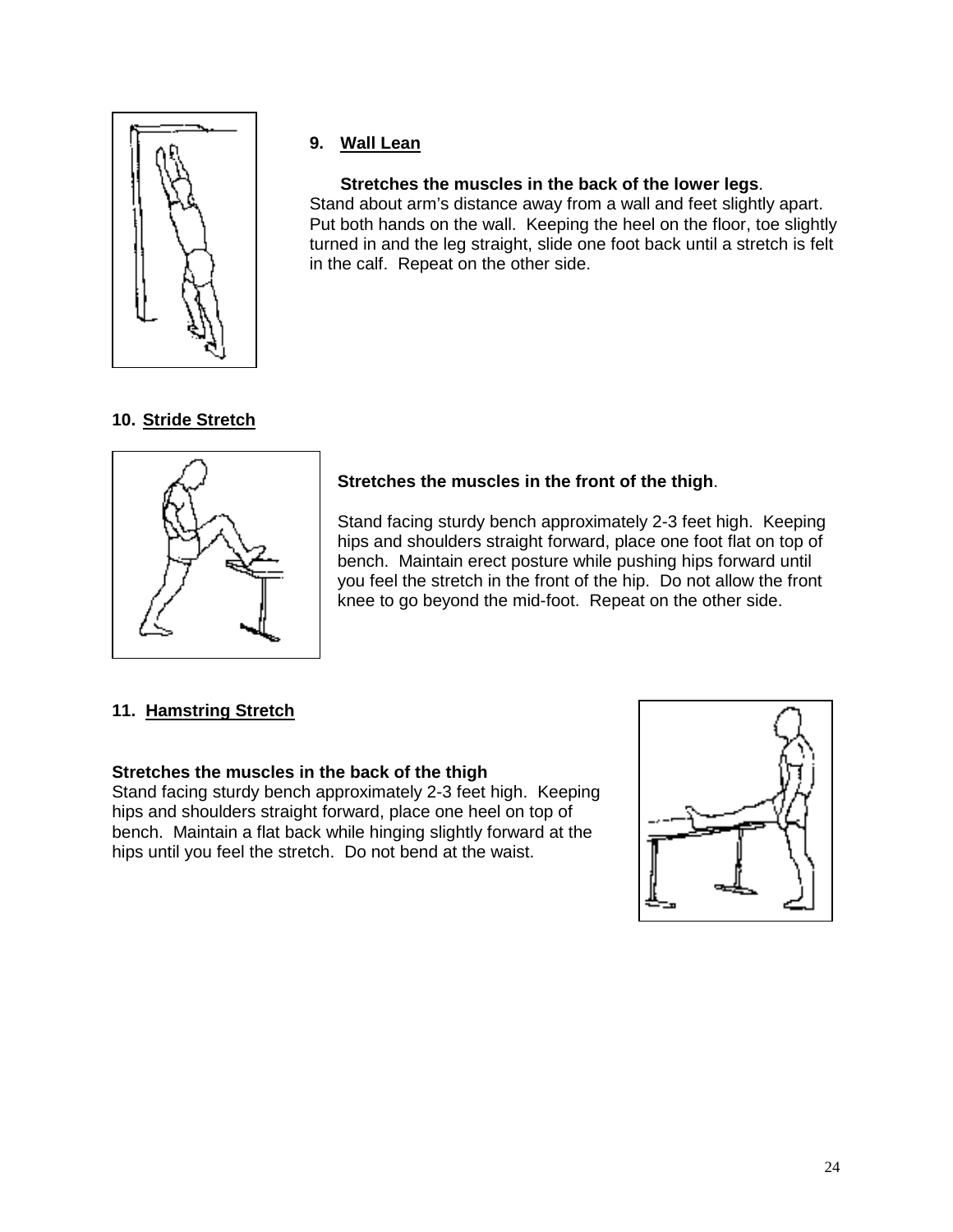# **12. Groin Stretch**



#### **Stretches the muscles of the inner thighs and hips.**

Sit with your back flat against the wall. Bring the soles of your feet together and allow your knees to drop to the floor. Gently press the knees toward floor with hands.

# **13. Knee to Chest**

#### **Stretches the muscles in the lower back and the back of the thighs.**

Lie on the floor on your back. Pull one knee toward chest with hands clasped behind your bent knee. Repeat with other leg. Finally, pull both knees toward chest.



# **14. Supine Leg Stretch**



#### **Stretches the muscles of the back of the thigh.**

Lie on the floor on your back with one leg bent and foot flat on the floor and the other leg extended in the air. Wrap a towel behind the extended knee. Slowly pull the leg back toward your head. Repeat on the other side.

**CAUTION: When it comes to stretching, you should feel the stretching sensation in the muscle, NOT the joints. If you feel pain in the joints, check to be sure you are using the correct position to do the exercise, reposition yourself as necessary, and try again. If you still feel pain in the joints, avoid that exercise.**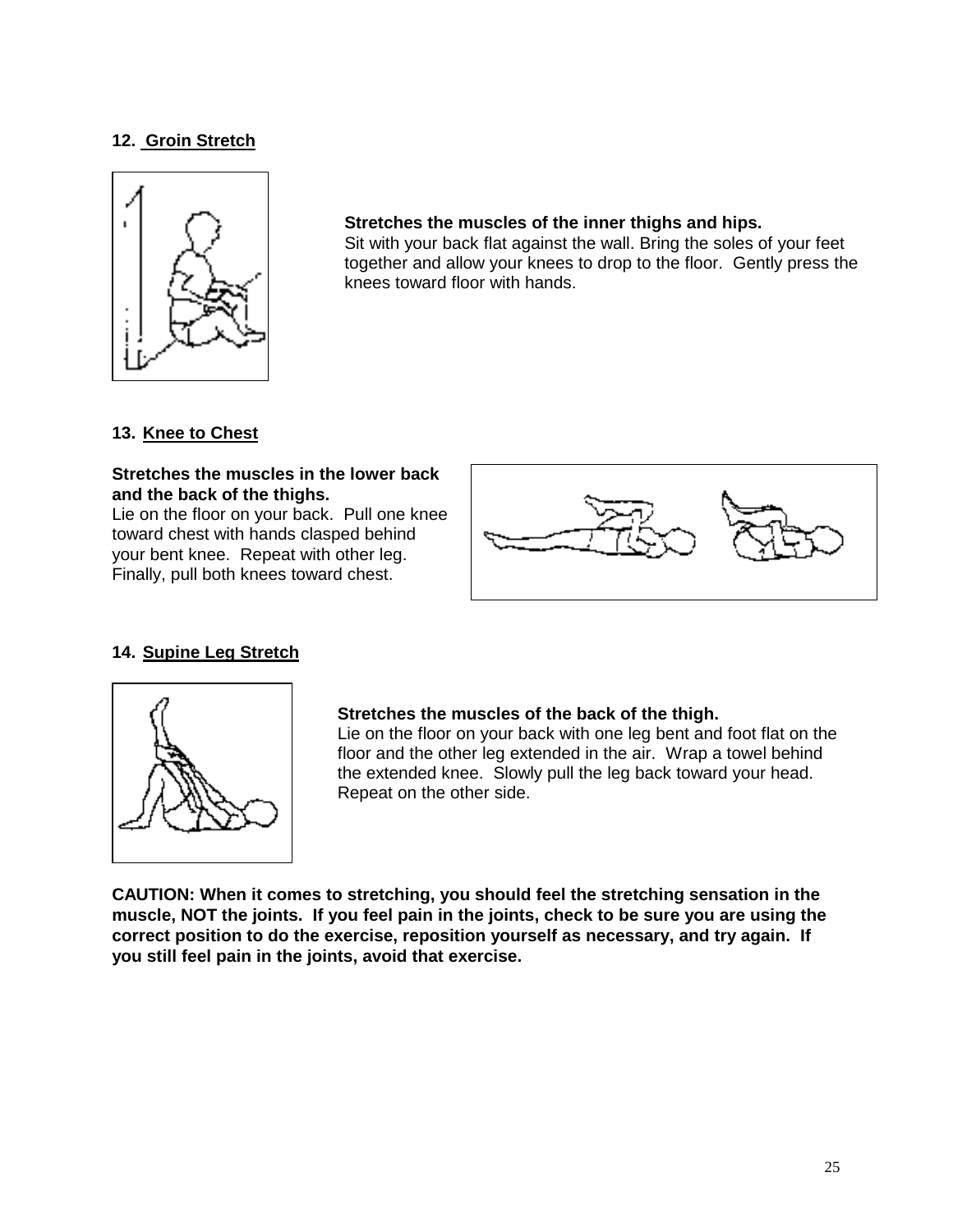# **C. Calisthenics**

Calisthenics are exercises that use body weight as the load or resistance. The following exercises were selected in order to increase the strength and muscular endurance in the muscle groups that will be utilized in the Physical Abilities Test. The exercise routine should be performed 3 to 4 times per week. To begin with, each exercise should be performed as many times as possible at a continuous, steady pace, and that number repeated for each exercise during the first week. Thereafter, the number of repetitions for each exercise should be increased by at least the number indicated for each exercise below. Remember to keep a performance log.

The following exercises are to be avoided because they create too much stress in certain joints. More effective calisthenic exercises are listed and explained in this section of the Preparation Guide.

# **DO NOT DO THESE EXERCISES**

- Deep knee bends
- Double leg lifts (raising both legs while lying on the back)
- Straight leg sit-ups (sit-ups with straight legs)
- Toe-touches from a standing position (bending at waist and touching toes while keeping legs straight)

# **Exercise Descriptions**

**These exercises are listed in the suggested order of performance. Be sure to complete a warm-up period before doing these exercises.**

# **1. Push-ups**

#### **For the chest, shoulder region and back of the upper arms**.

With hands outside the shoulders, push up while keeping the back straight. Push ups can be performed with legs straight and your weight resting on toes, or with legs bent and weight resting on your knees. Return until the chest almost touches the floor. Aim at increasing by at least 1 push-up per week.

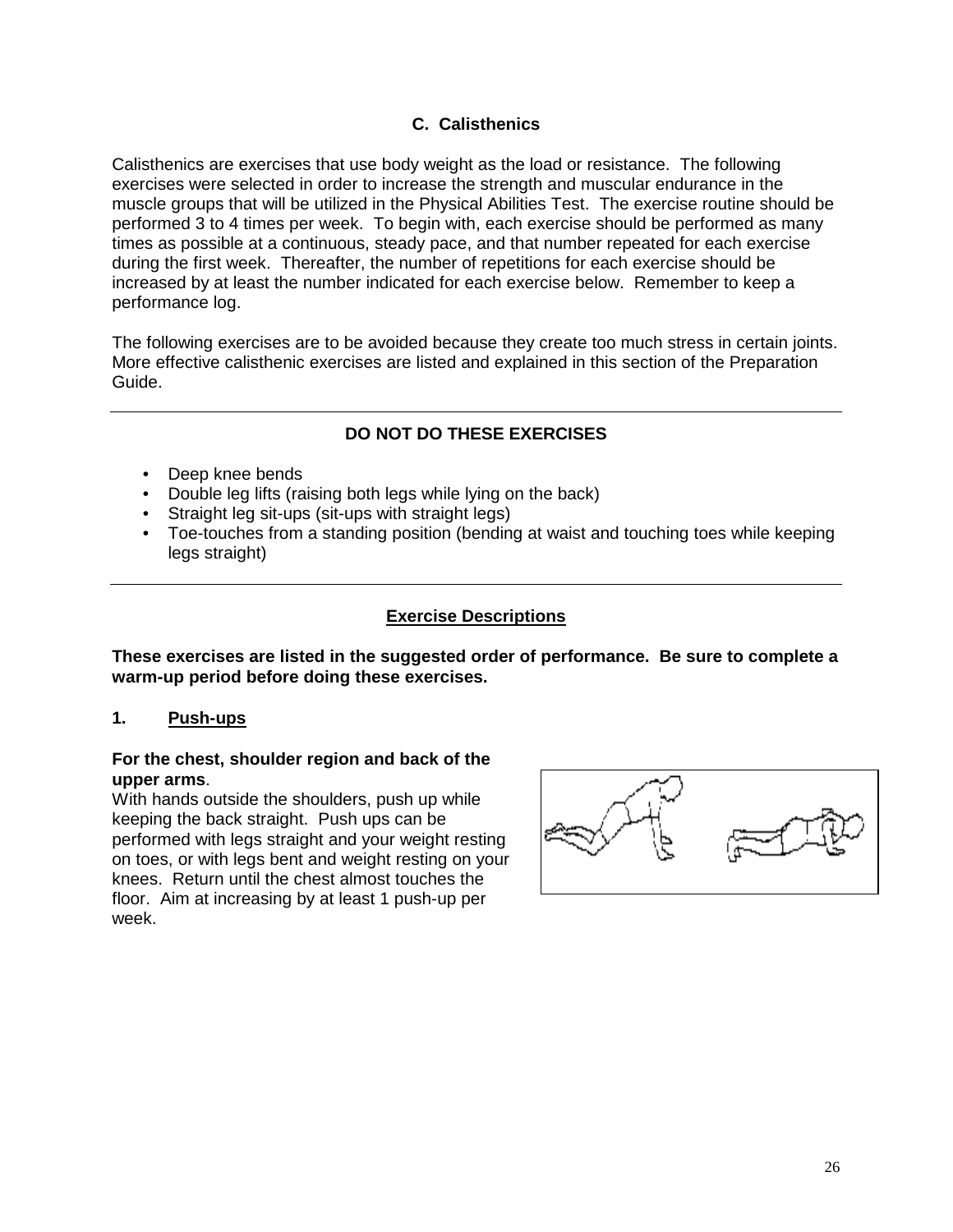# **2. Chin-ups**



# **For the shoulder region and arm flexion**.

With an underhand grasp, pull up until the chin is over the bar. Let down as slowly as possible. Increase by at least 1 per week.

# **3. Dips**

# **For the muscles in the arms, shoulders and chest**.

Grasp the sides of a chair and let your feet slide forward while supporting your weight on your arms. Lower your body by bending the elbows to about 60 degrees and then push up to the starting position. Keep body close to the chair. Increase by at least 1 per week.



# **4. Chair Squats**



# **For the leg muscles**.

Stand about 6 inches in front of a chair, facing away from the chair. With feet slightly wider than shoulder-width, move hips back as you squat until the thighs are almost parallel to the ground, without sitting down on the chair. The kneecaps should be aligned towards the second toe and the knees should not travel beyond the mid-foot. Hold for 1-2 seconds. Return to the standing position. Increase the number of squats by at least 1 per week, up to a maximum of 25. As an advanced exercise, the exercise can be done with a weight secured to the back, for example, a backpack.

# **5. Lunges and Forward Traveling Lunges**

# **For the leg muscles**.

Stand with feet hip-width apart in a stride position and hands on hips. Lower the body directly between the feet by bending the knees to approximately 90-degree angles. Press back up to starting position. Perform the same number of lunges on the other side. Increase the number of lunges by at least 2 per week, up to a maximum of 25.

Variation: Step forward with right foot and lower the body weight to a lunge position. Knees bent to approximately 90-degree angles. Push through the hips and thighs in order to bring the left foot forward to meet the right foot. Continue to lunge, walking forward, alternating feet.

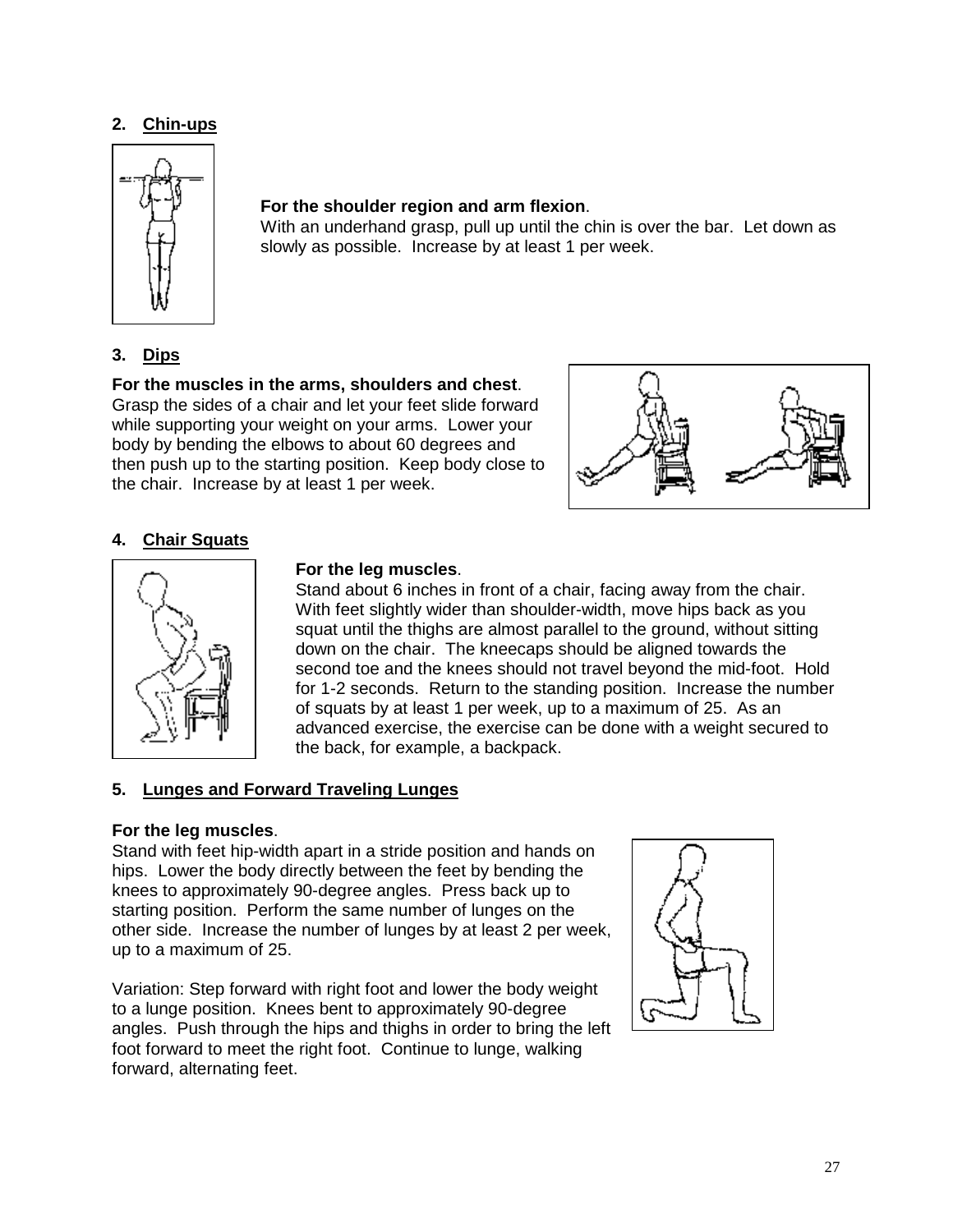# **6. Bench Steps**



#### **For the leg muscles**.

Step up onto a bench that is 8-12" high, bringing up both feet and then down again, one at a time, for 30 seconds (up-up-down-down). Switch the lead foot and repeat for 30 seconds. Increase the time for each lead foot by 10 seconds per week, up to a maximum of 60 seconds of stepping up and down with each lead foot.

# **7. Standing Side Leg Lifts**

#### **For the hip and outer thigh muscles**.

Stand with feet shoulder-width apart and hands on hips. Transfer body weight completely to the left leg. Lift a straight right leg directly to the side. Lower right leg just short of resting foot on the floor then lift again. Maintain erect posture. Perform the same number of lifts on the other side. Increase the number of lifts by at least 2 per week, up to a maximum of 25 per side.



#### **8. Curl-ups**



#### **For the abdominal region**.

Lie face up on the floor with legs bent and heels approximately 8 - 12 inches from buttocks. Using abdominal muscles, tilt hips towards ribcage as you raise head and shoulders off of floor pressing lower back towards floor. Eyes stay focused over knees. Hands and arms may be supporting head, crossed over chest, sliding up legs or resting on floor. Increase by at least 2 per week.

#### **9. Opposite Arm and Leg Lifts**

#### **For the muscles of back, buttocks and the back of the**

**legs**. Lie face down on the floor with forehead resting on a towel. Arms are stretched overhead with hands shoulder-width apart. Raise the left arm and the right leg approximately 4-8 inches from the floor. Lower to starting position. Repeat on other side. Increase by at least 1 per week, up to a maximum of 15 raises per side.



#### **10. Hand-Grip Strength**

#### **For the finger and hand muscles**

Use a rubber ball or any commercially available spring loaded hand grip device. Grip and squeeze the ball with one hand 8 times and then alternate to the other hand and grip and squeeze 8 times. Repeat the sequence 4 times for each hand. Increase the number of contractions per hand by 2 each week while keeping the number of repeats for each hand at 4.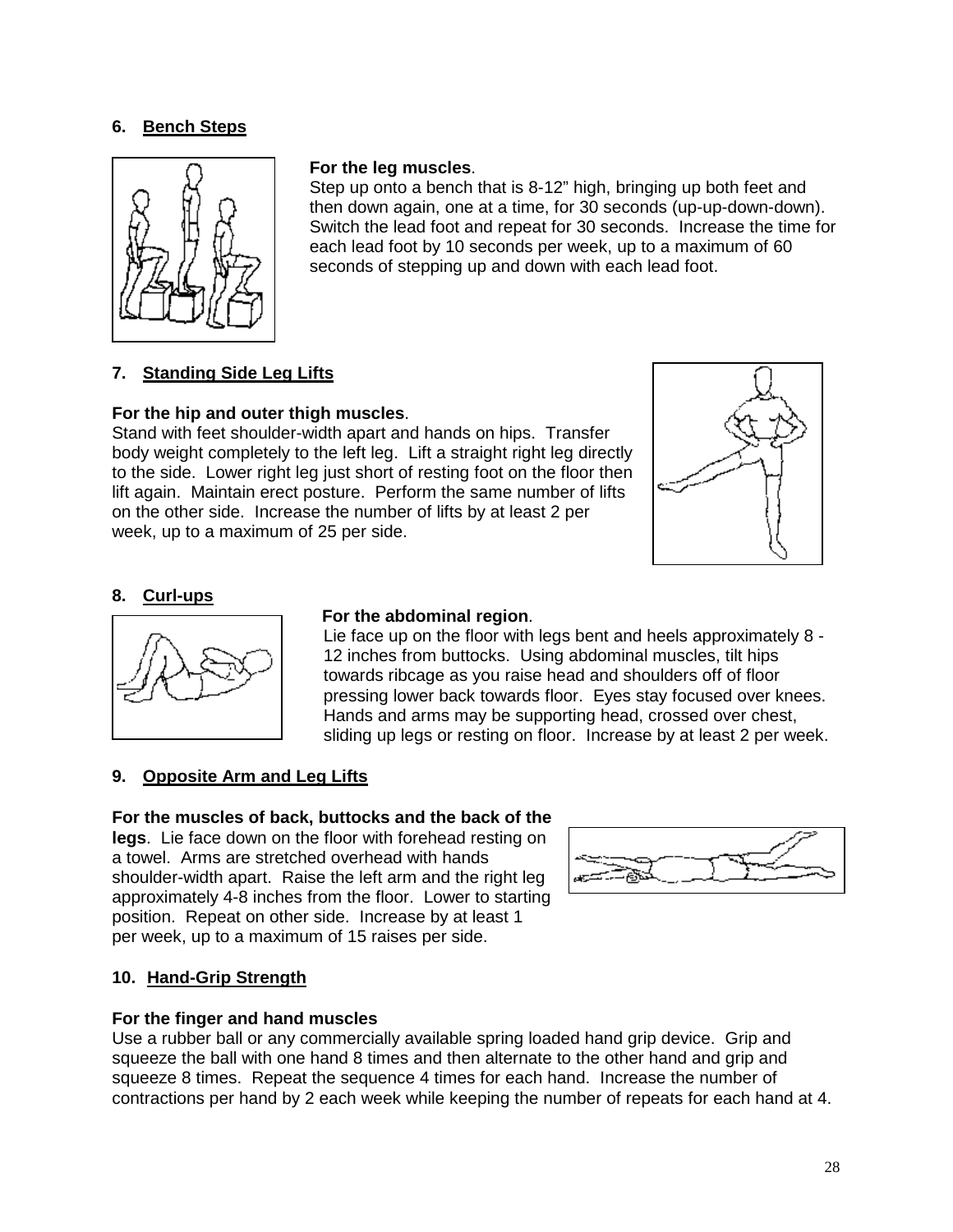# **D. Weight Training**

Weight training is one method by which an overload can be applied to a muscle or muscle group in order to improve muscular endurance and strength. The program provided here will exercise all the major muscle groups that will be used in the Physical Abilities Test. A 16-week training progression is given on the next page. The table prescribes the following:

- **Load:** refers to the number of pounds of resistance lifted or moved.
- **Repetitions**: refers to the number of consecutive times the exercise is done without interruption or rest, "reps."
- **Set**: One set equals the number of repetitions performed for one exercise. If the prescription is for 3 sets, then 3 groups of "reps" are to be done in the exercise session. It would also be described as one round of all the different exercises, should the "reps" for an exercise not be done consecutively.

The weight training exercises that are prescribed for this program can be performed through the combined use of free weights and weight machines, or through the use of only a weight machine. Two exercises (i.e., curl-ups and bench steps from the calisthenics program) that have body weight as the load instead of external weights are included in this training program to ensure that all relevant muscle groups are exercised. The recommended beginning or initial load (IL) is given at the end of each exercise description. If you cannot move the recommended load or cannot complete the 4 reps to start your program, reduce the recommended load by increments of 5 lbs. until you are able to complete 4 consecutive movements. Record the load.

If, on the other hand, the recommended initial load does not appear to stress you for the beginning 4 reps, then add increments of 5 lbs. until you feel that the load represents an overload for that muscle group. Another way of determining the initial load is to use the maximum load you can move once in a specific exercise. Use 80% of that maximum load as the initial load for that exercise. If you use the latter method to determine your initial load, it is extremely important that you have another person there to assist you. In fact, it is a good idea to have another person assist you in the determination of your initial load, or on the first day of training, regardless of the way you determine the initial load for each exercise.

The weight training exercises are presented in the order in which it is suggested they be performed. This program should be performed 3 times per week. Keep a log of the loads and number of repetitions, as appropriate. The suggested load increments are provided in the table on the next page.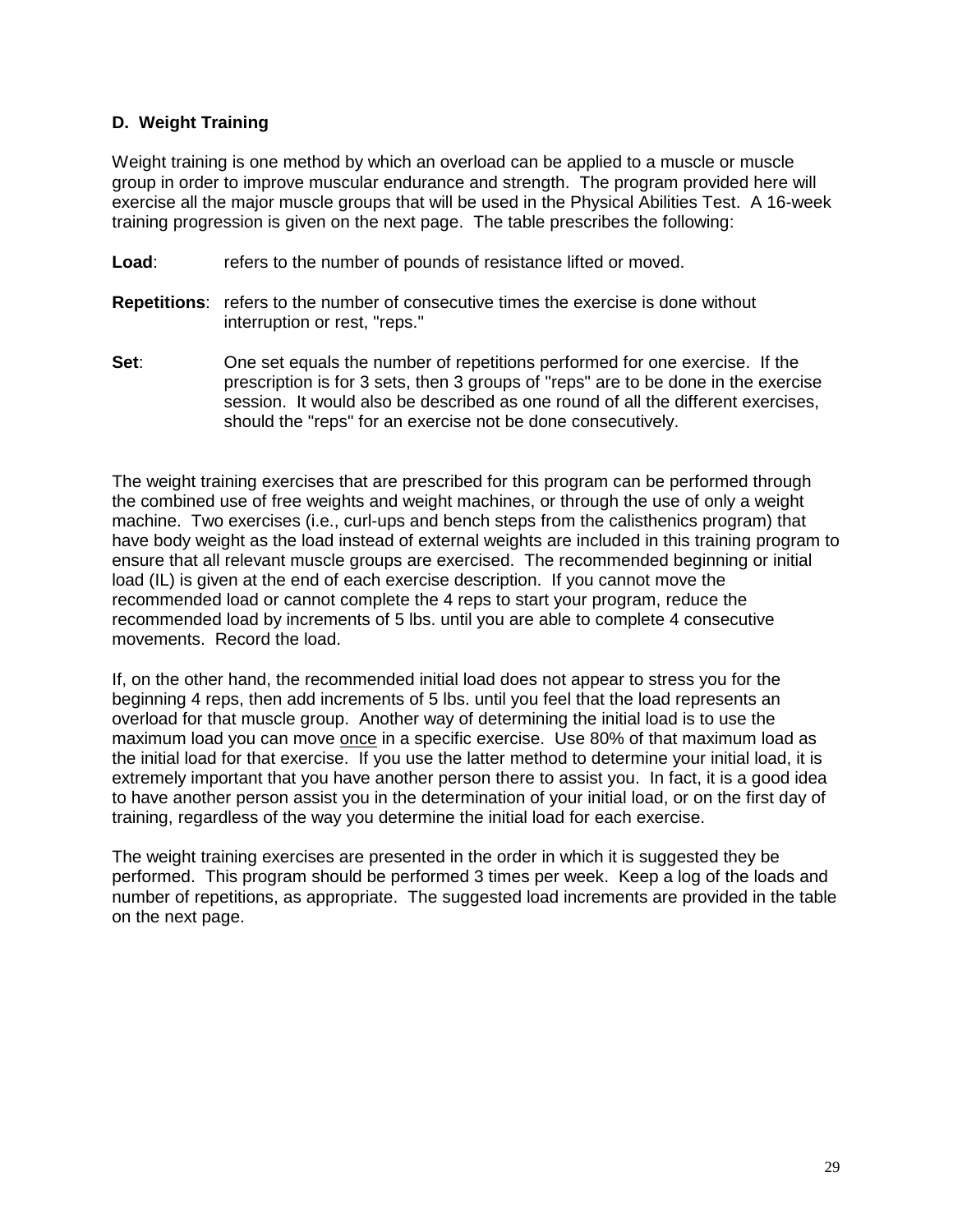| <b>WEIGHT TRAINING PROGRESSION</b> |                   |       |             |  |
|------------------------------------|-------------------|-------|-------------|--|
| <b>Week</b>                        | Load              | Reps. | <b>Sets</b> |  |
|                                    | Initial Load (IL) | 4     | 3           |  |
| $\overline{2}$                     | IL                | 5     | 3           |  |
| 3                                  | IL                | 6     | 3           |  |
| 4                                  | IL                | 7     | 3           |  |
| 5                                  | IL                | 8     | 3           |  |
| 6                                  | $IL + 5lb$        | 4     | 3           |  |
|                                    | $IL + 5lb$        | 5     | 3           |  |
| 8                                  | $IL + 5lb$        | 6     | 3           |  |
| 9                                  | $IL + 5lb$        | 7     | 3           |  |
| 10                                 | $IL + 5lb$        | 8     | 3           |  |
| 11                                 | $IL + 10lb$       | 4     | 3           |  |
| 12                                 | $IL + 10lb$       | 5     | 3           |  |
| 13                                 | $IL + 10lb$       | 6     | 3           |  |
| 14                                 | $IL + 10lb$       | 7     | 3           |  |
| 15                                 | $IL + 10lb$       | 8     | 3           |  |
| 16                                 | $IL + 10lb$       | 9     | 3           |  |

# **Exercise Descriptions**

**These exercises are listed in the suggested order of performance. Be sure to complete a warm-up period prior to weight training.**

# **1. Lunges and Traveling Lunges**



#### **For the leg muscles**.

Stand with feet hip-width apart in a stride position. Hold dumbbells next to body or rest bar on your shoulders behind your neck with palms forward hands spread far apart on the bar. Lower the body directly between the feet by bending the knees to approximately 90-degree angles. Press back up to the starting position. Perform the same number of lunges on the other side. Suggested initial load: 1/4 of body weight.

Variation: Hold dumbbells next to body or rest bar on your shoulders behind your neck with palms forward hands spread far apart on the bar. Step forward with the right foot and lower the body weight to a lunge position. Bend knees to approximately 90-degree angles. Push through the hips and thighs in order to bring the left foot forward to meet the right foot. Continue lunge, walking forward, alternating feet.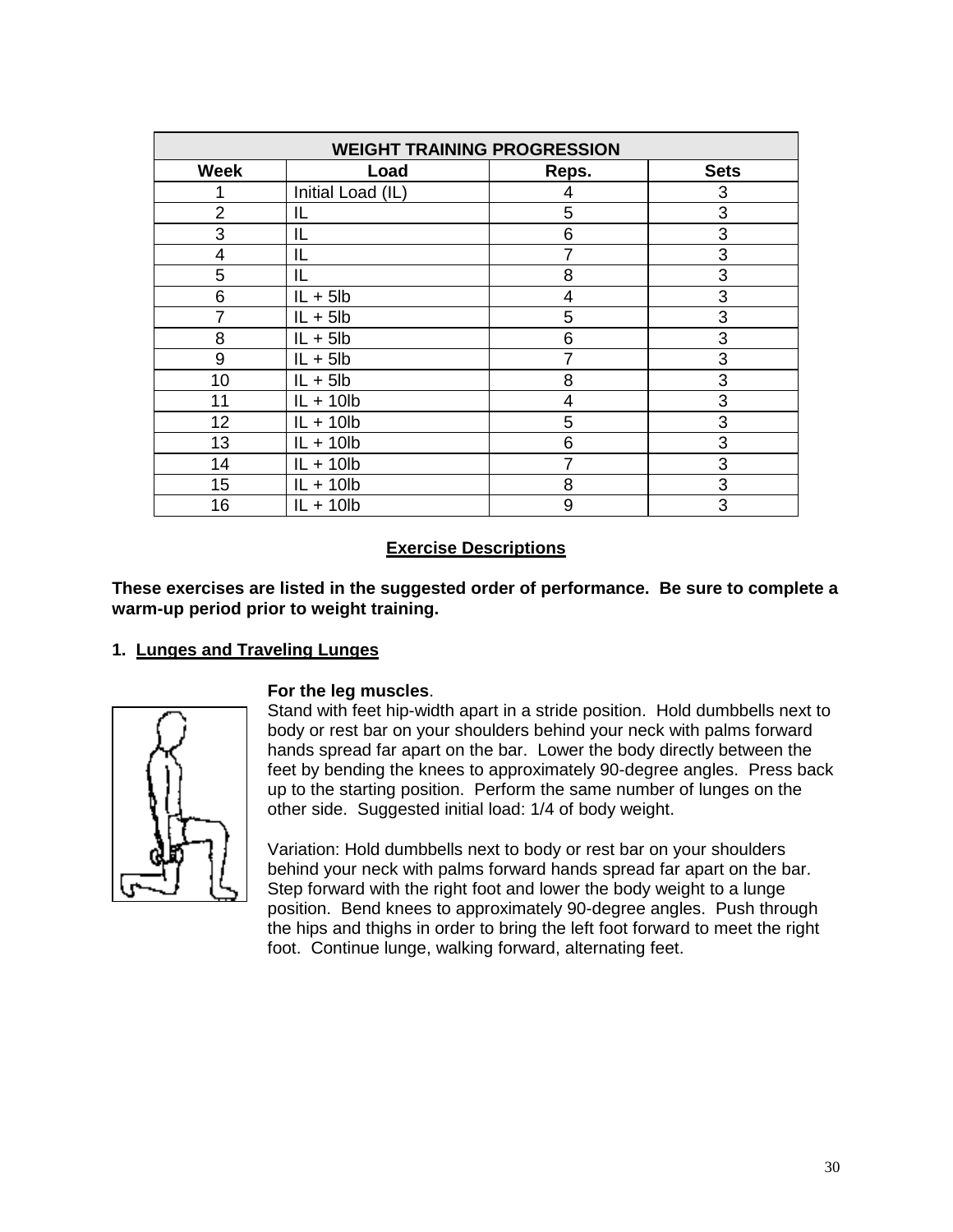# **2. Toe Raises**

#### **For the muscles of the back of the lower leg**.

Stand on a platform at least 4 inches high on right leg and hold a dumbbell in right hand. Balance yourself with the left hand. Keeping the right knee straight, raise upward on the ball of the right foot as high as possible then slowly lower the heel towards the floor. Do not stretch down as far as possible. Repeat on other side. Suggested initial load: 1/8 of body weight.





# **3. Side Leg Raises For the hip and thigh muscles**.

Standing with your side to the pulley at a pulley station and holding it with one hand, hook the ankle of the outside leg to the pulley. With the knee slightly bent, move your leg to the side, as far as possible, and then return to the starting position. After completing a set, hook the ankle of the inside leg to the pulley. With the knee straight, move your leg in front of the other as far to the side as possible and complete a set. Turn around and repeat the exercises with the opposite legs. Suggested initial load: 1/4 of body weight.

#### **4. Bench Steps**

#### **For the leg muscles.**

Step up onto a bench 8-12" high, bringing up both feet and then down again, one at a time, for 30 seconds ("up-up-down-down"). Increase the time for each lead foot by 10 seconds per week, up to a maximum of 60 seconds of stepping up and down with each lead foot.



#### **5. Bench Press**



#### **For the muscles in the shoulder, chest and arms**.

Lie on your back on a bench with your feet on the bench. Hold the bar above the chest with an overhand grip, hands slightly wider than shoulder width, and elbows straight. Lower the bar to approximately 1 inch above the chest and then return it to the starting position. Suggested initial load: 1/3 of body weight.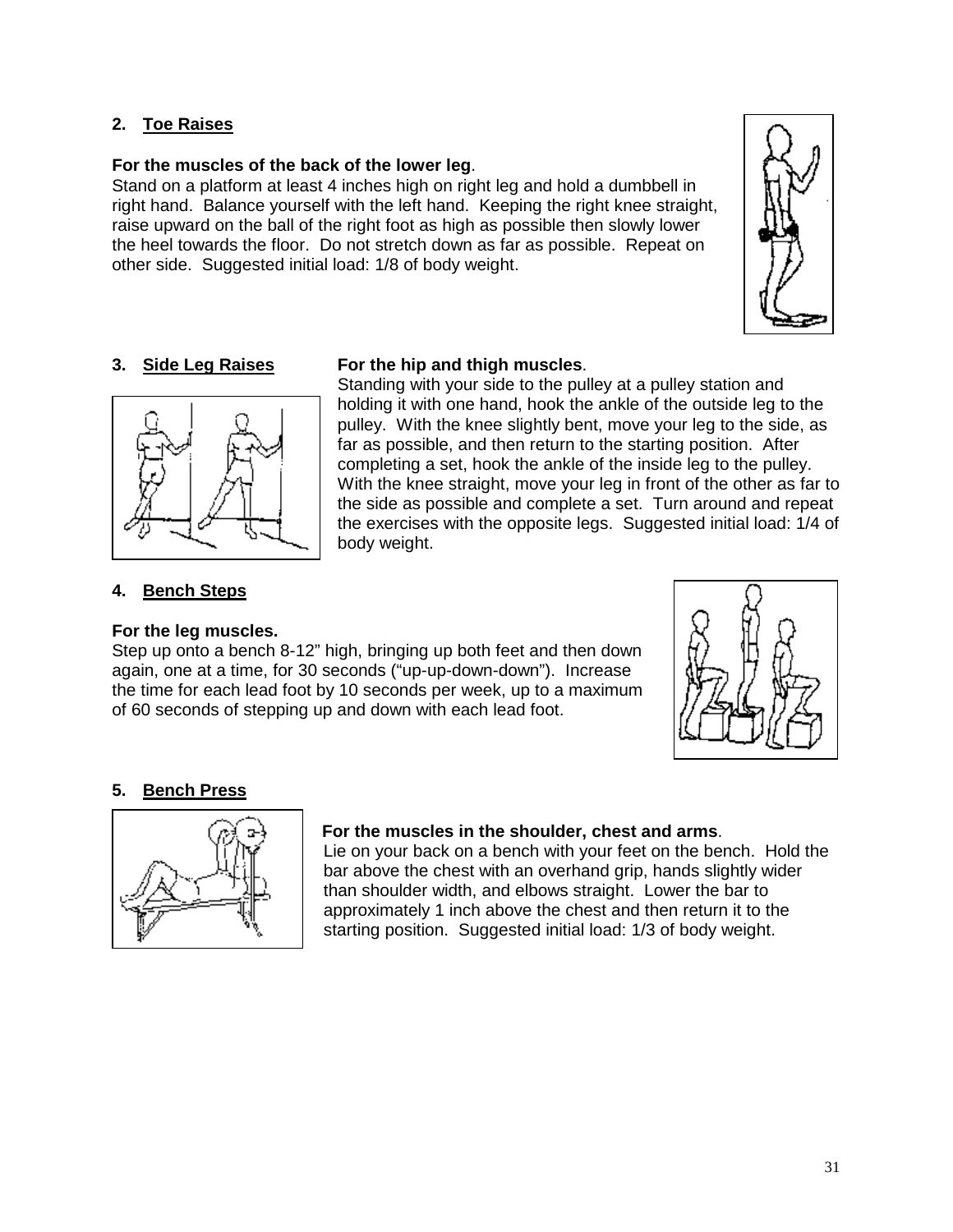# **6. Lateral Pull-downs**

#### **For the muscles of the upper and mid-back**.

Grip the bar with palms forward hands slightly wider than shoulderwidth apart. Start from a sitting position or kneeling position on the floor with arms stretched overhead. Lean torso back slightly. Pull the bar towards the chest. It is not necessary to touch the chest. Return to the starting position. Suggested initial load: 1/3 of body weight.



# **7. Bent Over Row**



# **For the muscles of the upper and mid-back**.

Stand next to bench with right hand and right knee on top of bench. Maintain flat back position. Grasp dumbbell in left hand. Pull left elbow towards ceiling brushing left forearm by ribcage. Slowly return to starting position. Repeat on the other side. Suggested initial load: 1/3 of body weight.

# **8. Lateral Raise**

#### **For shoulders**.

Stand erect with feet shoulder width apart and knees slightly bent. Hold dumbbells slightly forward of thighs. Maintain a slight bend in the elbow as you raise the arms to shoulder level. Hands should remain in peripheral vision. Slowly return to starting position. Suggested initial load: 1/20 of body weight.



# **9. Overhead Press**



#### **For the muscles of the shoulders**.

Sit or stand erect with feet shoulder-width apart. Hold dumbbells with palms facing ears, hands positioned directly over the elbows. Push the dumbbells straight up to an overhead position until the arms are straight and then lower it in a controlled manner to the starting position. Do not arch your back.Suggested initial load: 1/4 of body weight.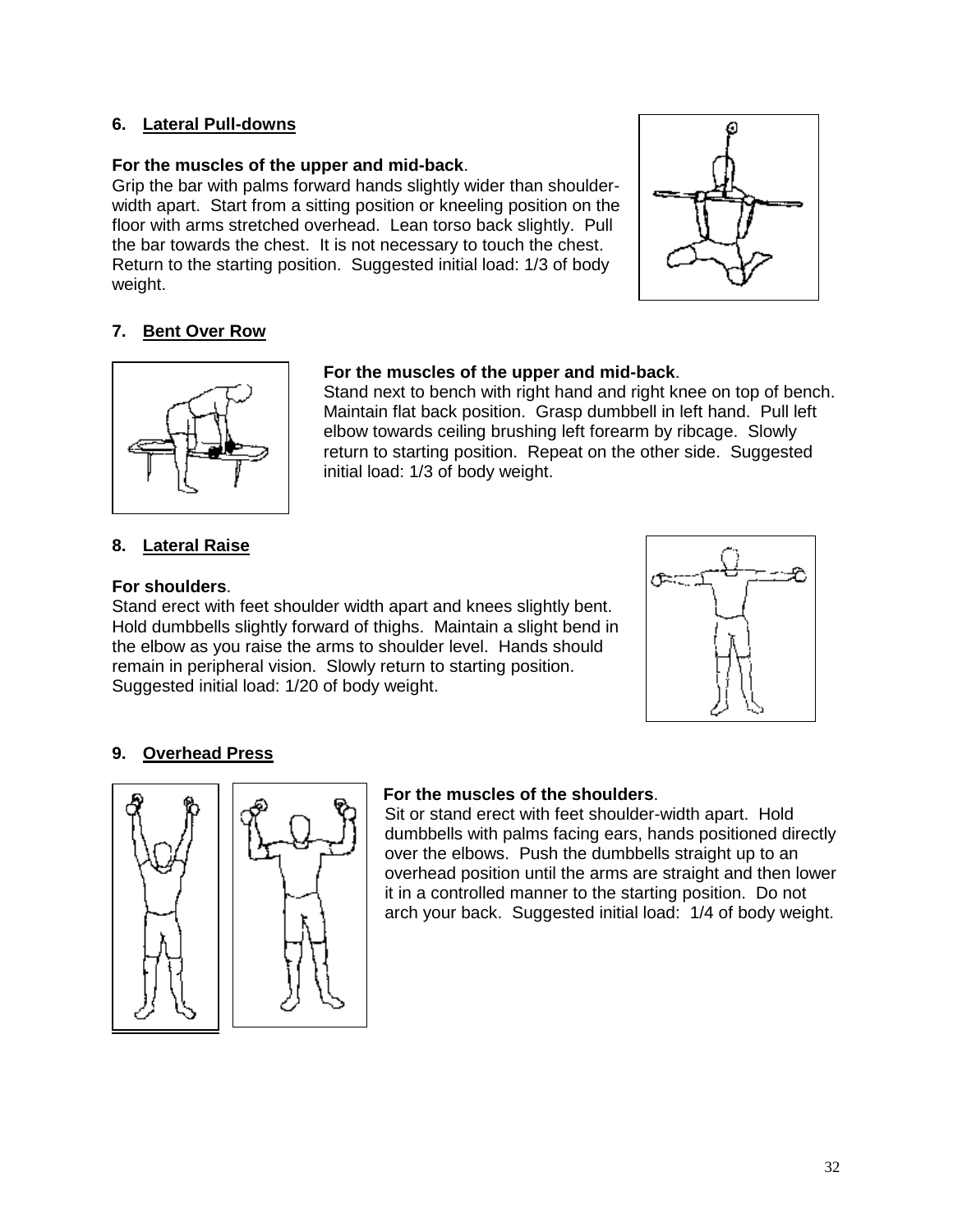# **10. Arm Curls**

#### **For the muscles that bend the elbow**.

Standing with the elbows straight and in front of the thighs, hold the bar with an underhand grip, hands shoulder-width apart. Keeping the elbows close to your sides, bend your elbows and raise the bar to your chest, then slowly lower the bar to the starting position. Do not lean backward while raising the bar or forward when lowering it. Suggested initial load: 1/4 of body weight.





#### **11. Triceps Push-down For the muscles that extend the elbow.**

Attach bar to the top pulley at pulley station. Stand with feet shoulder-width apart one foot forward of the other and knees slightly bent. Grasp bar with palms forward and shoulder-width apart. Pull bar down so that the elbows are next to but not touching ribcage. Straighten your elbows pressing the bar down towards thighs and then return to the starting position. Suggested initial load: 1/3 of body weight.

# **12. Wrist Curls**

# **For the muscles that bend the wrist.**

Standing with the elbows straight and in front of the thighs, hold the bar with an underhand grip, hands shoulder-width apart. Keeping the elbows close to your sides, curl your wrists to move the bar up, then slowly lower the bar to the starting position. Suggested initial load: 1/4 of body weight.

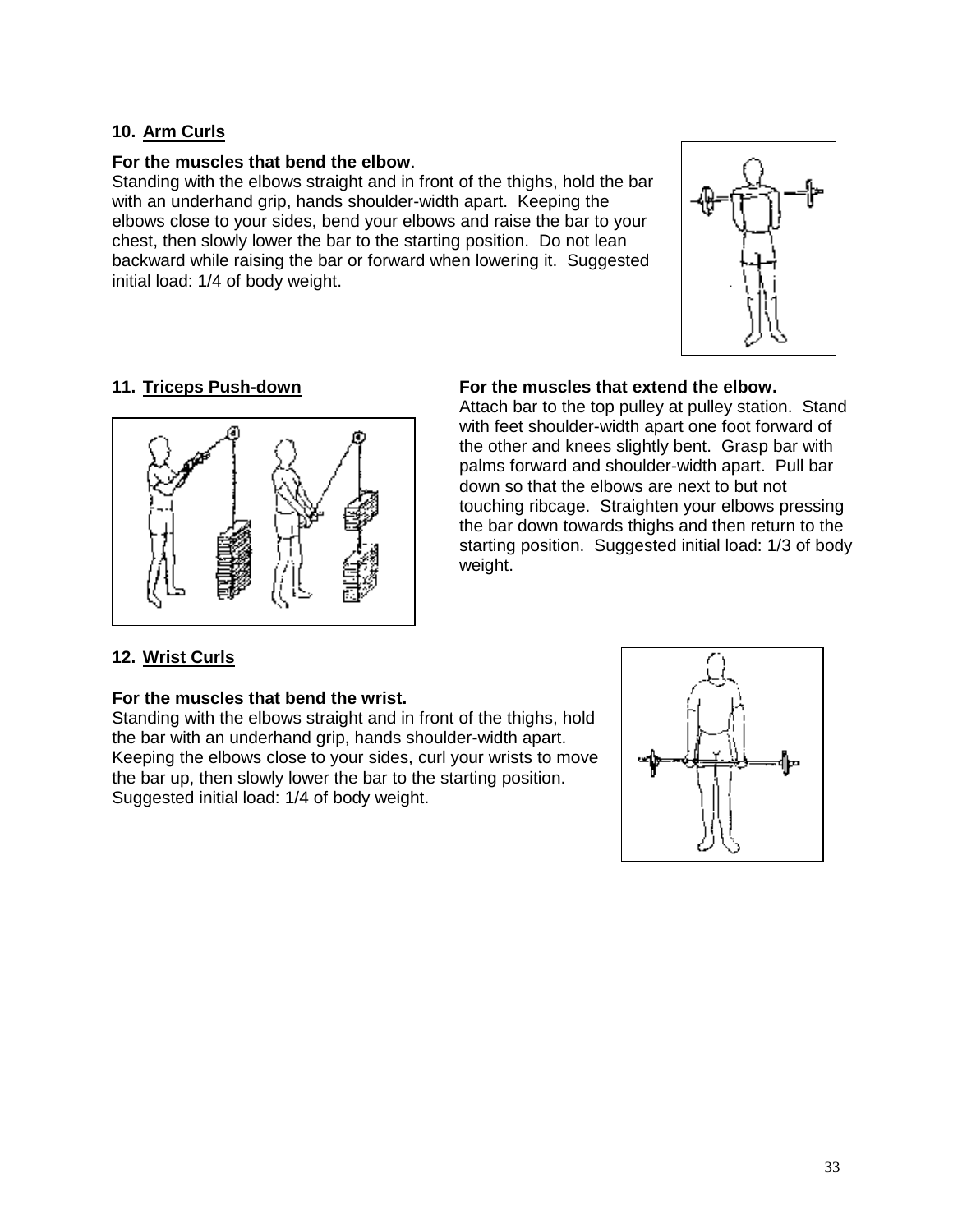# **13. Reverse Wrist Curls**



#### **For the muscles that extend the wrist.**

Standing with the elbows straight and in front of the thighs, hold the bar with an overhand grip, hands shoulder-width apart. Keeping the elbows close to your sides, extend your wrists to lift the bar up, then slowly lower the bar to the starting position. Suggested initial load: 1/4 of body weight.

# **14. Trunk Lifts**

**For the muscles in the back, buttocks and back of the legs**. Lie on your abdomen, with the trunk unsupported over the edge of the trunk lift station support, and bent. With the hands locked behind your head, slowly lift your trunk and head so that your back is parallel to the ground and then return to the starting position. Suggested initial load: 5 lifts. Increase the number of lifts by at least 1 per week, up to a maximum of 15.





**15. Opposite Arm and Leg Lifts For the muscles of back, buttocks and the back of the legs**. Lie face down on the floor with forehead resting on a towel. Arms are stretched overhead with hands shoulder-width apart. Raise the left arm and the right leg approximately 4-8 inches from the floor. Lower to starting position. Repeat on other side. Increase by at least 1 per week, up to a maximum of 15 raises per side.

# **16. Curl-ups**

#### **For the abdominal region**.

Lie face up on the floor with legs bent and heels approximately 8 - 12 inches from buttocks. Using abdominal muscles, tilt hips towards ribcage as you raise head and shoulders off of floor pressing lower back towards floor. Eyes stay focused over knees. Hands and arms may be supporting head, crossed over chest, sliding up legs or resting on floor. Increase by at least 2 per week.

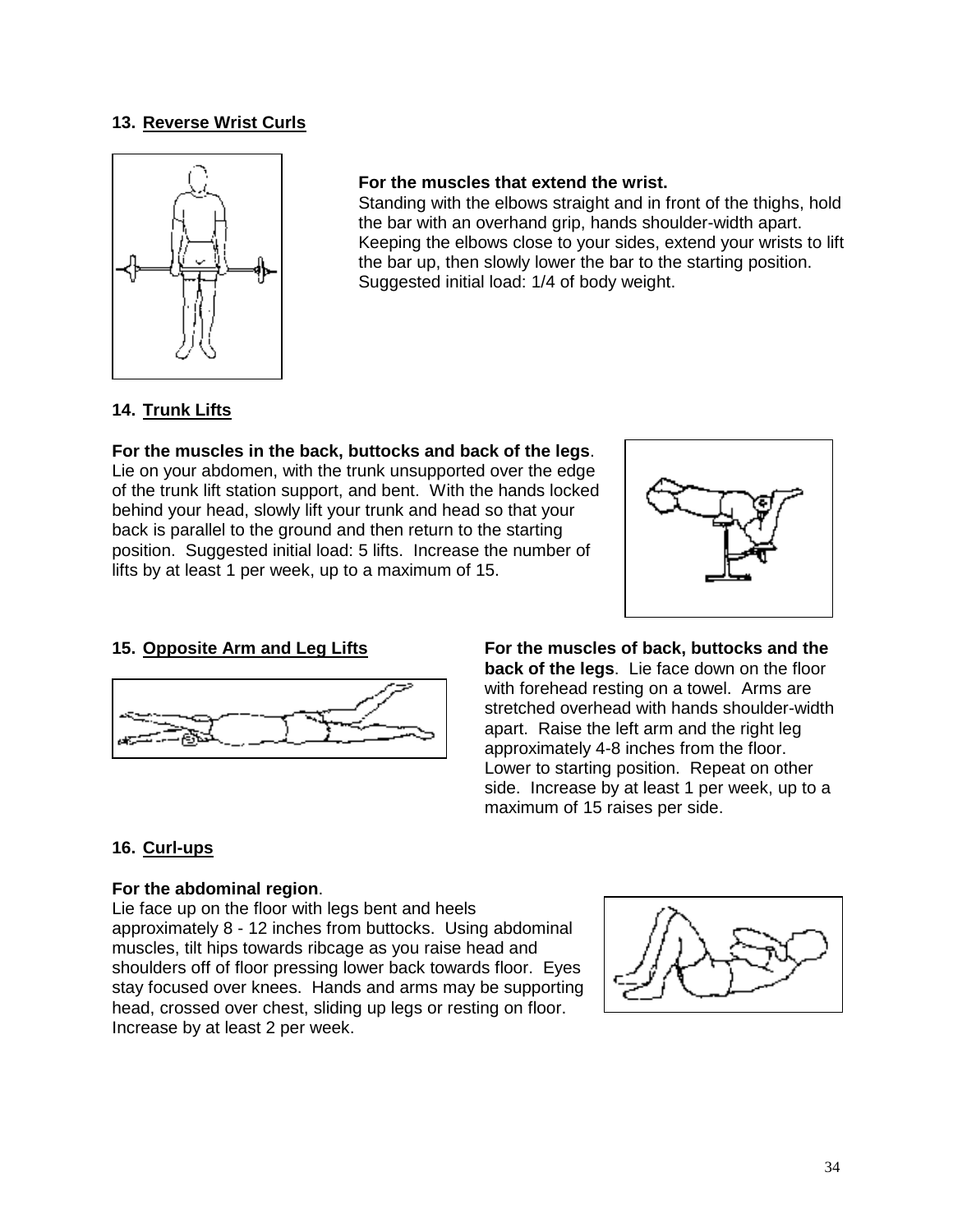# **E. Aerobic Training Program**

The aerobic training program is designed to develop cardiovascular endurance as well as muscular endurance in the legs. These are needed for the Physical Abilities Test. The running and the stair climbing programs should be done 3 times per week, or as indicated.

# **Exercise Descriptions**

# **1. Running Program**

Significant improvements in aerobic conditioning should be evident after 10-12 weeks of training. The following program is designed with a progression that extends up to 16 weeks. If you continue to train for longer periods, you should continue to progressively increase the distance while maintaining the intensity at 7-8 minutes per mile. Start the program by walking, then walk and run, or run, as necessary to meet the changing time goals.

| Week           | Distance (miles) | Time Goal (minutes: seconds) | Times per Week |
|----------------|------------------|------------------------------|----------------|
|                | 2.0              | 32:30                        | 3              |
| $\overline{2}$ | 2.0              | 30:30                        | 3              |
| 3              | 2.0              | 27:00                        | 3              |
| 4              | 2.0              | 26:00                        | 3              |
| 5              | 2.0              | 25:00                        | 3              |
| 6              | 2.0              | 24:30                        | 3              |
| 7              | 2.0              | 24:00                        | 3              |
| 8              | 2.0              | 22:00                        | 3              |
| 9              | 2.0              | 21:00                        | 3              |
| 10             | 2.0              | 19:00                        | 3              |
| 11             | 2.0              | 18:00                        | 4              |
| 12             | 2.0              | 17:00                        | 4              |
| 13             | 2.5              | 22:00                        | 3              |
| 14             | 2.5              | 21:30                        | 4              |
| 15             | 3.0              | 27:00                        | 3              |
| 16             | 3.0              | 26:30                        | 4              |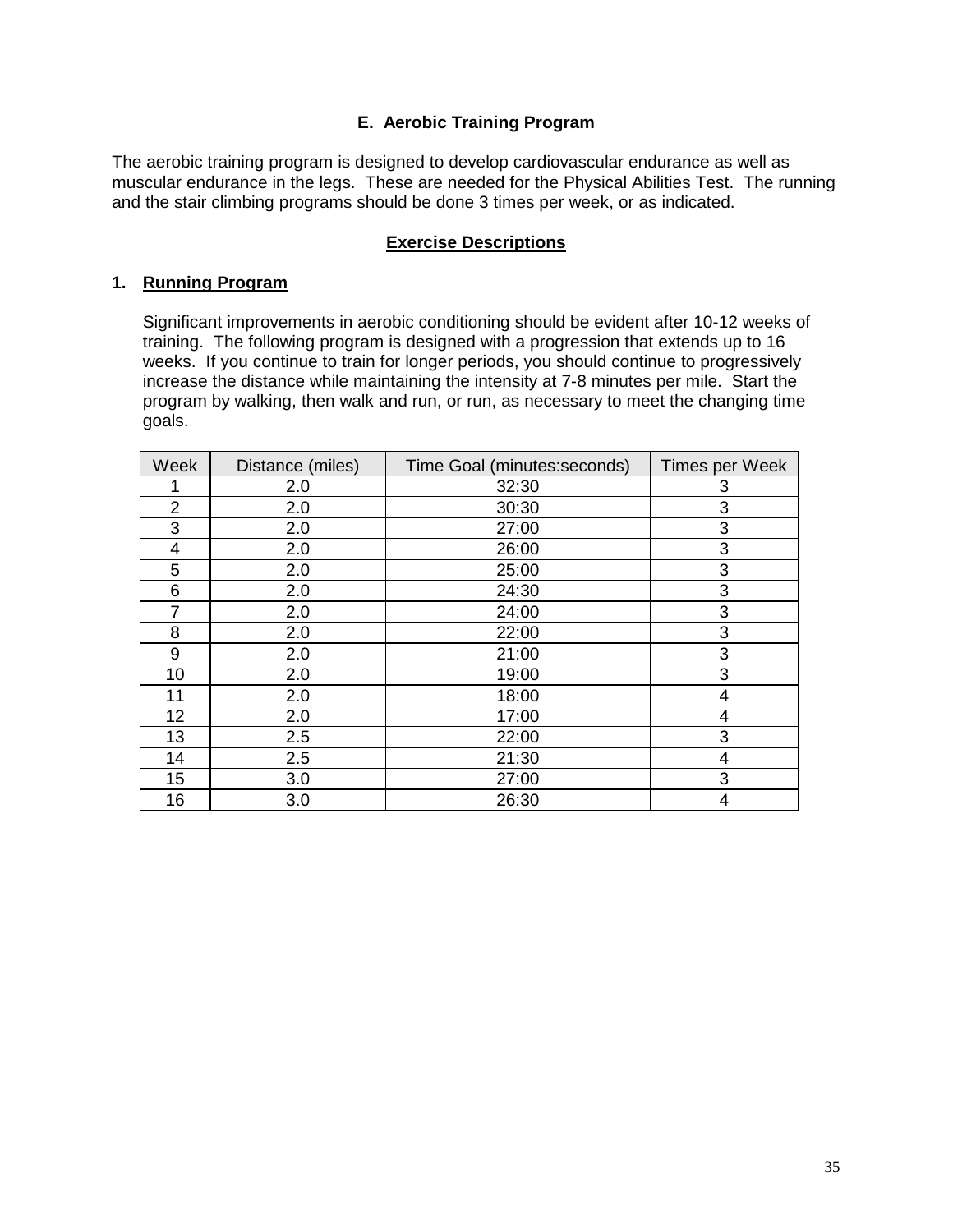# **2. Stair Climb**

Keeping a moderate but steady pace, climb up stairs to the second floor from where you start (for example, from the first to the third floor) and then descend the stairs to the level from which you started. As you begin your training do not try to run at full speed; gradually increase your speed climbing up the stairs. You should climb quickly but safely, remaining in control at all times. Do not skip steps, either on your trips up or down. On your trips down the stairs, you should walk briskly back down the stairs to the level from which you started. There is no need to descend the stairs at a pace faster than a brisk walk. Repeat as many times as you can without resting, and count each round trip you can complete while keeping the same steady pace. For the first week of exercises, complete as many round trips as were done on the first day and record the amount of time you kept moving on the stairs. Increase the number of round trips by 1 per week, up to a maximum duration of 10 minutes of climbing up and down the stairs. Thereafter, try to increase the number of round trips you make during the 10 minutes.

# **F. Cool-Down**

The cool-down session should be performed for 5 to 10 minutes at the end of each exercise period. The purpose of this phase of the program is to gradually decrease the heart rate, to continue adequate blood circulation, and to decrease the chance that dizziness, nausea or other problems may follow the exercise session.

After the aerobic training session, begin to jog, then walk rapidly for a total of about 5 minutes. Continue with moderate walking. Afterward, do the following stretching exercises. These are a part of the warm-up set and their descriptions can be found in the Warm-up Exercise section of this guide.

- Hamstring Stretch
- Supine Lea Stretch
- Stride Stretch
- Wall Lean
- Shoulder Stretch
- Arm Circles

If your work-out session consisted of only the strength and muscular endurance exercises, walk at a moderate pace for a few minutes and then perform the above exercises from the warm-up set.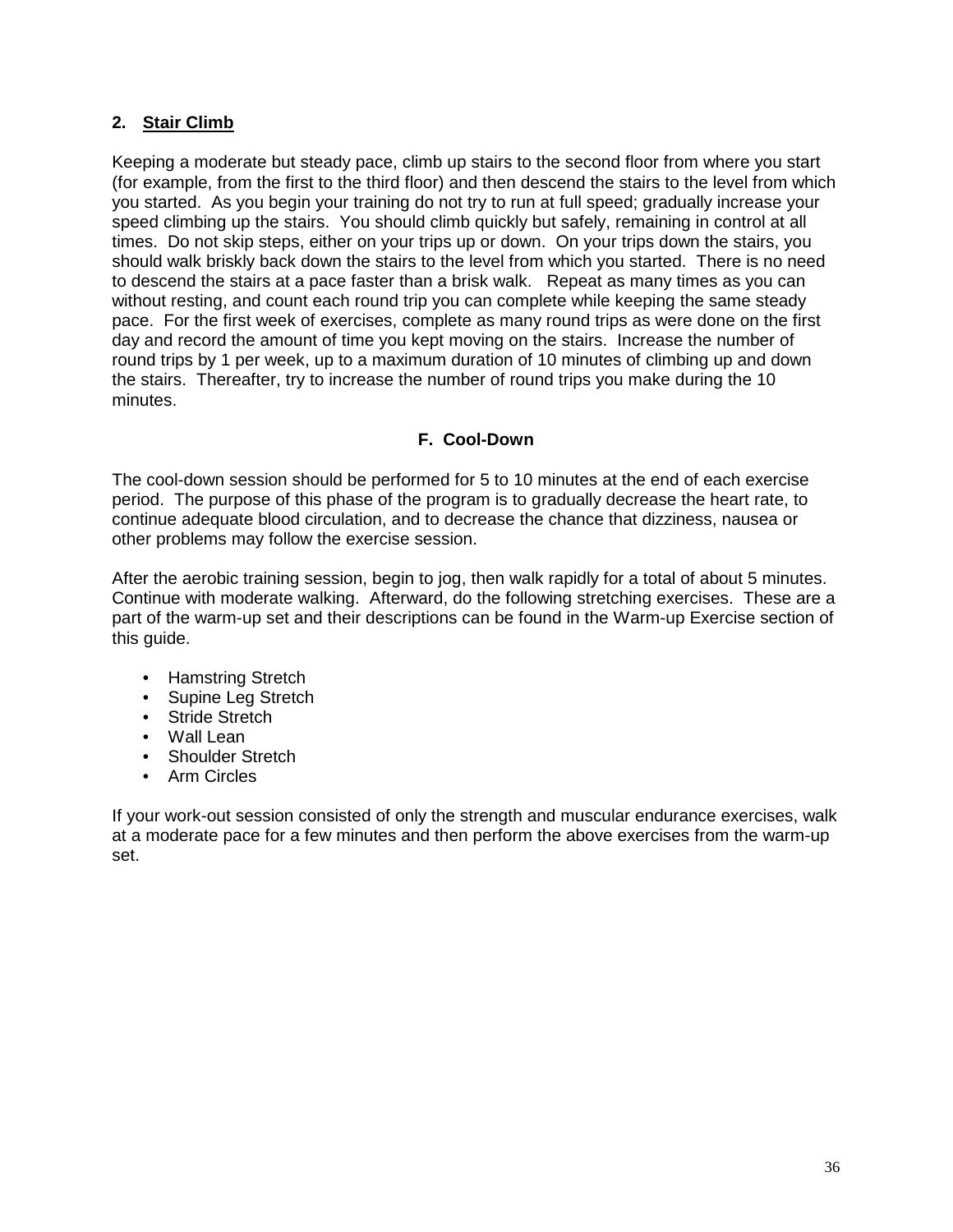# **SECTION IV. WEEKLY LOG PAGES**

# **A: Weekly Log: Calisthenics and Aerobics**

Date of First Day of Week: \_\_\_\_\_\_\_\_\_\_\_\_\_\_\_\_\_ Weight: \_\_\_\_\_\_\_\_\_\_\_\_\_\_\_\_\_\_\_\_\_\_\_\_\_\_\_

Training Week Number: \_\_\_\_\_

| Number of Repetitions (#) or Time (T)                                 |        |                    |                    |                    |                    |
|-----------------------------------------------------------------------|--------|--------------------|--------------------|--------------------|--------------------|
| Exercise                                                              |        | Session 1<br>Date: | Session 2<br>Date: | Session 3<br>Date: | Session 4<br>Date: |
| Push-ups                                                              | $(\#)$ |                    |                    |                    |                    |
| Chin-ups                                                              | (# )   |                    |                    |                    |                    |
| <b>Dips</b>                                                           | (# )   |                    |                    |                    |                    |
| <b>Chair Squats</b><br>$(max=25)$                                     | (# )   |                    |                    |                    |                    |
| Lunges and<br><b>Forward Traveling</b><br>Lunges<br>(max=25 per side) | (# )   |                    |                    |                    |                    |
| <b>Bench Steps</b><br>$(max = 60 sec)$                                | (T)    |                    |                    |                    |                    |
| <b>Standing Side Leg</b><br>Lifts (max=25 per<br>side)                | $(\#)$ |                    |                    |                    |                    |
| Curl-ups                                                              | (# )   |                    |                    |                    |                    |
| Opposite Arm and<br>Leg Lift (max=15<br>per side)                     | (# )   |                    |                    |                    |                    |
|                                                                       | (# )   |                    |                    |                    |                    |
| Running Program                                                       | (# )   |                    |                    |                    |                    |
|                                                                       | (T)    |                    |                    |                    |                    |
| <b>Stair Climb</b>                                                    | (#)    |                    |                    |                    |                    |
| $(max=10 min)$                                                        | (T)    |                    |                    |                    |                    |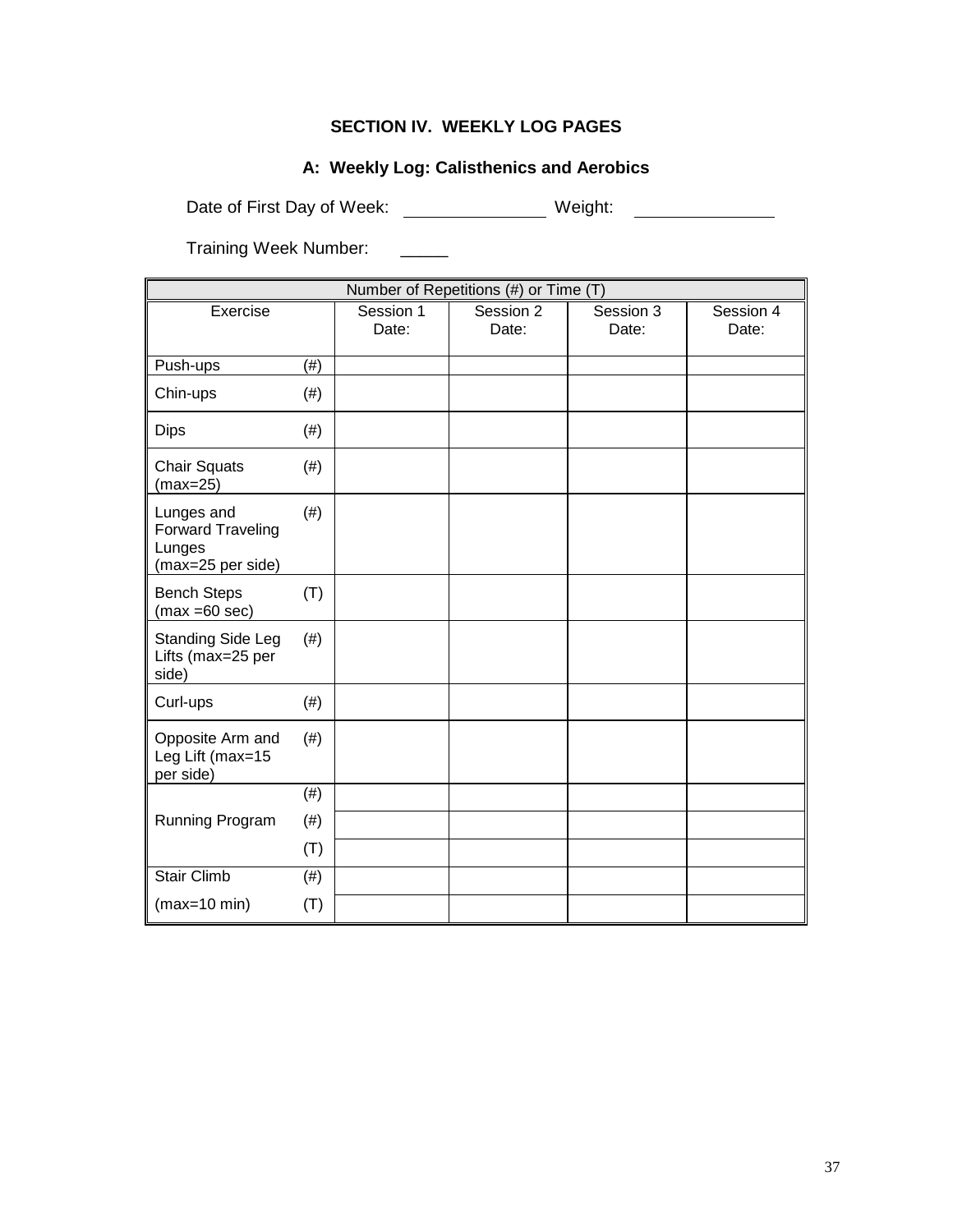# **B. Weekly Log: Weight Training and Aerobics**

Date of First Day of Week: \_\_\_\_\_\_\_\_\_\_\_\_\_\_\_\_ Weight: \_\_\_\_\_\_\_\_\_\_\_

Training Week Number RM: Sets: 3 per Session

| Load (L), Repetitions (#) or Time (T)             |                   |                    |                    |                    |
|---------------------------------------------------|-------------------|--------------------|--------------------|--------------------|
| Exercise                                          |                   | Session 1<br>Date: | Session 2<br>Date: | Session 3<br>Date: |
| Lunges and<br><b>Traveling Lunges</b>             | (L)               |                    |                    |                    |
| <b>Toe Raises</b>                                 | (L)               |                    |                    |                    |
| Side Leg Raises                                   | (L)               |                    |                    |                    |
| <b>Bench Steps</b><br>$(max=60 sec)$              | (L)               |                    |                    |                    |
| <b>Bench Press</b>                                | (L)               |                    |                    |                    |
| <b>Lateral Pull-Downs</b>                         | (L)               |                    |                    |                    |
| <b>Bent Over Row</b>                              | (L)               |                    |                    |                    |
| <b>Lateral Raise</b>                              | (L)               |                    |                    |                    |
| <b>Overhead Press</b>                             | (L)               |                    |                    |                    |
| Arm Curls                                         | (L)               |                    |                    |                    |
| <b>Triceps Push-</b><br>down                      | (L)               |                    |                    |                    |
| <b>Wrist Curls</b>                                | (L)               |                    |                    |                    |
| Reverse Wrist<br>Curls                            | (L)               |                    |                    |                    |
| <b>Trunk Lifts</b><br>$(max=15)$                  | $(\#)$            |                    |                    |                    |
| Opposite Arm and<br>Leg Lift<br>(max=15 per side) | $\overline{(\#)}$ |                    |                    |                    |
| Curl-ups                                          | (#)               |                    |                    |                    |
| Running Program                                   | $(\#)$            |                    |                    |                    |
|                                                   | (T)               |                    |                    |                    |
| <b>Stair Climb</b>                                | $(\#)$            |                    |                    |                    |
| $(max=10 min)$                                    | (T)               |                    |                    |                    |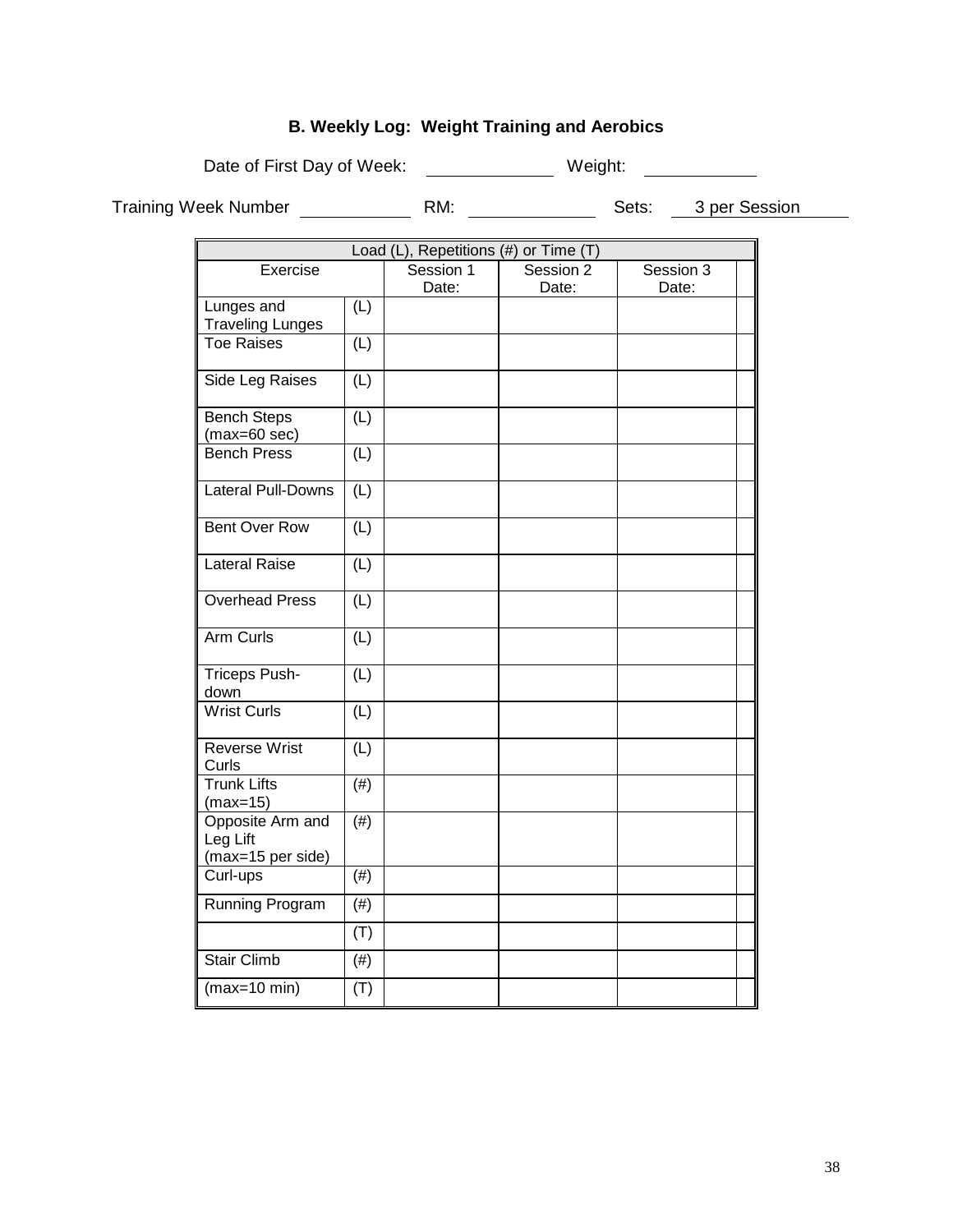# **SECTION V: APPLICATION OF THE EXERCISE TRAINING PROGRAM TO POLICE OFFICER TASKS AND THE PHYSICAL ABILITIES TEST**

The Physical Abilities Test (PAT) is designed to assess your capacity to perform the tasks ordinarily performed by a police officer during his/her job. The exercise training program described in these Guidelines provides you with the information necessary to improve your level of physical fitness in preparation for taking the PAT. All of the exercises described in the training program are selected to improve muscle strength, muscle power, flexibility, cardiovascular endurance and muscular endurance. The training program will condition the muscles and muscle groups involved in the tasks performed by a police officer and the events that make up the PAT. The following table provides information to explain the link between the exercises in the program and specific events that make up the PAT.

| <b>PAT Event</b>                 | <b>Police Officer Task</b>                                                              | <b>Exercise</b>                                                                                                                                                                       |
|----------------------------------|-----------------------------------------------------------------------------------------|---------------------------------------------------------------------------------------------------------------------------------------------------------------------------------------|
| <b>Obstacle</b><br><b>Course</b> | Pursuing a suspect<br>on foot while<br>encountering<br>obstacles during the<br>pursuit. | <b>Warm-up:</b> Side to side Look, Forward and<br>Down Look, Standing Cat Stretch, Shoulder<br>Stretch, Shoulder Turn, Stride Modified Hurdler,<br>Toe Pull, Knee to Chest, Wall Lean |
|                                  | <b>Simulates "Getting</b>                                                               | <b>Calisthenics: Push-ups, Chin-ups, Leg Lifts,</b><br>Side Leg Lifts, Squat Jumps, Bench Steps                                                                                       |
|                                  | to the problem".                                                                        | Weight Training: Curl-ups, Squats, Trunk Lifts,<br>Lateral Pull-downs, Arm Curls, Bench Press,<br><b>Upright Rowing</b>                                                               |
|                                  |                                                                                         | Aerobic Training: Walk/Jog Program, Stair<br>climb                                                                                                                                    |
| <b>Take Down</b>                 | Pushing the suspect<br>to the ground after a<br>pursuit.<br>Simulates                   | Warm-up: Standing Cat Stretch, Shoulder Turn,<br>Chest Stretch, Shoulder Stretch, Arm Circles,<br>Side Stretch or Reach, Stride Stretch, Knee to<br>Chest, Wall Lean                  |
|                                  | "Resolving the<br>problem".                                                             | <b>Calisthenics: Push-ups, Curl-ups, Chair Squats</b>                                                                                                                                 |
|                                  |                                                                                         | Weight Training: Curl-ups, Squats, Standing or<br>Overhead Press, Lateral Pull-downs, Trunk Lifts,<br>Arm Curls, Bench Press, Bent Over Rows                                          |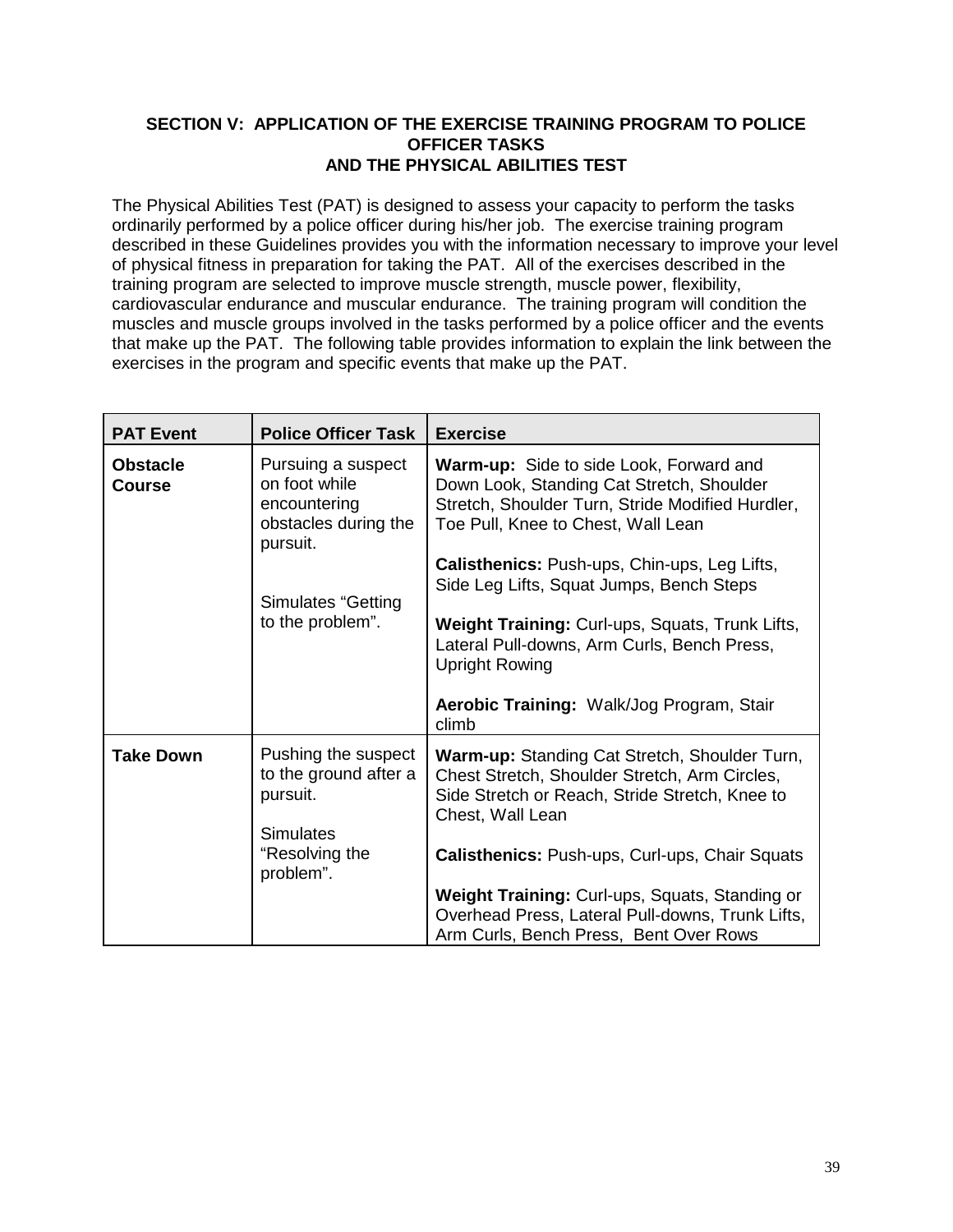| <b>PAT Event</b>    | <b>Police Officer Task</b>                                                              | <b>Exercise</b>                                                                                                                                                                                                 |
|---------------------|-----------------------------------------------------------------------------------------|-----------------------------------------------------------------------------------------------------------------------------------------------------------------------------------------------------------------|
| <b>Handcuffing</b>  | Handcuffing a<br>suspect to effect an<br>arrest after a<br>pursuit.<br><b>Simulates</b> | <b>Warm-up: Standing Cat Stretch, Shoulder Turn,</b><br>Chest Stretch, Shoulder Stretch, Arm Circles,<br>Side Stretch or Reach, Stride Stretch, Knee to<br>Chest, Wall Lean<br>Calisthenics: Push-ups, Curl-ups |
|                     | "Resolving the<br>problem".                                                             | <b>Weight Training: Standing or Overhead Press,</b>                                                                                                                                                             |
|                     |                                                                                         | Lateral Pull-downs, Trunk Lifts, Arm Curls,<br>Bench Press, Triceps Push-Downs, Bent Over<br>Rows                                                                                                               |
| <b>Trigger Pull</b> | Pulling the trigger on<br>a handgun.                                                    | Warm-up: Chest Stretch, Shoulder Stretch, Arm<br>Circles, Finger Extension/Flexion                                                                                                                              |
|                     |                                                                                         | <b>Exercise:</b> Using a rubber ball, Pull down or a<br>similar form of resistance, follow the same<br>progression of repetitions and sets described for<br>your weight training program                        |
| <b>Pull Down</b>    | Separating or<br>controlling<br>individuals involved<br>in a dispute.                   | Warm-up: Side-to-Side Look, Forward and<br>Down Look, Standing Cat Stretch, Chest Stretch,<br>Shoulder Stretch, Stride Stretch                                                                                  |
|                     |                                                                                         | Calisthenics: Push-ups, Curl-ups, Chin-ups,<br>Chair Squats, Dips, Bench Steps                                                                                                                                  |
|                     |                                                                                         | Weight Training: Curl-ups, Standing Overhead<br>Press, Lateral Pull-downs, Trunk Lifts, Arm<br>Curls, Bench Press, Triceps Push-downs                                                                           |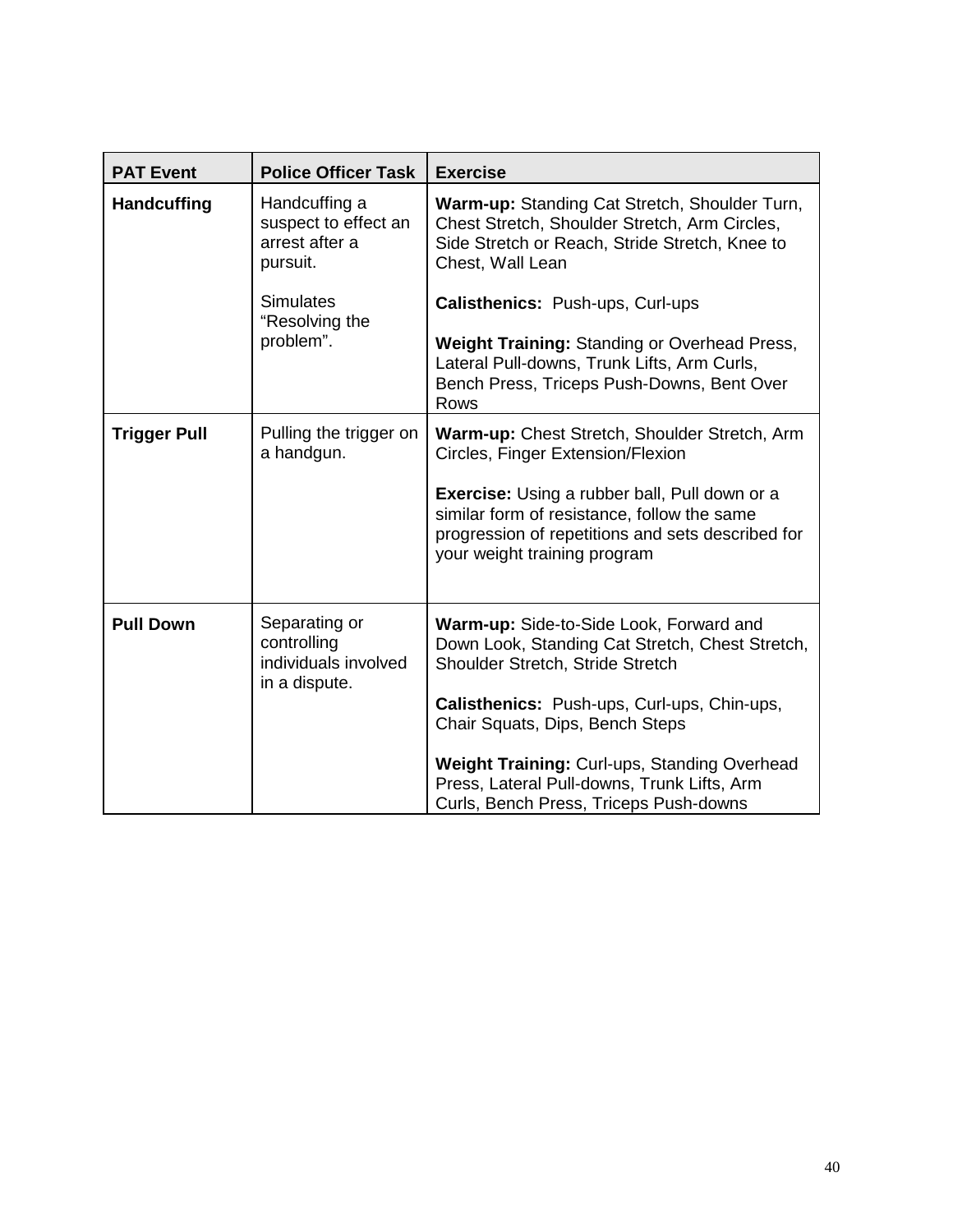| <b>PAT Event</b> | <b>Police Officer Task</b>                                                                     | <b>Exercise</b>                                                                                                                                                                                                                             |
|------------------|------------------------------------------------------------------------------------------------|---------------------------------------------------------------------------------------------------------------------------------------------------------------------------------------------------------------------------------------------|
| Dummy Drag       | Dragging an<br>unconscious victim<br>from a burning car.<br>Simulates removing<br>the problem. | <b>Warm-up:</b> Side to Side Look, Forward and Down<br>Look, Standing Cat Stretch, Shoulder Turn,<br>Chest Stretch, Shoulder Stretch, Arm Circles,<br>Side Stretch or Reach, Stride Stretch, Knee to<br>Chest, Wall Lean                    |
|                  |                                                                                                | <b>Calisthenics:</b> Curl-ups, Chin-ups, Leg Lifts,<br>Side Leg Lifts, Chair Squats, Dips, Bench Steps                                                                                                                                      |
|                  |                                                                                                | Weight Training: Curl-ups, Squats, Standing<br>Overhead Press, Toe Raises, Lateral Pull<br>Downs, Trunk Lifts, Arm Curls, Bench Press,<br>Side Leg Raises, Triceps Push-downs, Bent-over<br>Rows<br>Aerobics: Walk/Jog Program, Stair Climb |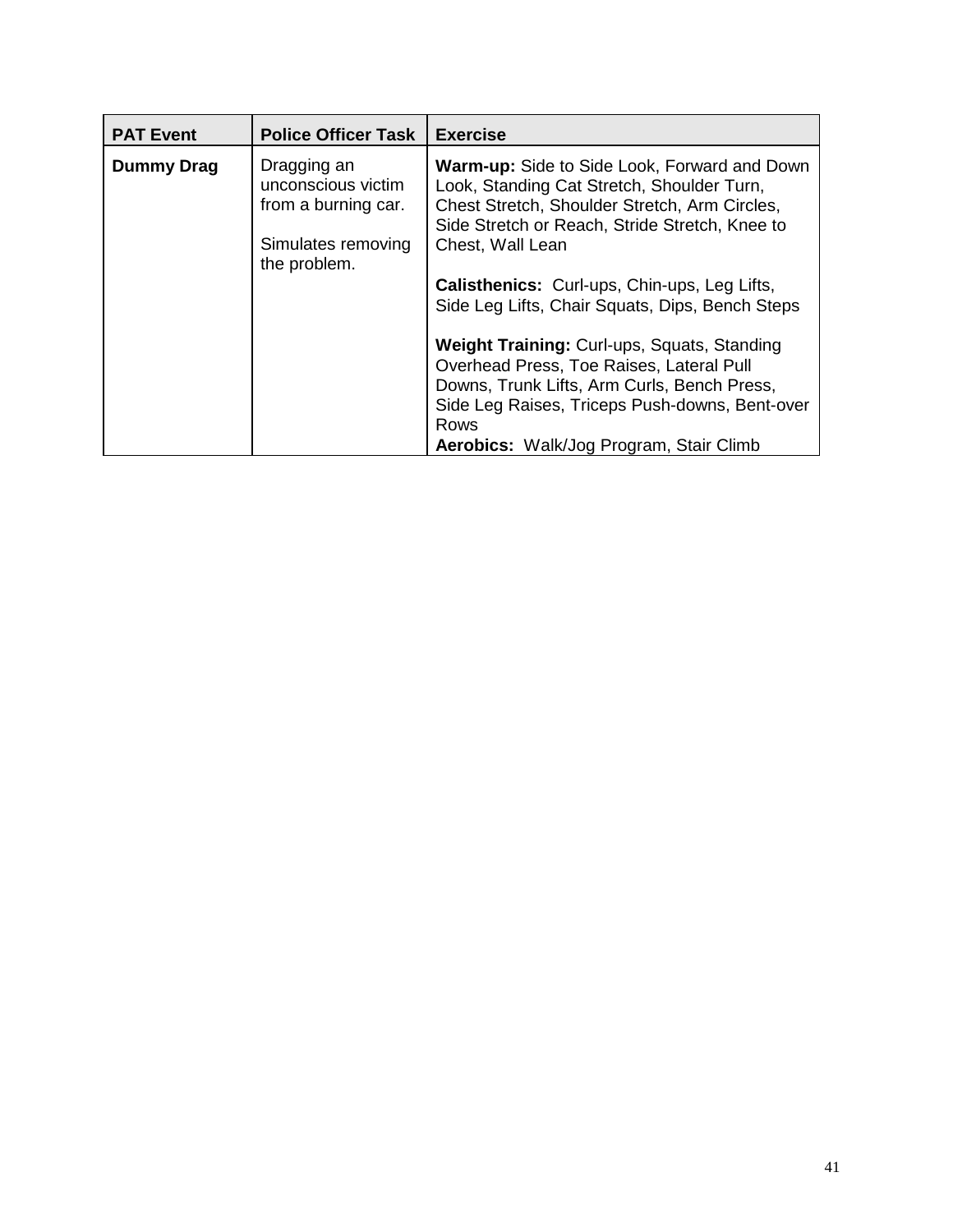#### **SECTION VI: REFERENCES**

The following sources were used as references in developing this fitness program.

- 1. American College of Sports Medicine. Fitness Book. Champaign, IL: Leisure Press, 1992.
- 2. American College of Sports Medicine. Guidelines for Exercise Testing and Prescription. Fourth Edition. Philadelphia: Lea & Febiger, 1991.
- 3. Cooper, K. H. The Aerobics Way. New York: M. Evans Co., 1977.
- 4. Heyward, Vivian H. Designs for Fitness. Minneapolis: Burgess Publishing Co., 1984.
- 5. Howley, Edward T. & Franks, Don B. Health/Fitness Instructor's Handbook. Champaign, IL: Human Kinetics Publishers, 1986.
- 6. Reid, J. Gavin & Thompson, John M. Exercise Prescription for Fitness. Englewood Cliffs, NJ: Prentice Hall, Inc., 1985.
- 7. Sharkey, Brian J. Physiology of Fitness. Champaign, IL: Human Kinetics Publishers, 1979.